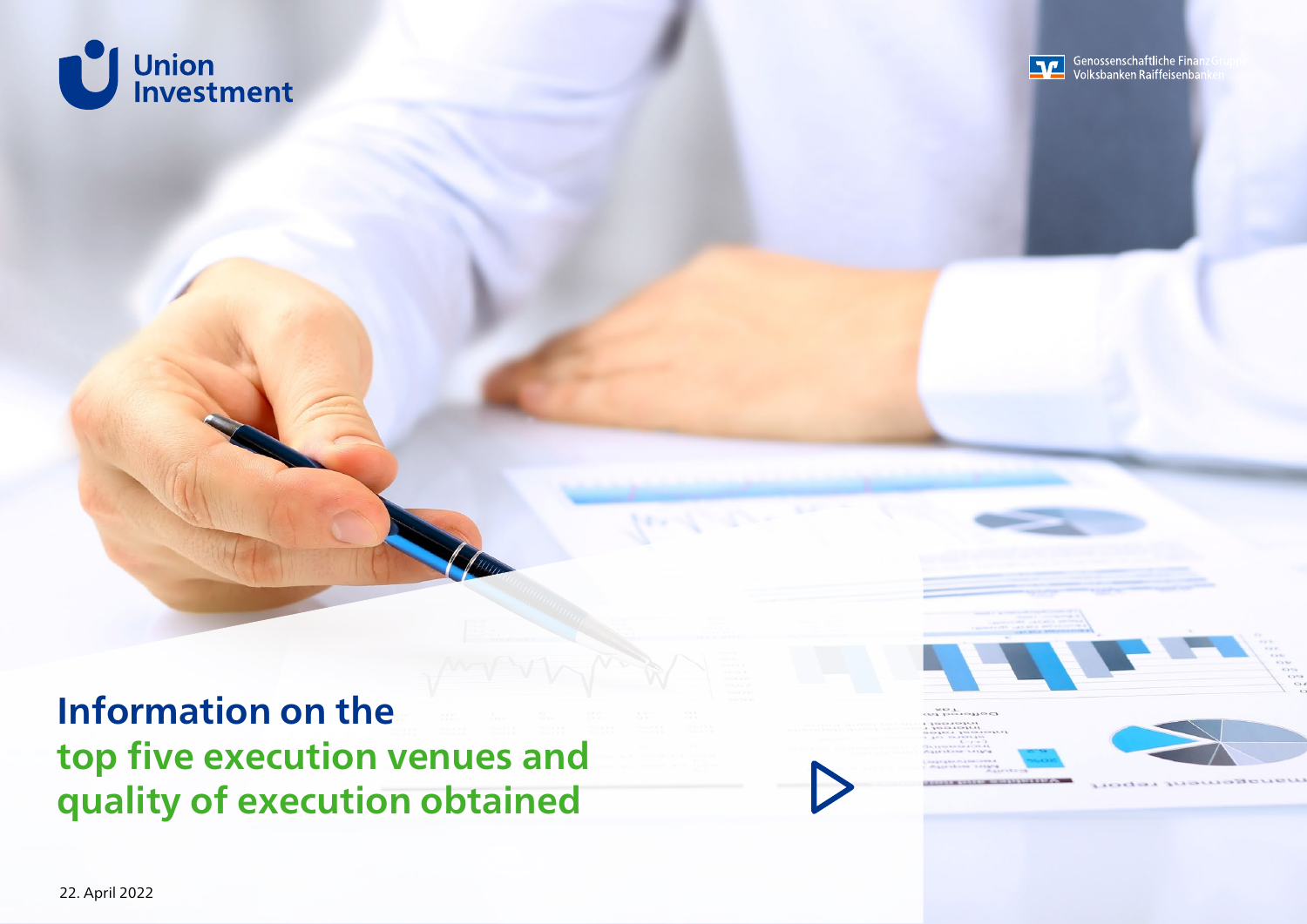## **Union Investment Privatfonds GmbH**

#### 22. April 2022

Regarding to MiFID II investment management companies are obliged to identify on their website, once a year and for each class of financial instruments, the top five execution venues in terms of trading volumes where they executed client orders in the preceding year, together with summary information regarding the quality of execution obtained (Delegated Regulation (EU) 2017/576 of the EU Commission/RTS 28).

However, this reporting requirement does not apply to all transactions, but only covers transactions within the scope of individual financial portfolio management. The top five execution venues and/or brokers are determined on the basis of these transactions only. Execution of transactions within the framework of managing investment fund assets are outside the scope of this report. Therefore, the information provided with this report is not representative of Union Investment Privatfonds GmbH overall trading activity.

An analysis of the top five execution venues in terms of trading volumes for all client orders executed (for professional investors) during the 2021 reporting period, broken down by class of financial instrument, is provided below – together with summary information regarding the quality of execution obtained.

Please refer to Delegated Regulation (EU) 2017/576 (RTS 28) for more details regarding this publication.



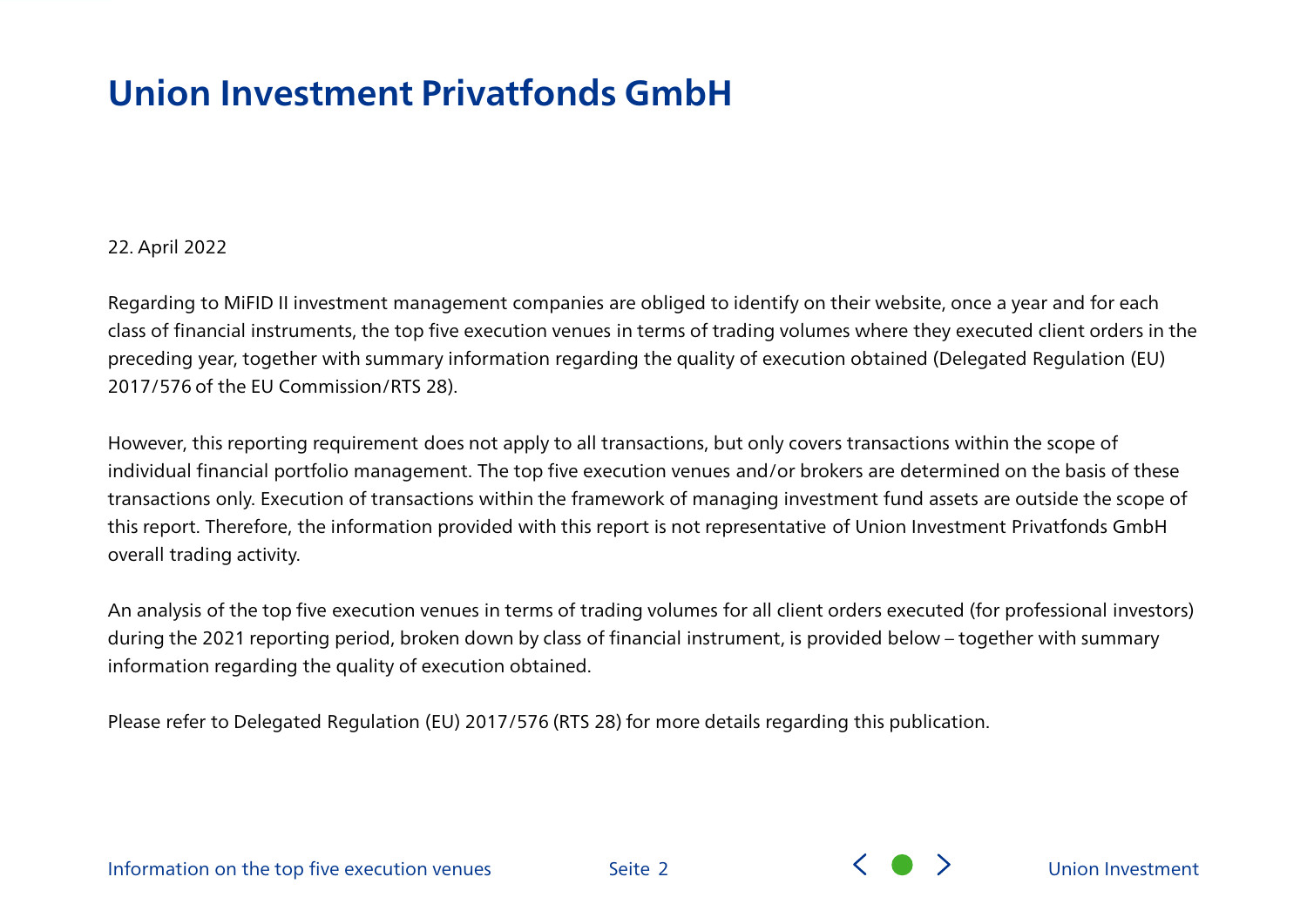### **Content**

| 1. Equities - Shares & Depositary Receipts                     | 5  |
|----------------------------------------------------------------|----|
| 1.1 Tick size liquidity bands 5 and 6                          | 5  |
| 1.2 Tick size liquidity bands 3 and 4                          | 8  |
| 1.3 Tick size liquidity bands 1 and 2                          | 10 |
|                                                                |    |
| 2. Debt instruments                                            | 14 |
| 2.1 Bonds                                                      | 14 |
| 2.2 Money markets instruments                                  | 19 |
|                                                                |    |
| 3. Interest rates derivatives                                  | 23 |
| 3.1 Futures and options admitted to trading on a trading venue | 23 |
| 3.2 Swaps, forwards, and other interest rates derivatives      | 26 |
|                                                                |    |
| <b>4. Credit derivatives</b>                                   | 30 |
| 4.1 Other credit derivatives                                   | 30 |

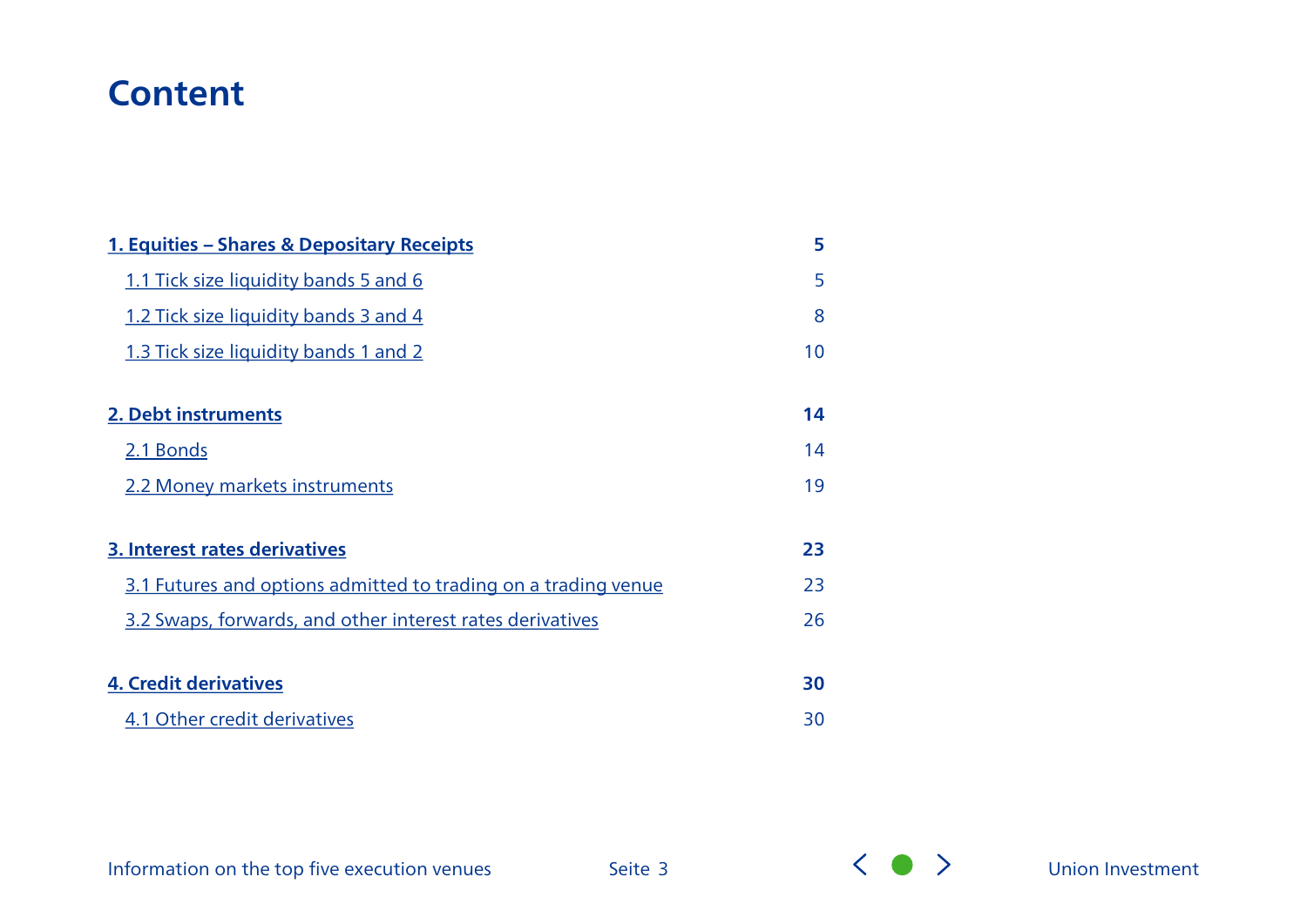### **Content**

| <b>5. Currency derivatives</b>                                                                                | 34 |
|---------------------------------------------------------------------------------------------------------------|----|
| 5.1 Futures and options admitted to trading on a trading venue                                                | 34 |
| 5.2 Swaps, forwards, and other currency derivatives                                                           | 37 |
| <b>6. Structured finance instruments</b>                                                                      | 41 |
| <b>7. Equity Derivatives</b>                                                                                  | 46 |
| 7.1 Options and Futures admitted to trading on a trading venue                                                | 46 |
| <b>8. Securitized Derivatives</b>                                                                             | 49 |
| 8.1 Warrants and Certificate Derivatives                                                                      | 49 |
| 9. Exchange traded products (Exchange traded funds,<br>exchange traded notes and exchange traded commodities) | 52 |
| <b>10. Other instruments</b>                                                                                  | 56 |

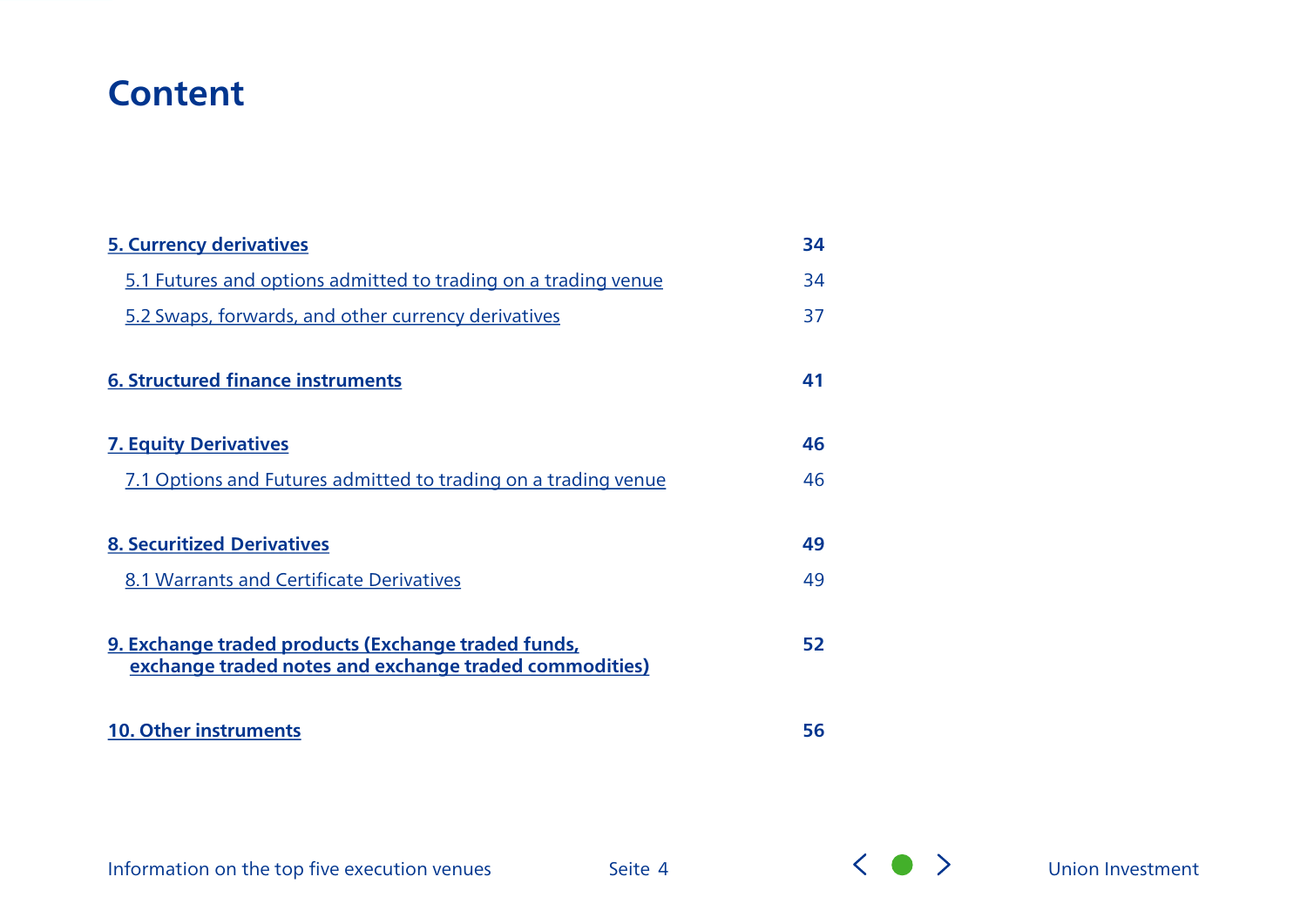### <span id="page-4-0"></span>1.1 Tick size liquidity bands 5 and 6

#### **Information on the top five brokers**

| <b>Class of Instrument</b>                                                            |                                                                             | Equities - Shares & Depositary Receipts - Tick size liquidity bands 5 and 6 |                                 |                                    |                                  |  |
|---------------------------------------------------------------------------------------|-----------------------------------------------------------------------------|-----------------------------------------------------------------------------|---------------------------------|------------------------------------|----------------------------------|--|
| Notification if <1 average<br>trade per business day in the<br>previous year          | N                                                                           |                                                                             |                                 |                                    |                                  |  |
| Top five execution venues<br>ranked in terms of trading<br>volumes (descending order) | Proportion of<br>volume traded as<br>a percentage of<br>total in that class | Proportion of orders<br>executed as percentage<br>of total in that class    | Percentage of<br>passive orders | Percentage of<br>aggressive orders | Percentage of<br>directed orders |  |
| J.P. Morgan SE<br>(549300ZK53CNGEEI6A29)                                              | 19,42 %                                                                     | 15,66 %                                                                     | N.A.                            | N.A.                               | 0,00%                            |  |
| Goldman Sachs Bank Europe SE<br>(8IBZUGJ7JPLH368JE346)                                | 11,31 %                                                                     | 6,86 %                                                                      | N.A.                            | N.A.                               | 0,00%                            |  |
| SANFORD C. BERNSTEIN & CO., LLC<br>(549300l7JYZHT7D5CO04)                             | 10,05 %                                                                     | 6,79 %                                                                      | N.A.                            | N.A.                               | 0,00%                            |  |
| UBS Europe SE<br>(5299007QVIQ7IO64NX37)                                               | 8,35 %                                                                      | 8,27 %                                                                      | N.A.                            | N.A.                               | 0,00%                            |  |
| Morgan Stanley Europe SE<br>(54930056FHWP7GIWYY08)                                    | 7,41 %                                                                      | 3,85 %                                                                      | N.A.                            | N.A.                               | 0,00%                            |  |

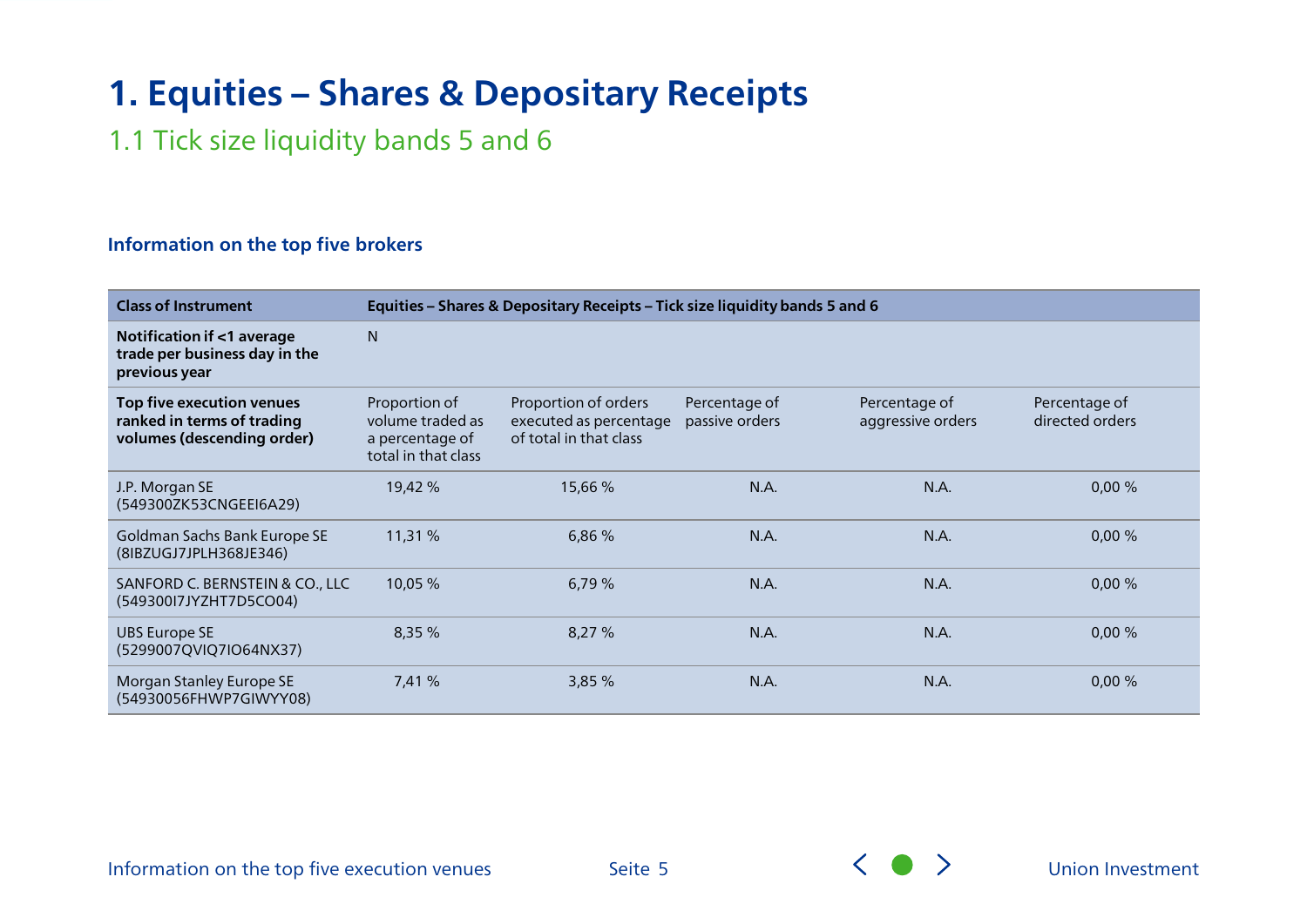### 1.1 Tick size liquidity bands 5 and 6

#### **Information on the top venues**

| <b>Class of Instrument</b>                                                            | Equities - Shares & Depositary Receipts - Tick size liquidity bands 5 and 6 |                                                                          |                                 |                                    |                                  |
|---------------------------------------------------------------------------------------|-----------------------------------------------------------------------------|--------------------------------------------------------------------------|---------------------------------|------------------------------------|----------------------------------|
| Notification if <1 average<br>trade per business day in the<br>previous year          |                                                                             |                                                                          |                                 |                                    |                                  |
| Top five execution venues<br>ranked in terms of trading<br>volumes (descending order) | Proportion of volume<br>traded as a percentage<br>of total in that class    | Proportion of orders<br>executed as percentage<br>of total in that class | Percentage of<br>passive orders | Percentage of<br>aggressive orders | Percentage of<br>directed orders |
| Tradeweb Europe Ltd.<br>(TWEM)                                                        | $100\%$                                                                     | $100\%$                                                                  | N.A.                            | N.A.                               | 0,00%                            |



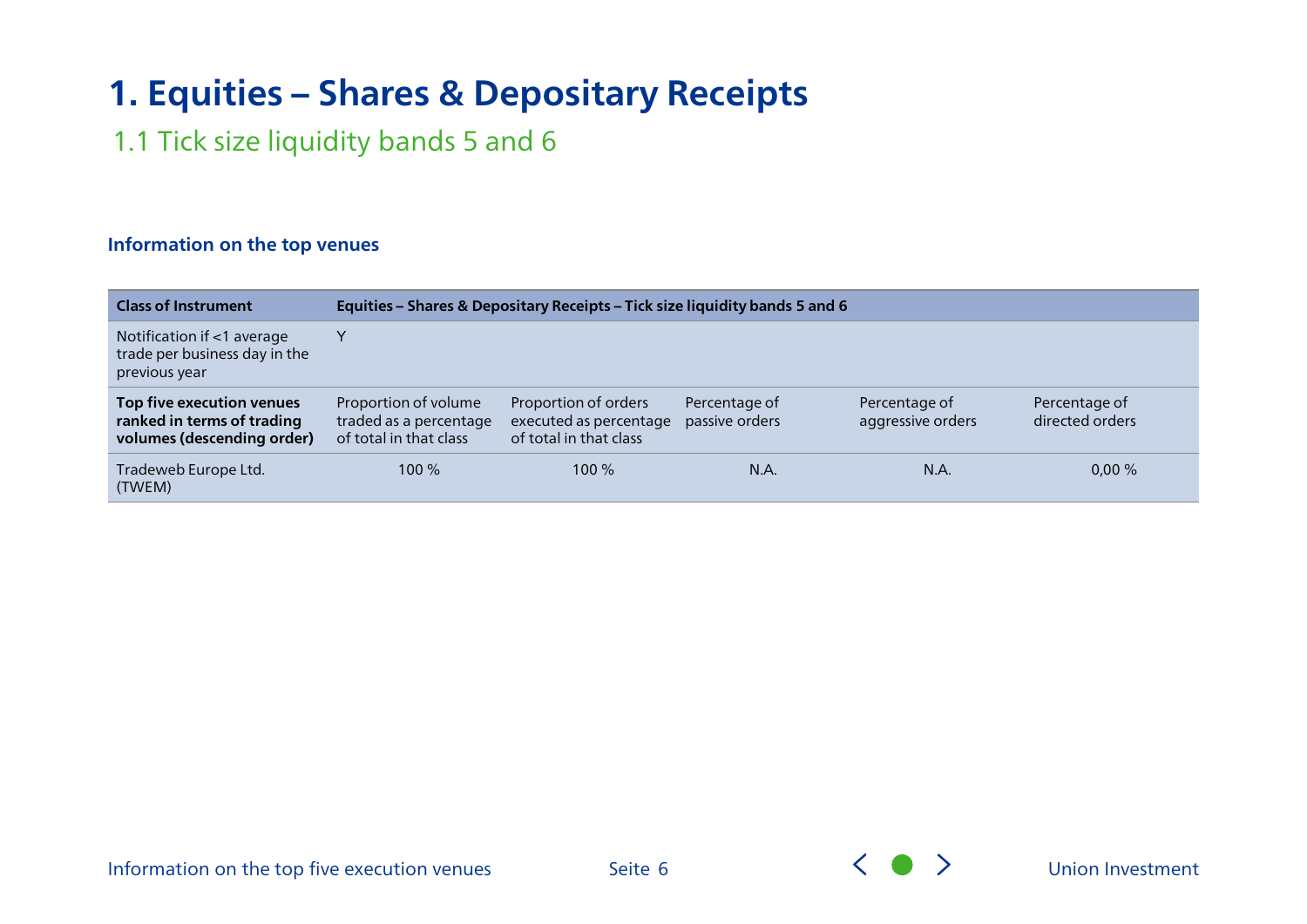### 1.1 Tick size liquidity bands 5 and 6

#### **Information on the top five brokers (Securities financing transactions)**

| <b>Class of Instrument</b>                                                     |                                                                                 | Equities - Shares & Depositary Receipts - Tick size liquidity bands 5 and 6 |
|--------------------------------------------------------------------------------|---------------------------------------------------------------------------------|-----------------------------------------------------------------------------|
| Notification if <1 average<br>trade per business day in the<br>previous year   | N                                                                               |                                                                             |
| Top five venues ranked<br>in terms of volume<br>(descending order)             | Proportion of volume<br>executed as a percent-<br>age of total in that<br>class | Proportion of orders<br>executed as percentage<br>of total in that class    |
| Société Générale SA<br>(O2RNE8IBXP4R0TD8PU41)                                  | 33,49 %                                                                         | 20,25 %                                                                     |
| UniCredit Bank AG<br>(2ZCNRR8UK83OBTEK2170)                                    | 15,38 %                                                                         | 20,00 %                                                                     |
| J.P. Morgan Securities PLC<br>(K6Q0W1PS1L1O4IQL9C32)                           | 11,82 %                                                                         | 19,00 %                                                                     |
| <b>BNP PARIBAS</b><br>(ROMUWSFPU8MPRO8K5P83)                                   | 8,36 %                                                                          | 4,50 %                                                                      |
| <b>MORGAN STANLEY &amp; CO.</b><br>INTERNATIONAL PLC<br>(4PQUHN3JPFGFNF3BB653) | 8,16 %                                                                          | 6,75%                                                                       |

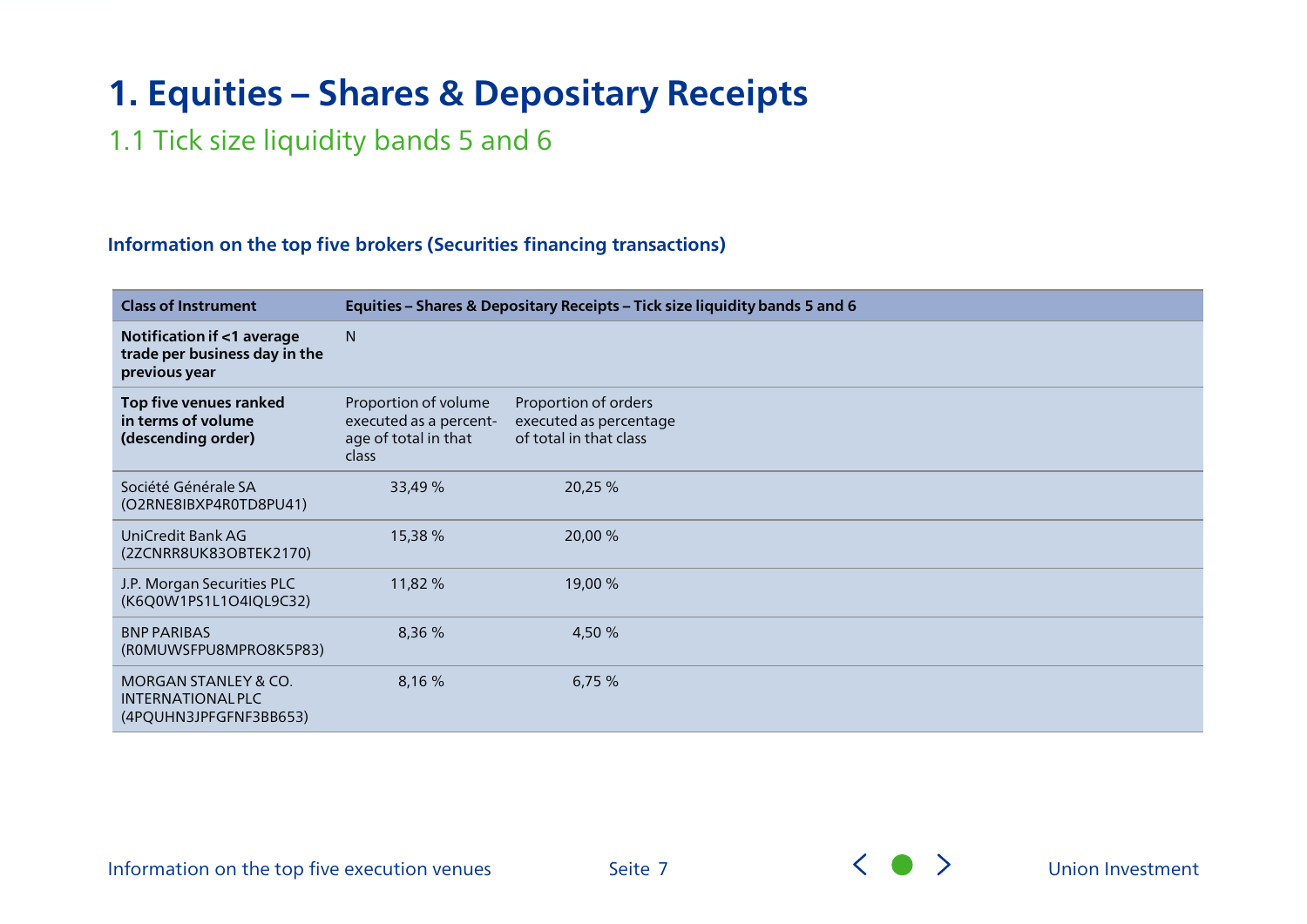<span id="page-7-0"></span>1.2 Tick size liquidity bands 3 and 4

#### **Information on the top five brokers**

| <b>Class of Instrument</b>                                                            |                                                                             | Equities - Shares & Depositary Receipts - Tick size liquidity bands 3 and 4 |                                 |                                    |                                  |  |
|---------------------------------------------------------------------------------------|-----------------------------------------------------------------------------|-----------------------------------------------------------------------------|---------------------------------|------------------------------------|----------------------------------|--|
| Notification if <1 average<br>trade per business day in the<br>previous year          | N                                                                           |                                                                             |                                 |                                    |                                  |  |
| Top five execution venues<br>ranked in terms of trading<br>volumes (descending order) | Proportion of<br>volume traded as<br>a percentage of<br>total in that class | Proportion of orders<br>executed as percentage<br>of total in that class    | Percentage of<br>passive orders | Percentage of<br>aggressive orders | Percentage of<br>directed orders |  |
| Morgan Stanley Europe SE<br>(54930056FHWP7GIWYY08)                                    | 13,10 %                                                                     | 4,10 %                                                                      | N.A.                            | N.A.                               | 0,00%                            |  |
| <b>EXANE</b><br>(969500UP76J52A9OXU27)                                                | 11,66 %                                                                     | 15,95 %                                                                     | N.A.                            | N.A.                               | 0,00%                            |  |
| SANFORD C. BERNSTEIN & CO., LLC<br>(54930017JYZHT7D5CO04)                             | 10,59 %                                                                     | 4,72 %                                                                      | N.A.                            | N.A.                               | 0,00%                            |  |
| J.P. Morgan SE<br>(549300ZK53CNGEEI6A29)                                              | 10,39 %                                                                     | 7,47 %                                                                      | N.A.                            | N.A.                               | 0,00%                            |  |
| <b>UBS Europe SE</b><br>(5299007QVIQ7IO64NX37)                                        | 9,73%                                                                       | 4,15 %                                                                      | N.A.                            | N.A.                               | 0,00%                            |  |

Information on the top five execution venues

Seite 8  $\left\langle \bullet\right\rangle$  [Union Investment](#page-0-0)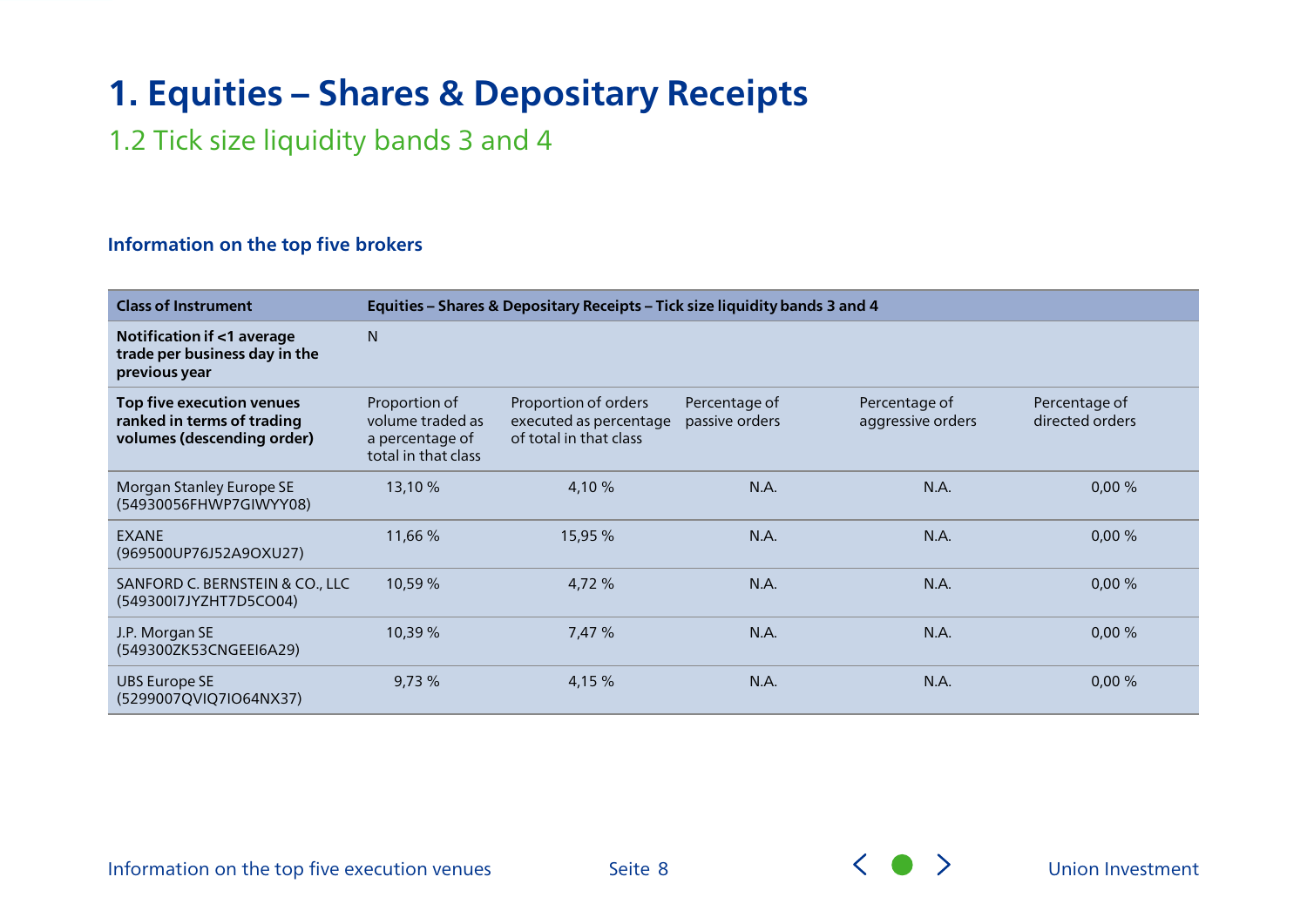### 1.2 Tick size liquidity bands 3 and 4

#### **Information on the top five brokers (Securities financing transactions)**

| <b>Class of Instrument</b>                                                     |                                                                              | Equities - Shares & Depositary Receipts - Tick size liquidity bands 3 and 4 |
|--------------------------------------------------------------------------------|------------------------------------------------------------------------------|-----------------------------------------------------------------------------|
| Notification if <1 average<br>trade per business day in the<br>previous year   | Y                                                                            |                                                                             |
| Top five venues ranked<br>in terms of volume<br>(descending order)             | Proportion of volume<br>executed as a percent-<br>age of total in that class | Proportion of orders<br>executed as percentage<br>of total in that class    |
| UBS AG<br>(BFM8T61CT2L1QCEMIK50)                                               | 28,68 %                                                                      | 30,20 %                                                                     |
| J.P. Morgan Securities PLC<br>(K6Q0W1PS1L1O4IQL9C32)                           | 27,10 %                                                                      | 29,21 %                                                                     |
| <b>MORGAN STANLEY &amp; CO.</b><br>INTERNATIONAL PLC<br>(4PQUHN3JPFGFNF3BB653) | 16,80 %                                                                      | 22,28 %                                                                     |
| Société Générale SA<br>(O2RNE8IBXP4R0TD8PU41)                                  | 11,57%                                                                       | 3,96 %                                                                      |
| <b>BARCLAYS BANK PLC</b><br>(G5GSEF7VJP5I7OUK5573)                             | 3,02%                                                                        | 3,96 %                                                                      |

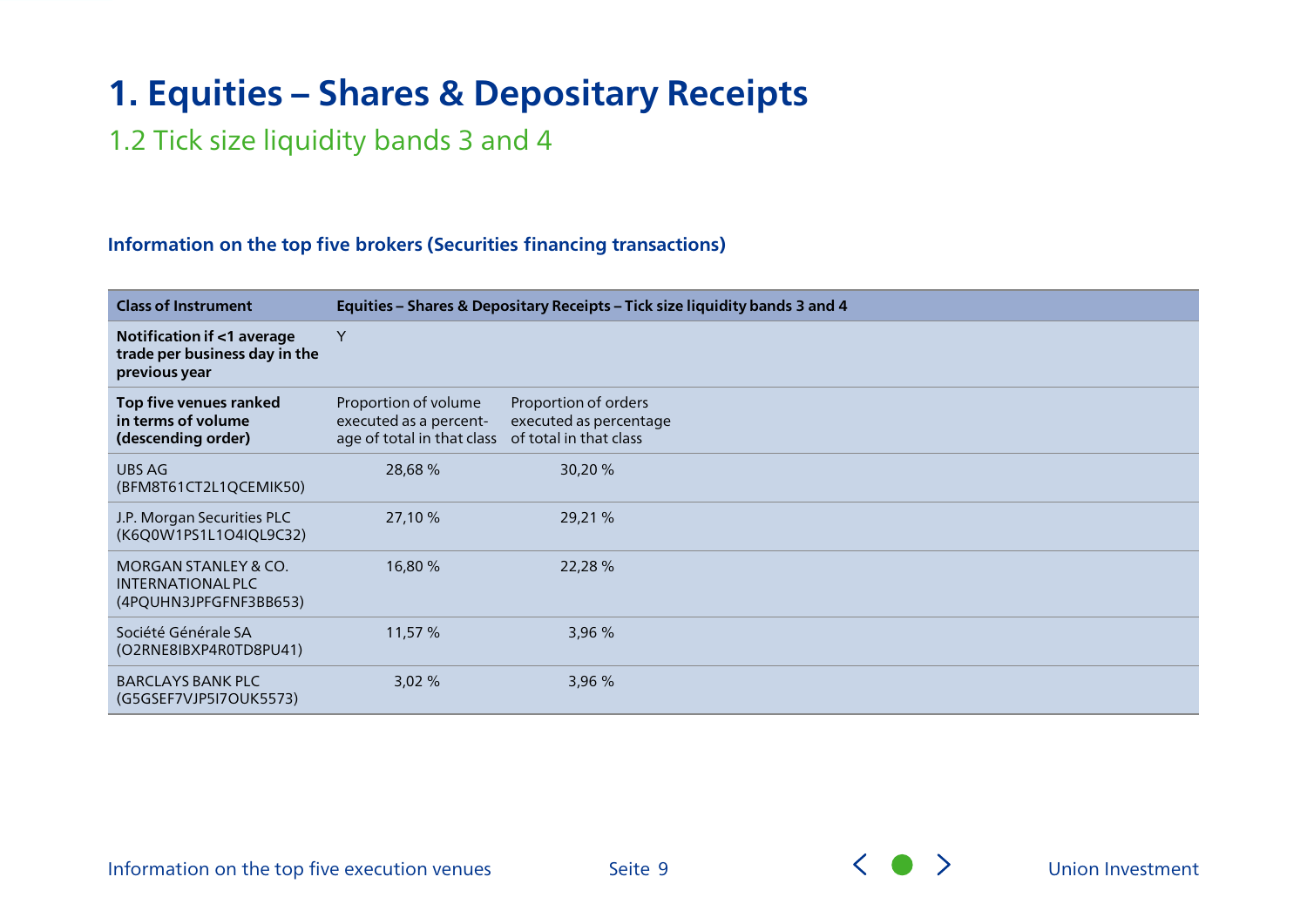<span id="page-9-0"></span>1.3 Tick size liquidity band 1 and 2

#### **Information on the top five brokers**

| <b>Class of Instrument</b>                                                            |                                                                             | Equities - Shares & Depositary Receipts - Tick size liquidity bands 1 and 2 |                                 |                                    |                                  |  |
|---------------------------------------------------------------------------------------|-----------------------------------------------------------------------------|-----------------------------------------------------------------------------|---------------------------------|------------------------------------|----------------------------------|--|
| Notification if <1 average<br>trade per business day in the<br>previous year          | N                                                                           |                                                                             |                                 |                                    |                                  |  |
| Top five execution venues<br>ranked in terms of trading<br>volumes (descending order) | Proportion of<br>volume traded as a<br>percentage of total<br>in that class | Proportion of orders<br>executed as percentage<br>of total in that class    | Percentage of<br>passive orders | Percentage of<br>aggressive orders | Percentage of<br>directed orders |  |
| J.P. Morgan SE<br>(549300ZK53CNGEEI6A29)                                              | 15,35 %                                                                     | 11,40 %                                                                     | N.A.                            | N.A.                               | 0,00%                            |  |
| Morgan Stanley Europe SE<br>(54930056FHWP7GIWYY08)                                    | 14,27 %                                                                     | 5,53 %                                                                      | N.A.                            | N.A.                               | 0,00%                            |  |
| Goldman Sachs Bank Europe SE<br>(8IBZUGJ7JPLH368JE346)                                | 12,20 %                                                                     | 7,45 %                                                                      | N.A.                            | <b>N.A.</b>                        | 0,00%                            |  |
| DZ PRIVATBANK S.A.<br>(SVY0KHTJZBP60K295346)                                          | 9,59 %                                                                      | 18,62 %                                                                     | N.A.                            | N.A.                               | 0,00%                            |  |
| HSBC Continental Europe S.A.<br>(F0HUI1NY1AZMJMD8LP67)                                | 6,94 %                                                                      | 9,37%                                                                       | N.A.                            | N.A.                               | 0,00%                            |  |

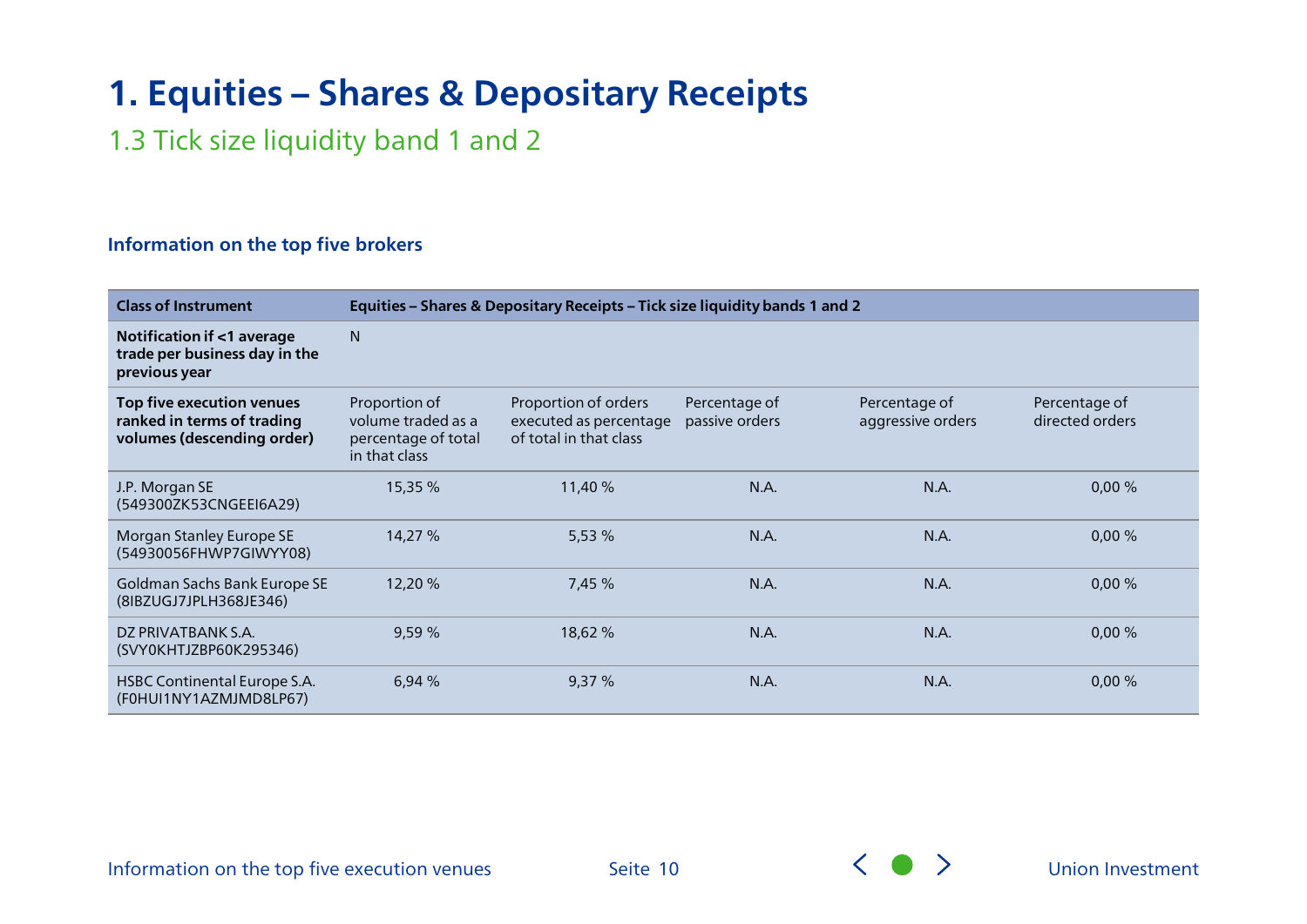### 1.3 Tick size liquidity band 1 and 2

#### **Information on the top five brokers (Securities financing transactions)**

| <b>Class of Instrument</b>                                                   |                                                                                | Equities - Shares & Depositary Receipts - Tick size liquidity bands 1 and 2 |
|------------------------------------------------------------------------------|--------------------------------------------------------------------------------|-----------------------------------------------------------------------------|
| Notification if <1 average<br>trade per business day in the<br>previous year | Y                                                                              |                                                                             |
| Top five venues ranked<br>in terms of volume<br>(descending order)           | Proportion of<br>volume executed as<br>a percent-age of<br>total in that class | Proportion of orders<br>executed as percentage<br>of total in that class    |
| J.P. Morgan Securities PLC<br>(K6Q0W1PS1L1O4IQL9C32)                         | 37,79 %                                                                        | 51,52 %                                                                     |
| <b>BNP PARIBAS</b><br>(ROMUWSFPU8MPRO8K5P83)                                 | 30,29 %                                                                        | 12,12 %                                                                     |
| Citigroup Global Markets Ltd.<br>(XKZZ2JZF41MRHTR1V493)                      | 12,71 %                                                                        | 9,09%                                                                       |
| UBS AG<br>(BFM8T61CT2L1QCEMIK50)                                             | 7,06 %                                                                         | 12,12 %                                                                     |
| UniCredit Bank AG<br>(2ZCNRR8UK83OBTEK2170)                                  | 6,17%                                                                          | 3,03%                                                                       |

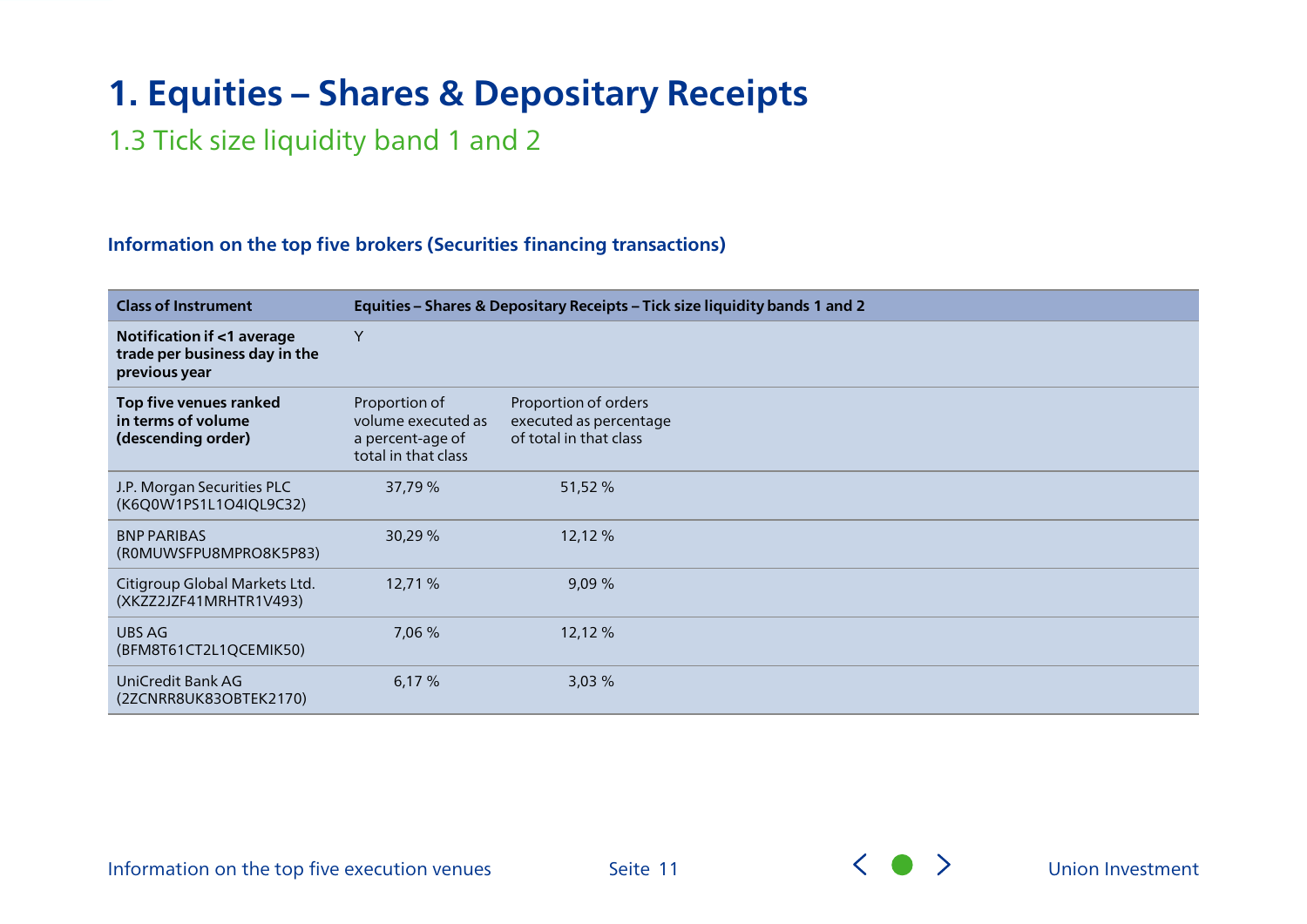#### **Information on the quality of execution obtained**

Within the scope of individual portfolio management, orders are generally placed with execution venues and/or brokers subject to the proviso that such orders are placed at the best available terms and conditions prevailing at the time of placing the order, given all information available at that time. Quantitative and qualitative factors which may be relevant for achieving the best possible results include, in particular:

- the price of the financial instrument;
- the associated costs of order execution;
- the speed of order execution;
- the likelihood of execution and settlement; and
- the volume and type of order.

Further qualitative factors include the financial stability and credit rating of the execution venue and/or broker, the scope and consistency of their offer, as well as their access to sources of liquidity.

The priority of these factors is differentiated according to the respective class of financial instrument. For the "Equities – Shares & Depositary Receipts" class, given the relatively high availability of liquidity across numerous trading venues and the availability of in depth price discovery, the highest priority is on the

price and on the costs associated with order execution. For less liquid equities and equity certificates, whilst high priority is assigned to the speed and probability of execution, price and costs are the most important factors.

Execution venues and/or brokers are selected on the basis of factors relevant for achieving the best possible results, in an independent process, and in accordance with all regulatory requirements, their Best Execution Policy, and in compliance with applicable law and regulations as well as the BVI Rules of Conduct.



Seite 12 **Seite 12** Seite 12 **Seite 12** Seite 12 Seite 12 Seite 12 Seite 12 Seite 12 Seite 12 Seite 12 Seite 12 Seite 12 Seite 12 Seite 12 Seite 12 Seite 12 Seite 12 Seite 12 Seite 12 Seite 12 Seite 12 Seite 12 Seite 12 Se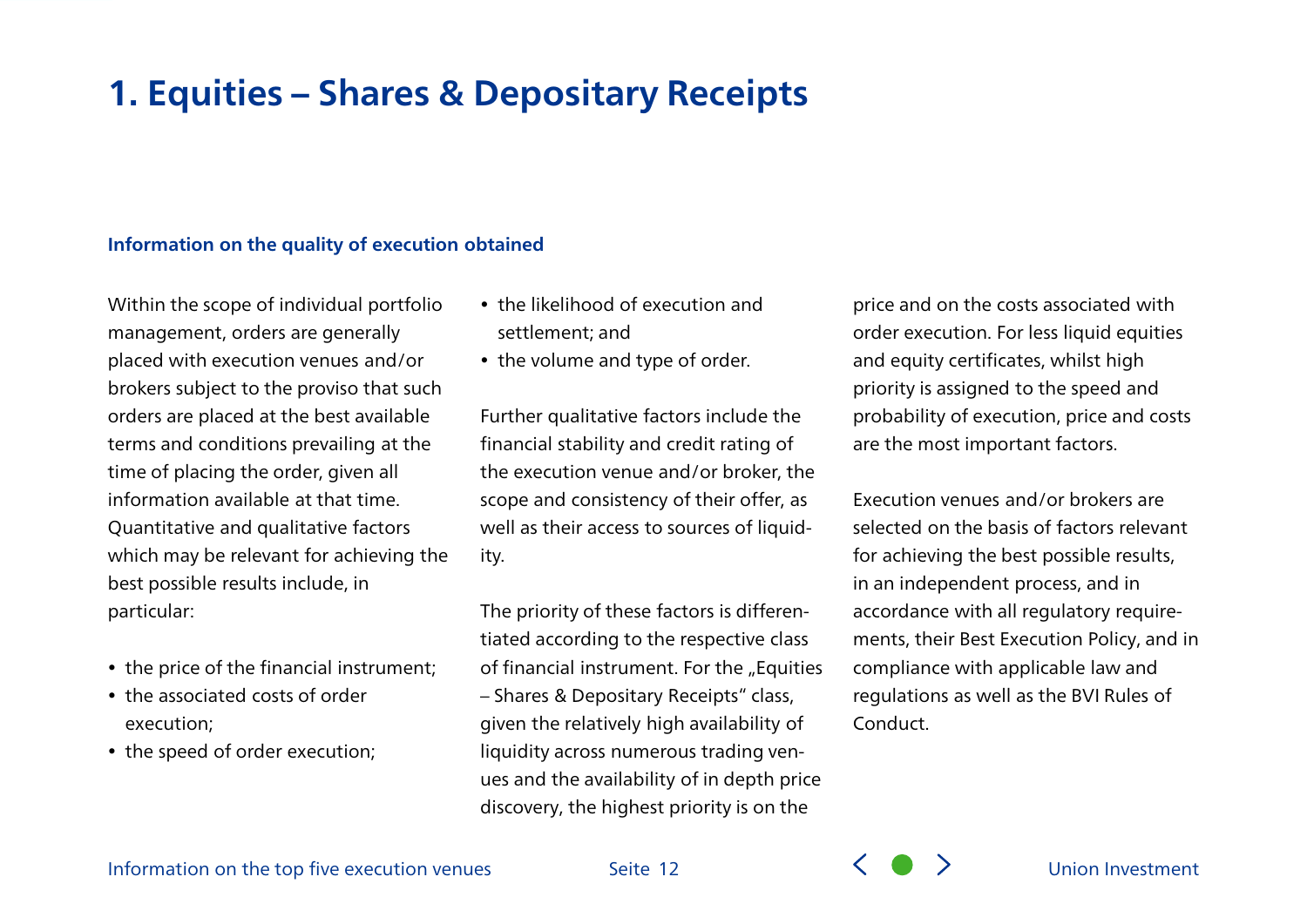A list providing an evaluation of execution venues and/or brokers, incorporating the quantitative and qualitative factors set out above, is prepared in regular intervals. A transaction cost analysis (TCA) prepared by independent providers supports this evaluation process; the TCA also serves as a tool to monitor the quality of order execution, and to determine trading costs. Sustainably achieving the best possible results when placing orders may require changes to be made within the scope of regular evaluation of execution venues and/or brokers – including the addition, removal or exchange of execution venues and/or brokers.

The summary information regarding the quality of execution is solely based on transactions for clients classified as "Professional Clients". Where a Professional Client issues instructions with regard to the terms of execution within the scope of individual portfolio management, such instructions are always given priority and are implemented when executing orders, subject to the requirements of German investment law.

Union Investment's shareholders are German cooperative banks, DZ BANK AG, as well as additional partner entities from the Volksbanken Raiffeisenbanken

cooperative financial network. The Company does not perceive any conflict of interest in this connection; when placing orders, said shareholders are subject to the same strict rules for execution venues and/or brokers.

No specific arrangements are in place with any execution venues regarding payments made or received, or any discounts or rebates. Other nonmonetary benefits may be obtained in the form of research and analysis services: these are designed for use in making investment decisions, in the interests of the investors.

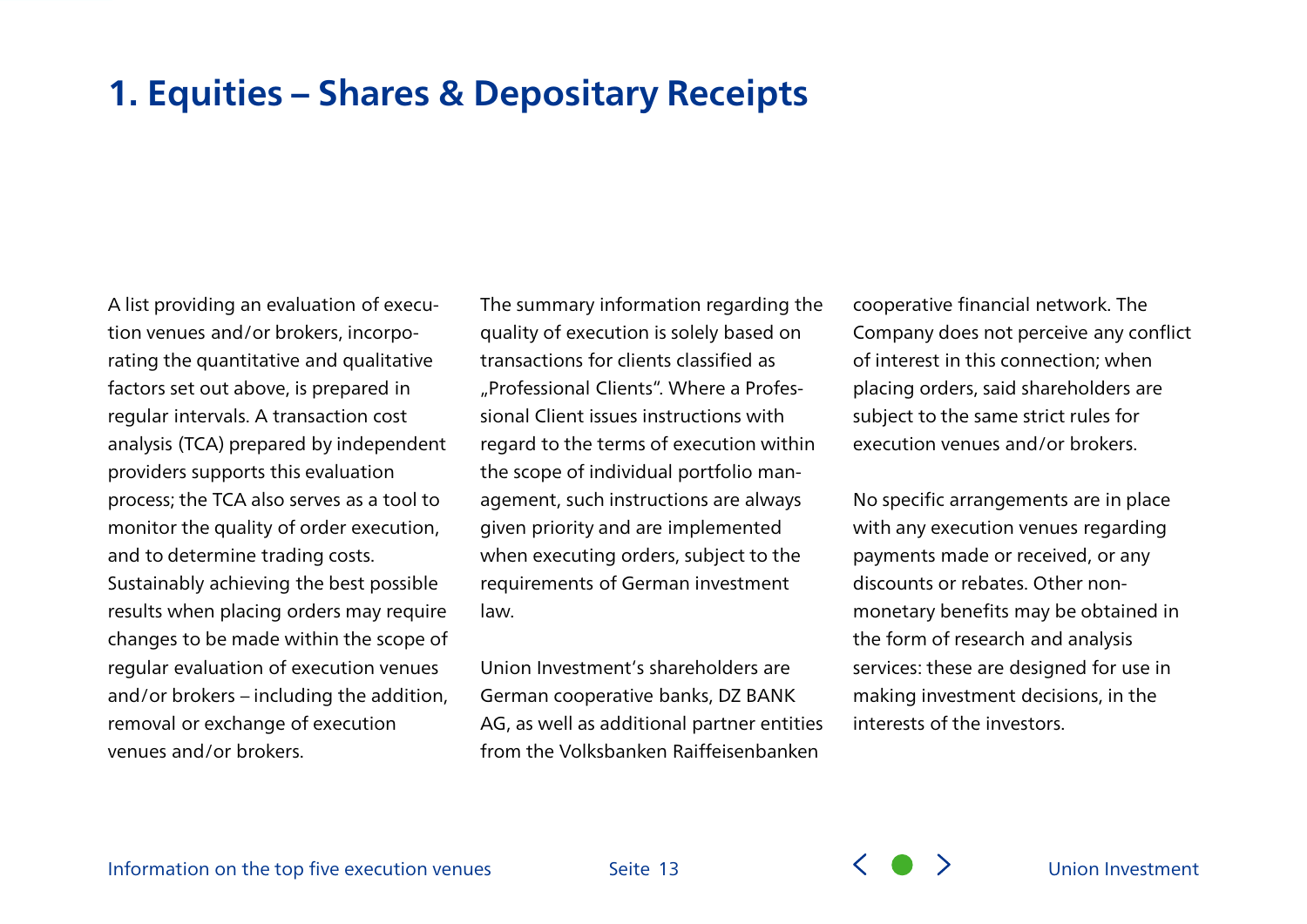### <span id="page-13-0"></span>2.1 Bonds

### **Information on the top five brokers**

| <b>Class of Instrument</b>                                                            | <b>Debt instruments - Bonds</b>                                             |                                                                          |                                 |                                    |                                  |
|---------------------------------------------------------------------------------------|-----------------------------------------------------------------------------|--------------------------------------------------------------------------|---------------------------------|------------------------------------|----------------------------------|
| Notification if <1 average<br>trade per business day in the<br>previous year          | N                                                                           |                                                                          |                                 |                                    |                                  |
| Top five execution venues<br>ranked in terms of trading<br>volumes (descending order) | Proportion of<br>volume traded as a<br>percentage of total<br>in that class | Proportion of orders<br>executed as percentage<br>of total in that class | Percentage of<br>passive orders | Percentage of<br>aggressive orders | Percentage of<br>directed orders |
| <b>BNP PARIBAS</b><br>(ROMUWSFPU8MPRO8K5P83)                                          | 20,48%                                                                      | 9,03%                                                                    | N.A.                            | N.A.                               | 0,00%                            |
| BofA Securities Europe SA<br>(549300FH0WJAPEHTIQ77)                                   | 13,32 %                                                                     | 5,32 %                                                                   | N.A.                            | N.A.                               | 0,94 %                           |
| Citigroup Global Markets Europe<br>AG (6TJCK1B7E7UTXP528Y04)                          | 12,39 %                                                                     | 7,87 %                                                                   | N.A.                            | N.A.                               | 0,00%                            |
| Deutsche Bank AG<br>(7LTWFZYICNSX8D621K86)                                            | 8,06 %                                                                      | 7,18 %                                                                   | N.A.                            | N.A.                               | 0,00%                            |
| DZ BANK AG (Frankfurt)<br>(529900HNOAA1KXQJUQ27)                                      | 7,26 %                                                                      | 5,56 %                                                                   | N.A.                            | N.A.                               | 0,00%                            |

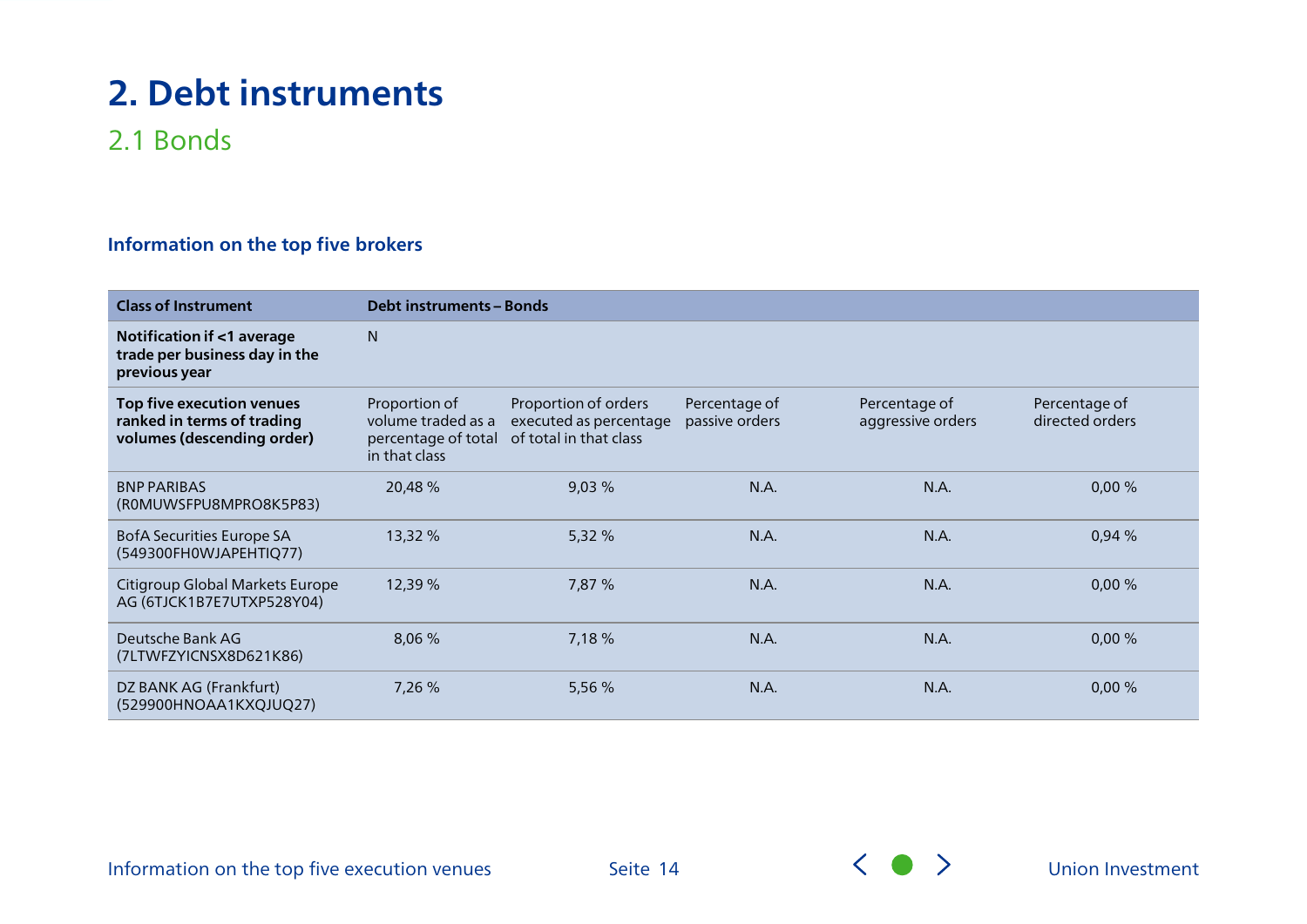### 2.1 Bonds

| <b>Class of Instrument</b>                                                            |                                                                          | <b>Debt instruments - Bonds</b>                                          |                                 |                                    |                                  |  |
|---------------------------------------------------------------------------------------|--------------------------------------------------------------------------|--------------------------------------------------------------------------|---------------------------------|------------------------------------|----------------------------------|--|
| Notification if <1 average<br>trade per business day in the<br>previous year          | N                                                                        |                                                                          |                                 |                                    |                                  |  |
| Top five execution venues<br>ranked in terms of trading<br>volumes (descending order) | Proportion of volume<br>traded as a percentage<br>of total in that class | Proportion of orders<br>executed as percentage<br>of total in that class | Percentage of<br>passive orders | Percentage of<br>aggressive orders | Percentage of<br>directed orders |  |
| <b>Bloomberg Trading Facility</b><br>Ltd. (BMTF)                                      | 90,25 %                                                                  | 83,18%                                                                   | N.A.                            | N.A.                               | 0,00%                            |  |
| Tradeweb Europe Ltd.<br>(TWEM)                                                        | 5,13%                                                                    | 5,45 %                                                                   | N.A.                            | N.A.                               | 0,00%                            |  |
| <b>MARKETAXESS</b><br>(MAEL)                                                          | 4,62 %                                                                   | 11,37 %                                                                  | N.A.                            | N.A.                               | 0,00%                            |  |

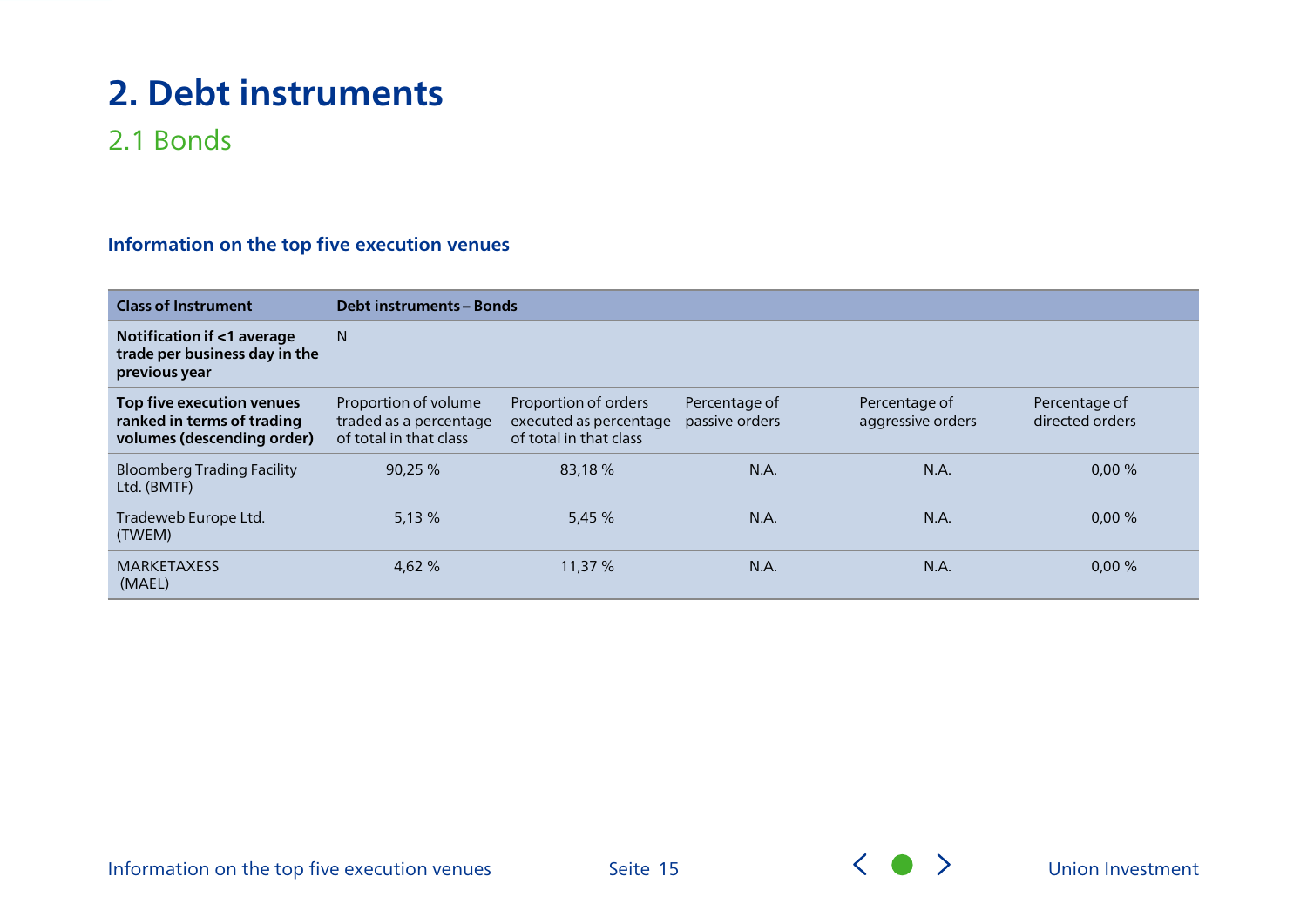### 2.1 Bonds

### **Information on the top five brokers (Securities financing transactions)**

| <b>Class of Instrument</b>                                                             | <b>Debt instruments - Bonds</b>                                                 |                                                                          |  |  |
|----------------------------------------------------------------------------------------|---------------------------------------------------------------------------------|--------------------------------------------------------------------------|--|--|
| <b>Notification if &lt;1 average</b><br>trade per business day in the<br>previous year | N                                                                               |                                                                          |  |  |
| Top five venues ranked<br>in terms of volume<br>(descending order)                     | Proportion of volume<br>executed as a percent-<br>age of total in that<br>class | Proportion of orders<br>executed as percentage<br>of total in that class |  |  |
| <b>BARCLAYS BANK PLC</b><br>(G5GSEF7VJP5I7OUK5573)                                     | 26,08 %                                                                         | 22,16 %                                                                  |  |  |
| J.P. Morgan Securities PLC<br>(K6Q0W1PS1L1O4IQL9C32)                                   | 21,48 %                                                                         | 25,15 %                                                                  |  |  |
| <b>BNP PARIBAS</b><br>(ROMUWSFPU8MPRO8K5P83)                                           | 12,81 %                                                                         | 14,11 %                                                                  |  |  |
| Deutsche Bank AG<br>(7LTWFZYICNSX8D621K86)                                             | 9,75%                                                                           | 4,30 %                                                                   |  |  |
| <b>Credit Suisse Securities</b><br>(Europe) Ltd.<br>(DL6FFRRLF74S01HE2M14)             | 5,95 %                                                                          | 13,59 %                                                                  |  |  |

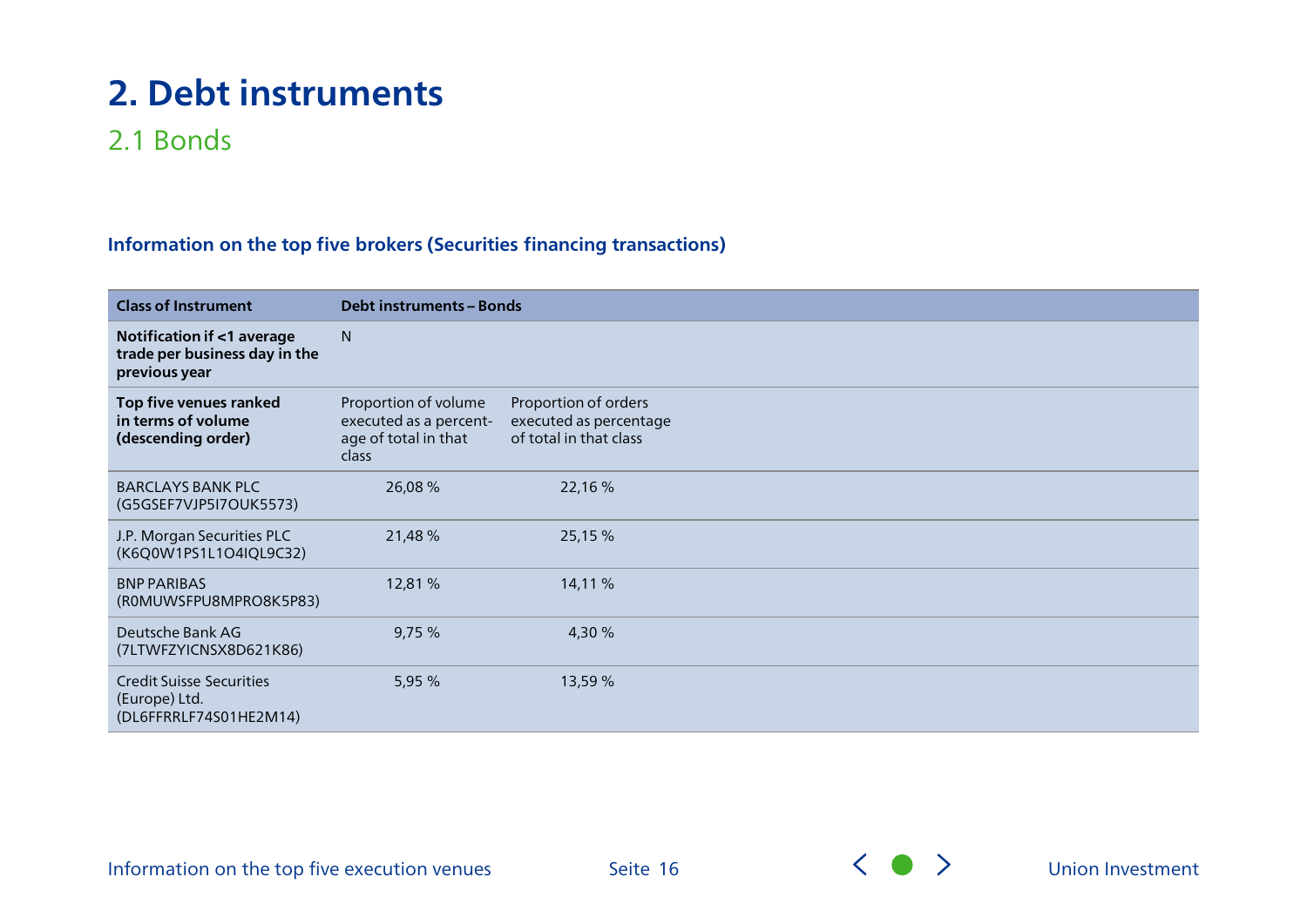### 2.1 Bonds

### **Information on the quality of execution obtained**

Within the scope of individual portfolio management, orders are generally placed with execution venues and/or brokers subject to the proviso that such orders are placed at the best available terms and conditions prevailing at the time of placing the order, given all information available at that time. Quantitative and qualitative factors which may be relevant for achieving the best possible results include, in particular:

- the price of the financial instrument;
- the associated costs of order execution;
- the speed of order execution;
- the likelihood of execution and settlement; and
- the volume and type of order.

Further qualitative factors include the financial stability and credit rating of the execution venue and/or broker, the scope and consistency of their offer, as well as their access to sources of liquidity.

The priority of these factors is differentiated according to the respective class of financial instrument. For the "Debt instruments – Bonds" class, due to (in some cases marked) variance in relation to the availability of liquidity, assigning high priority to the probability of execution s necessary in some situations – whereby this must not be at the expense of the price, which generally has similarly high priority. Since execution costs for debt securities are largely standardised, these are not given high priority

Execution venues and/or brokers are selected on the basis of factors relevant for achieving the best possible results, in an independent process, and in accordance with all regulatory requirements, their Best Execution Policy, and in compliance with applicable law and regulations as well as the BVI Rules of Conduct



Seite 17 (Seite 17 Metal 19 Metal 19 Metal 19 Metal 19 Metal 19 Metal 19 Metal 19 Metal 19 Metal 19 Metal 19 Metal 19 Metal 19 Metal 19 Metal 19 Metal 19 Metal 19 Metal 19 Metal 19 Metal 19 Metal 19 Metal 19 Metal 19 Metal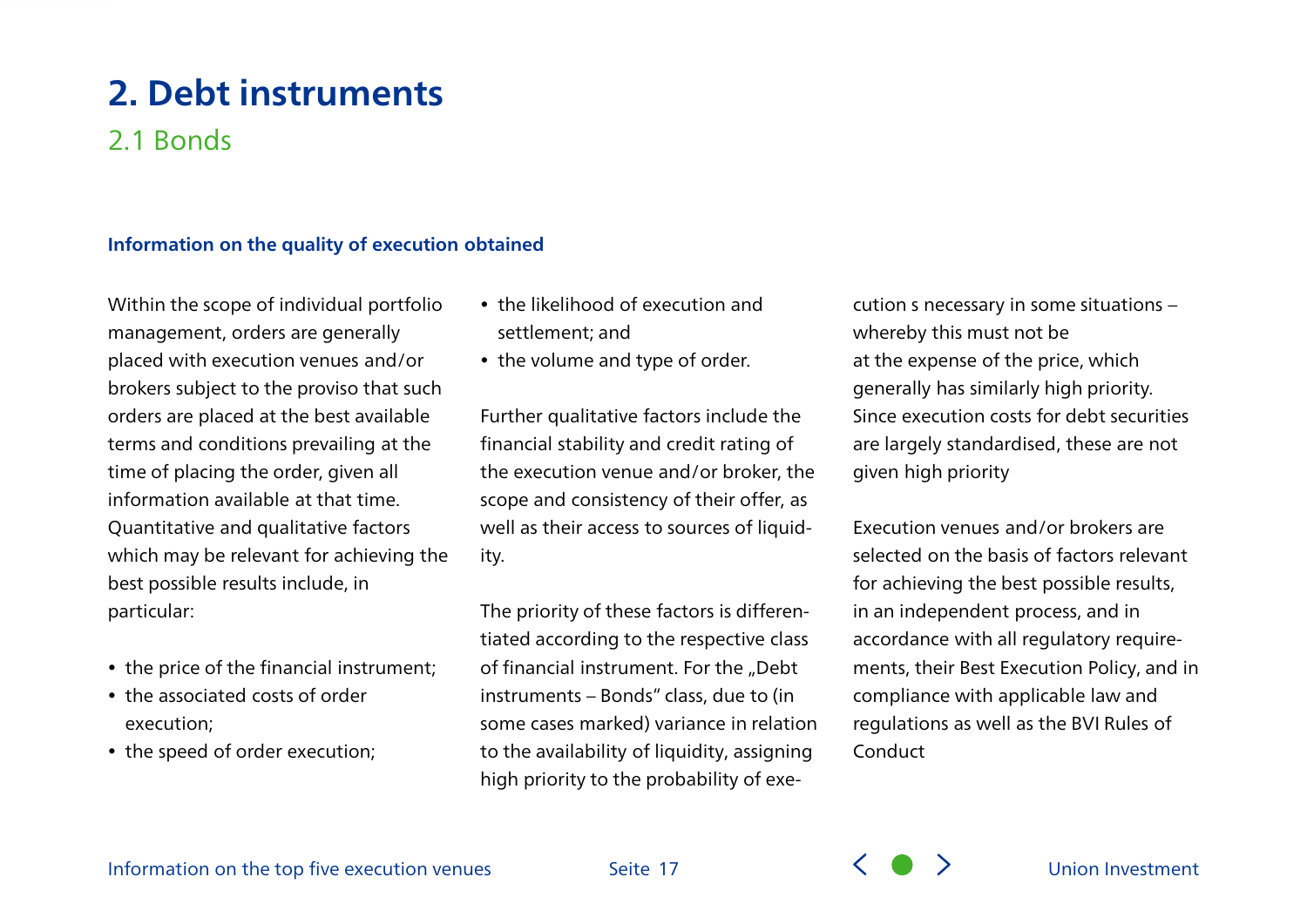### 2.1 Bonds

A list providing an evaluation of execution venues and/or brokers, incorporating the quantitative and qualitative factors set out above, is prepared in regular intervals. A transaction cost analysis (TCA) prepared by independent providers supports this evaluation process; the TCA also serves as a tool to monitor the quality of order execution, and to determine trading costs. Sustainably achieving the best possible results when placing orders may require changes to be made within the scope of regular evaluation of execution venues and/or brokers – including the addition, removal or exchange of execution venues and/or brokers.

The summary information regarding the quality of execution is solely based on transactions for clients classified as "Professional Clients". Where a Professional Client issues instructions with regard to the terms of execution within the scope of individual portfolio management, such instructions are always given priority and are implemented when executing orders, subject to the requirements of German investment law.

Union Investment's shareholders are German cooperative banks, DZ BANK AG, as well as additional partner entities from the Volksbanken Raiffeisenbanken

cooperative financial network. The Company does not perceive any conflict of interest in this connection; when placing orders, said shareholders are subject to the same strict rules for execution venues and/or brokers.

No specific arrangements are in place with any execution venues regarding payments made or received, or any discounts or rebates. Other nonmonetary benefits may be obtained in the form of research and analysis services: these are designed for use in making investment decisions, in the interests of the investors.

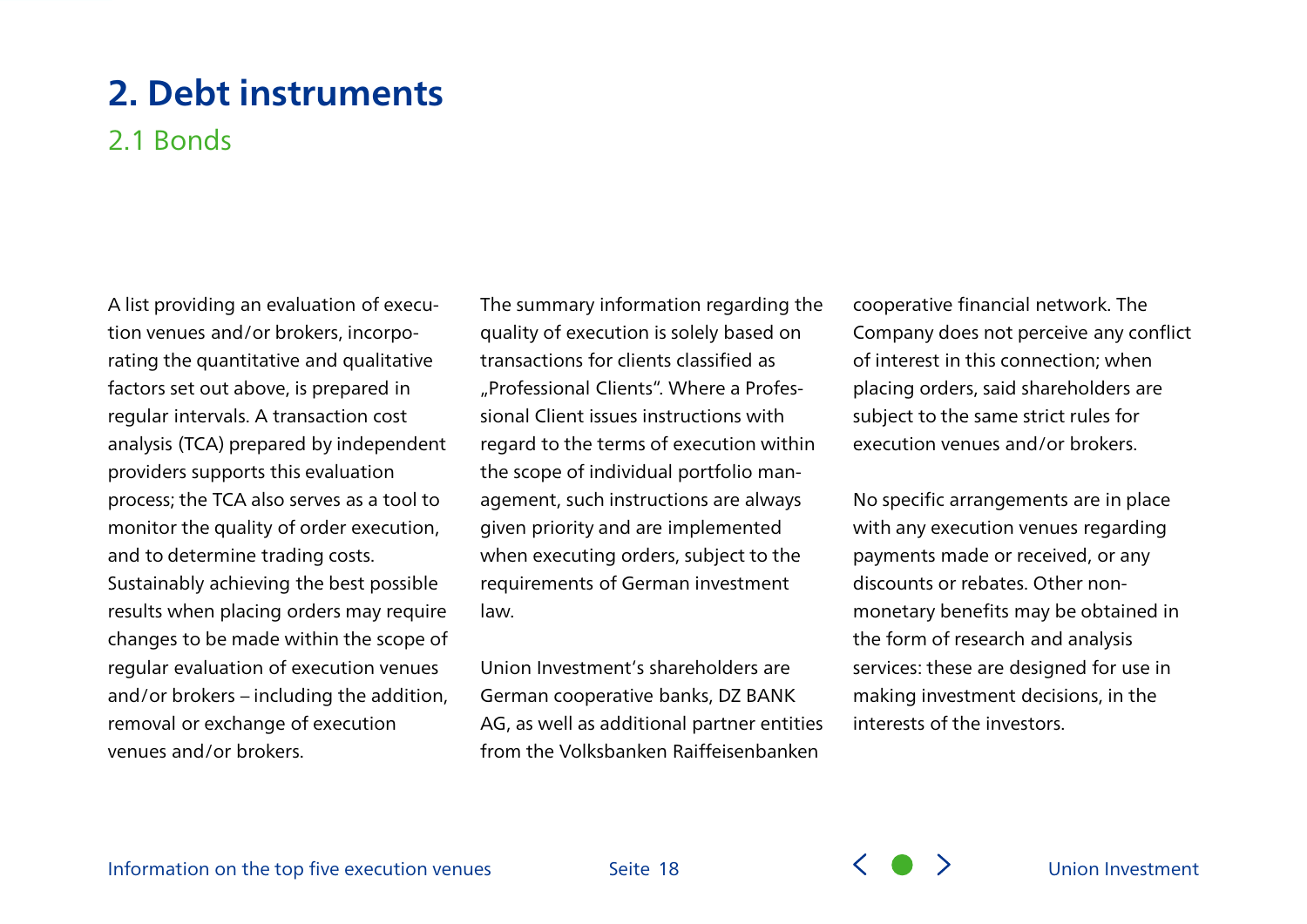### <span id="page-18-0"></span>2.2 Money Markets Instruments

#### **Information on the top five brokers**

| <b>Class of Instrument</b>                                                            |                                                                          | <b>Debt instruments - Money Markets Instruments</b>                      |                                 |                                    |                                  |  |  |
|---------------------------------------------------------------------------------------|--------------------------------------------------------------------------|--------------------------------------------------------------------------|---------------------------------|------------------------------------|----------------------------------|--|--|
| Notification if <1 average<br>trade per business day in the<br>previous year          | Υ                                                                        |                                                                          |                                 |                                    |                                  |  |  |
| Top five execution venues<br>ranked in terms of trading<br>volumes (descending order) | Proportion of volume<br>traded as a percentage<br>of total in that class | Proportion of orders<br>executed as percentage<br>of total in that class | Percentage of<br>passive orders | Percentage of<br>aggressive orders | Percentage of<br>directed orders |  |  |
| COMMERZBANK AG<br>(851WYGNLUQLFZBSYGB56)                                              | 57,5 %                                                                   | 60,00 %                                                                  | N.A.                            | N.A.                               | 0,00%                            |  |  |
| UniCredit Bank AG<br>(2ZCNRR8UK83OBTEK2170)                                           | 37,5 %                                                                   | 20,00 %                                                                  | N.A.                            | N.A.                               | 0,00%                            |  |  |
| Landesbank Baden-<br>Württemberg<br>(B81CK4ESI35472RHJ606)                            | 5,00%                                                                    | 20,00 %                                                                  | N.A.                            | N.A.                               | 0,00%                            |  |  |

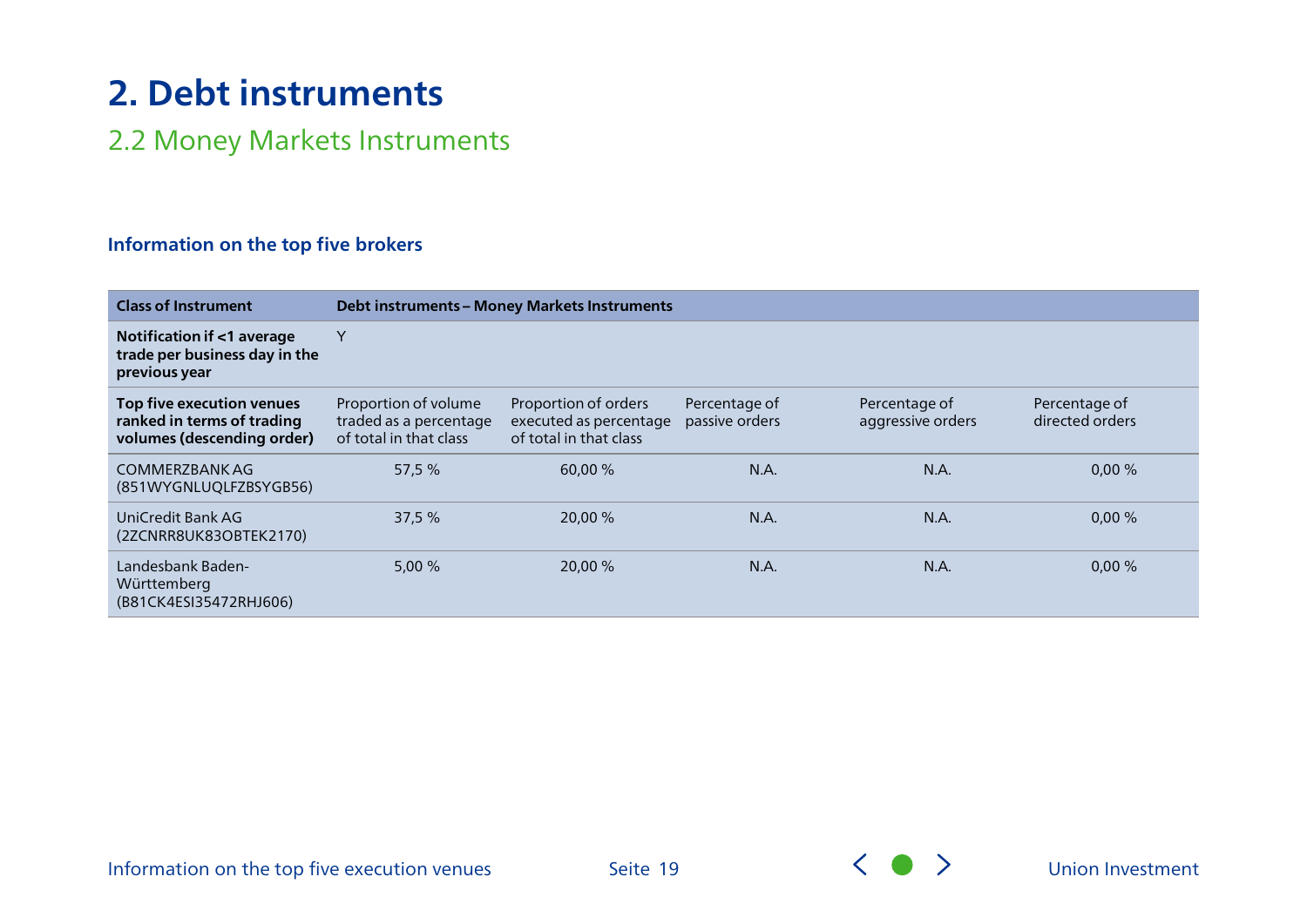### 2.2 Money Markets Instruments

### **Information on the top venues**

| Class of Instrument                                                                   | Debt instruments - Money Markets Instruments                             |                                                                          |                                 |                                    |                                  |  |
|---------------------------------------------------------------------------------------|--------------------------------------------------------------------------|--------------------------------------------------------------------------|---------------------------------|------------------------------------|----------------------------------|--|
| Notification if <1 average<br>trade per business day in the<br>previous year          | v                                                                        |                                                                          |                                 |                                    |                                  |  |
| Top five execution venues<br>ranked in terms of trading<br>volumes (descending order) | Proportion of volume<br>traded as a percentage<br>of total in that class | Proportion of orders<br>executed as percentage<br>of total in that class | Percentage of<br>passive orders | Percentage of<br>aggressive orders | Percentage of<br>directed orders |  |
| <b>Bloomberg Trading Facility</b><br>Ltd.<br>(BMTF)                                   | 100,00 %                                                                 | 100,00%                                                                  | N.A.                            | N.A.                               | 0,00%                            |  |



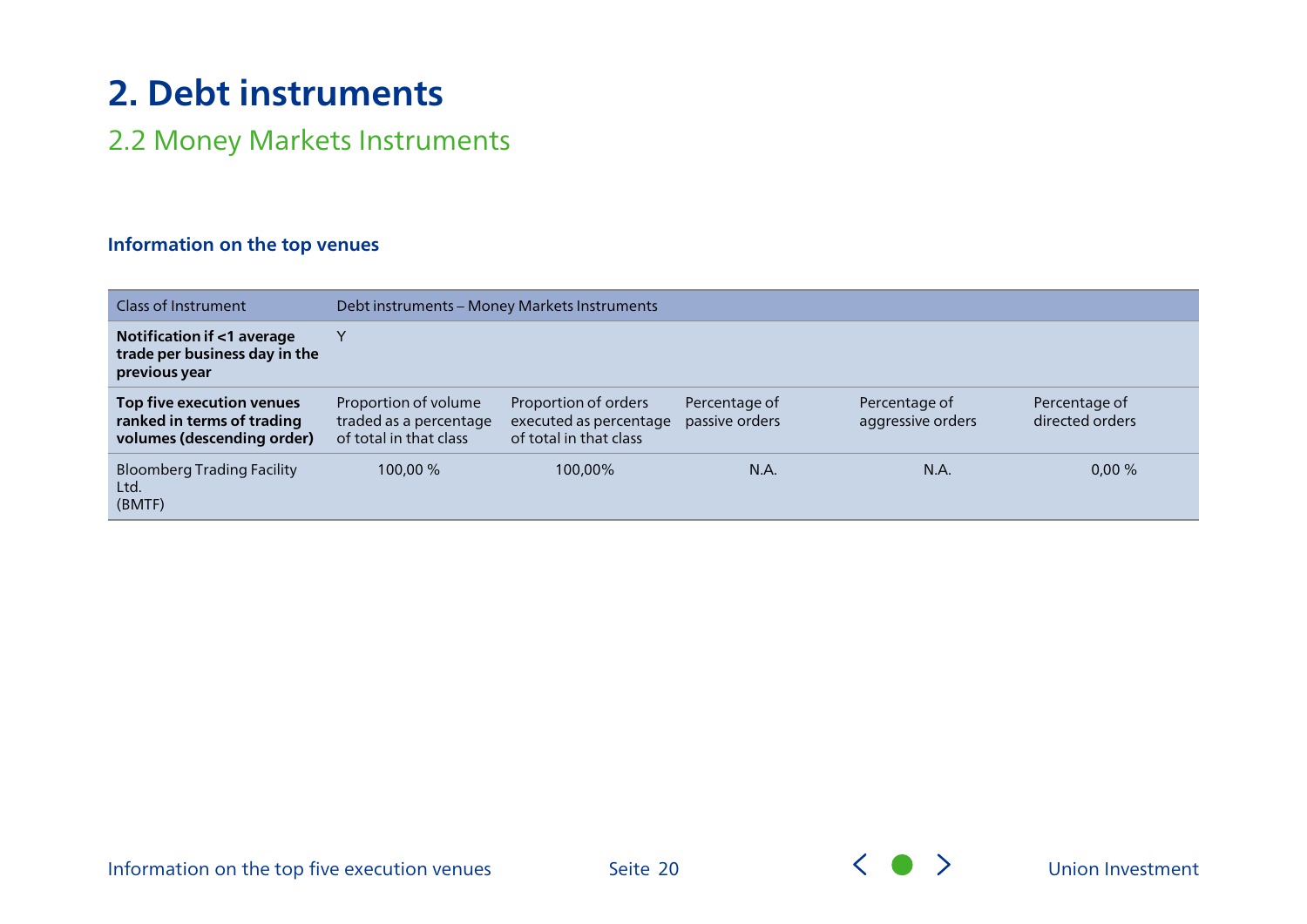### 2.2 Money Markets Instruments

#### **Information on the quality of execution obtained**

Within the scope of individual portfolio management, orders are generally placed with execution venues and/or brokers subject to the proviso that such orders are placed at the best available terms and conditions prevailing at the time of placing the order, given all information available at that time. Quantitative and qualitative factors which may be relevant for achieving the best possible results include, in particular:

- the price of the financial instrument;
- the associated costs of order execution;
- the speed of order execution;
- the likelihood of execution and settlement; and
- the volume and type of order.

Further qualitative factors include the financial stability and credit rating of the execution venue and/or broker, the scope and consistency of their offer, as well as their access to sources of liquidity.

The priority of these factors is differentiated according to the respective class of financial instrument. For the "Debt instruments–Money markets instruments" class, due to (in some cases marked) variance in relation to the availability of liquidity, assigning high priority to the

probability of execution is necessary in some situations – whereby this must not be at the expense of the price, which generally has similarly high priority. Since execution costs for debt securities are largely standardised, these are not given high priority.

Execution venues and/or brokers are selected on the basis of factors relevant for achieving the best possible results, in an independent process, and in accordance with all regulatory requirements, their Best Execution Policy, and in compliance with applicable law and regulations as well as the BVI Rules of Conduct.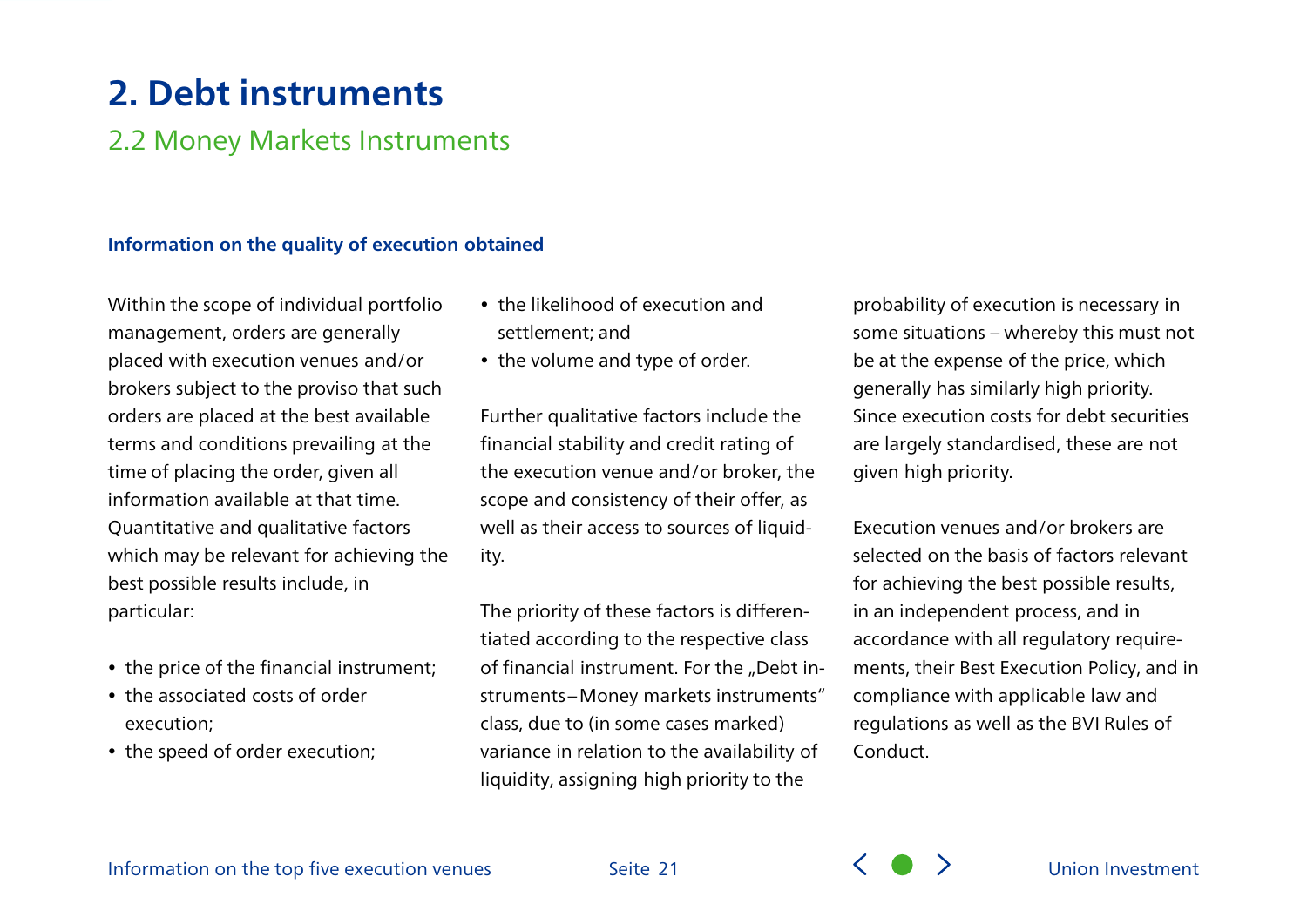### 2.2 Money Markets Instruments

A list providing an evaluation of execution venues and/or brokers, incorporating the quantitative and qualitative factors set out above, is prepared in regular intervals. A transaction cost analysis (TCA) prepared by independent providers supports this evaluation process; the TCA also serves as a tool to monitor the quality of order execution, and to determine trading costs. Sustainably achieving the best possible results when placing orders may require changes to be made within the scope of regular evaluation of execution venues and/or brokers – including the addition, removal or exchange of execution venues and/or brokers.

The summary information regarding the quality of execution is solely based on transactions for clients classified as "Professional Clients". Where a Professional Client issues instructions with regard to the terms of execution within the scope of individual portfolio management, such instructions are always given priority and are implemented when executing orders, subject to the requirements of German investment law.

Union Investment's shareholders are German cooperative banks, DZ BANK AG, as well as additional partner entities from the Volksbanken Raiffeisenbanken

cooperative financial network. The Company does not perceive any conflict of interest in this connection; when placing orders, said shareholders are subject to the same strict rules for execution venues and/or brokers.

No specific arrangements are in place with any execution venues regarding payments made or received, or any discounts or rebates. Other nonmonetary benefits may be obtained in the form of research and analysis services: these are designed for use in making investment decisions, in the interests of the investors.

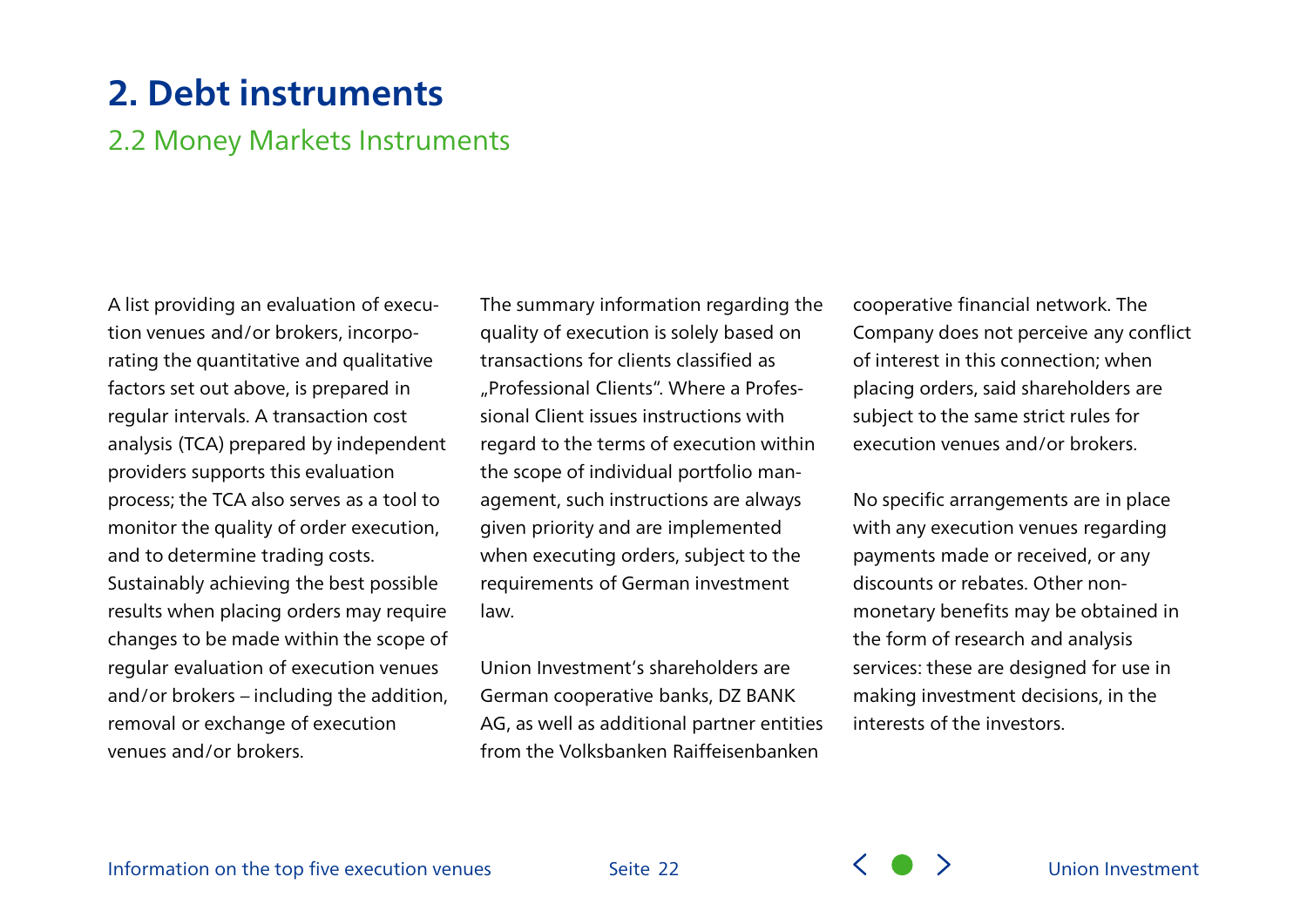### <span id="page-22-0"></span>3.1 Futures and options admitted to trading on a trading venue

### **Information on the top five brokers**

| <b>Class of Instrument</b>                                                            |                                                                          | Interest rates derivatives - Futures and options admitted to trading on a trading venue |                                 |                                    |                                  |  |  |
|---------------------------------------------------------------------------------------|--------------------------------------------------------------------------|-----------------------------------------------------------------------------------------|---------------------------------|------------------------------------|----------------------------------|--|--|
| Notification if <1 average<br>trade per business day in the<br>previous year          | N.                                                                       |                                                                                         |                                 |                                    |                                  |  |  |
| Top five execution venues<br>ranked in terms of trading<br>volumes (descending order) | Proportion of volume<br>traded as a percentage<br>of total in that class | Proportion of orders<br>executed as percentage<br>of total in that class                | Percentage of<br>passive orders | Percentage of<br>aggressive orders | Percentage of<br>directed orders |  |  |
| J.P. Morgan SE<br>(549300ZK53CNGEEI6A29)                                              | 42,31 %                                                                  | 11,62%                                                                                  | N.A.                            | N.A.                               | 0,00%                            |  |  |
| DZ PRIVATBANK S.A.<br>(SVY0KHTJZBP60K295346)                                          | 34,87 %                                                                  | 58,27 %                                                                                 | N.A.                            | N.A.                               | 0,00%                            |  |  |
| DZ BANK AG (Frankfurt)<br>(529900HNOAA1KXQJUQ27)                                      | 18,36 %                                                                  | 27,15 %                                                                                 | N.A.                            | N.A.                               | 0,00%                            |  |  |
| Morgan Stanley Bank AG<br>(7CPI4ZQUQVBDH8SA1F44)                                      | 3,02%                                                                    | 1,71%                                                                                   | N.A.                            | N.A.                               | $0,00\%$                         |  |  |
| Deutsche Bank AG<br>(7LTWFZYICNSX8D621K86)                                            | 0,82%                                                                    | 0,53%                                                                                   | N.A.                            | N.A.                               | 0,00%                            |  |  |

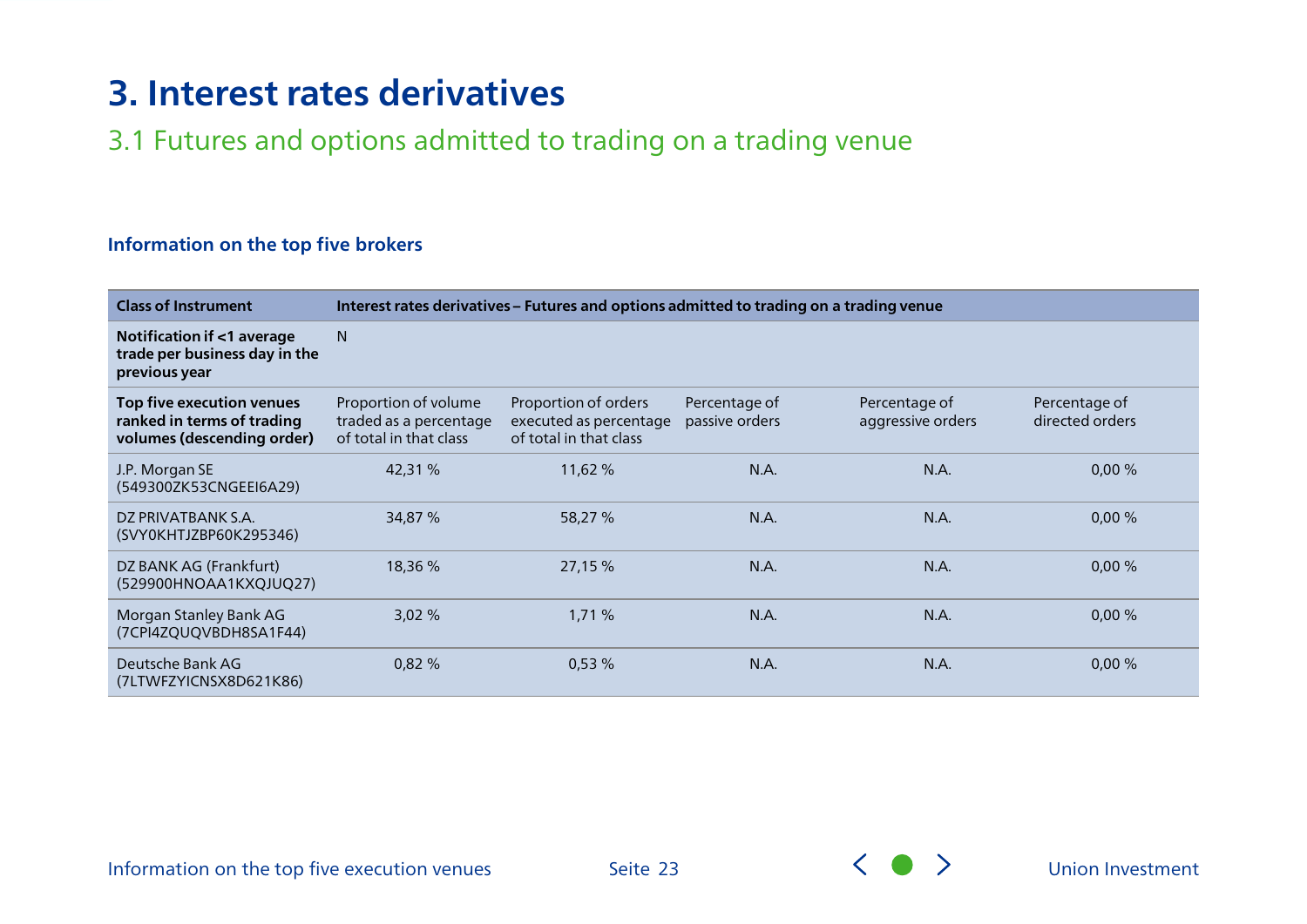### 3.1 Futures and options admitted to trading on a trading venue

#### **Information on the quality of execution obtained**

Within the scope of individual portfolio management, orders are generally placed with execution venues and/or brokers subject to the proviso that such orders are placed at the best available terms and conditions prevailing at the time of placing the order, given all information available at that time. Quantitative and qualitative factors which may be relevant for achieving the best possible results include, in particular:

- the price of the financial instrument;
- the associated costs of order execution;
- the speed of order execution;
- the likelihood of execution and settlement; and
- the volume and type of order.

Further qualitative factors include the financial stability and credit rating of the execution venue and/or broker, the scope and consistency of their offer, as well as their access to sources of liquidity.

The priority of these factors is differentiated according to the respective class of financial instrument. For the "Interest rates derivatives – Futures and options admitted to trading on a trading venue" class, due to (in some cases marked)

variance in relation to the availability of liquidity, assigning high priority to the probability of execution is necessary in some situations – whereby this must not be at the expense of the price and the costs associated with execution, which generally have similarly high priority

Execution venues and/or brokers are selected on the basis of factors relevant for achieving the best possible results, in an independent process, and in accordance with all regulatory requirements, their Best Execution Policy, and in compliance with applicable law and regulations as well as the BVI Rules of Conduct.

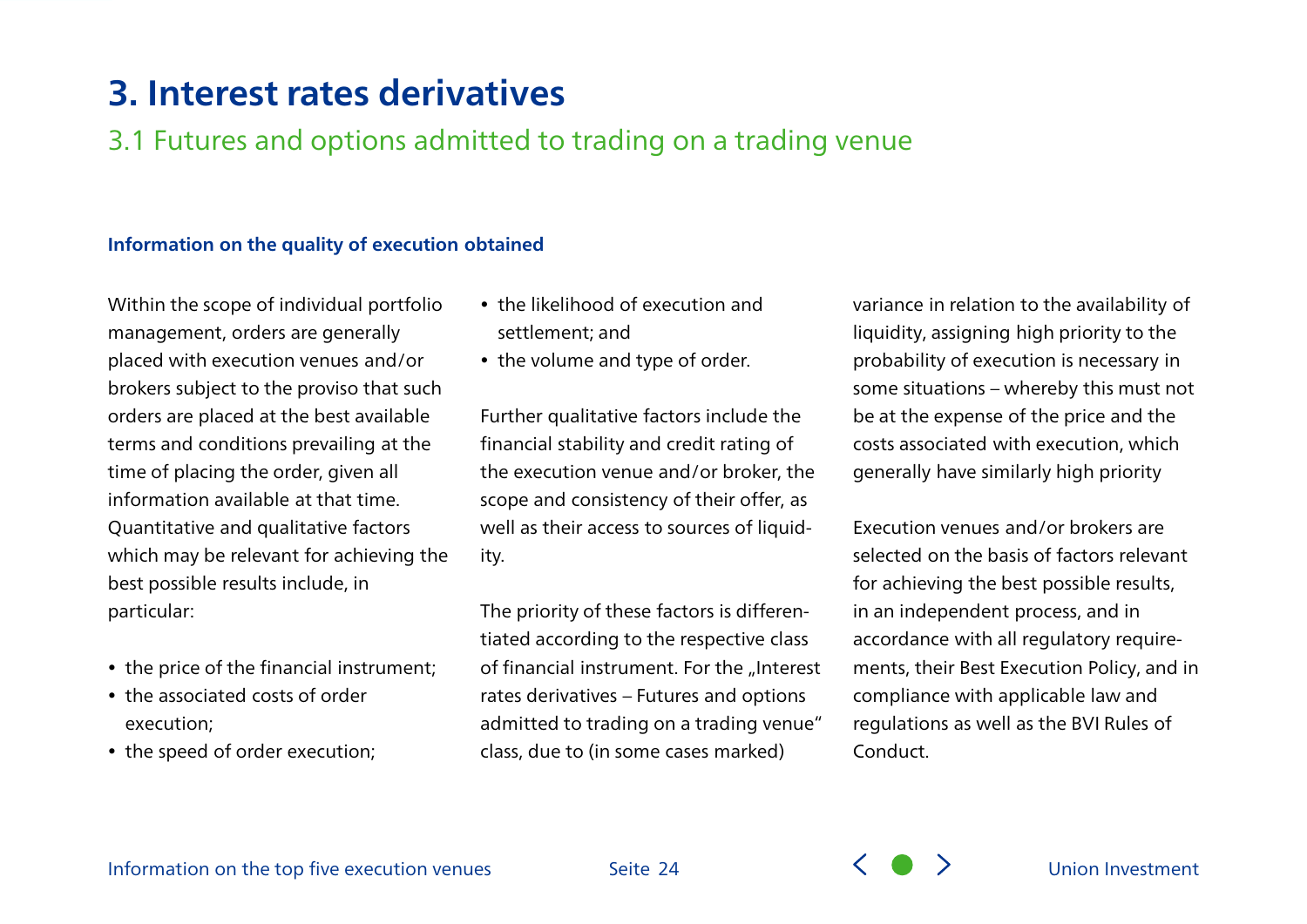3.1 Futures and options admitted to trading on a trading venue

A list providing an evaluation of execution venues and/or brokers, incorporating the quantitative and qualitative factors set out above, is prepared in regular intervals. A transaction cost analysis (TCA) supports this evaluation process; the TCA also serves as a tool to monitor the quality of order execution, and to determine trading costs. Sustainably achieving the best possible results when placing orders may require changes to be made within the scope of regular evaluation of execution venues and/or brokers – including the addition, removal or exchange of execution venues and/or brokers.

The summary information regarding the quality of execution is solely based on transactions for clients classified as "Professional Clients". Where a Professional Client issues instructions with regard to the terms of execution within the scope of individual portfolio management, such instructions are always given priority and are implemented when executing orders, subject to the requirements of German investment law.

Union Investment's shareholders are German cooperative banks, DZ BANK AG, as well as additional partner entities from the Volksbanken Raiffeisenbanken

cooperative financial network. The Company does not perceive any conflict of interest in this connection; when placing orders, said shareholders are subject to the same strict rules for execution venues and/or brokers.

No specific arrangements are in place with any execution venues regarding payments made or received, or any discounts or rebates. Other nonmonetary benefits may be obtained in the form of research and analysis services: these are designed for use in making investment decisions, in the interests of the investors.

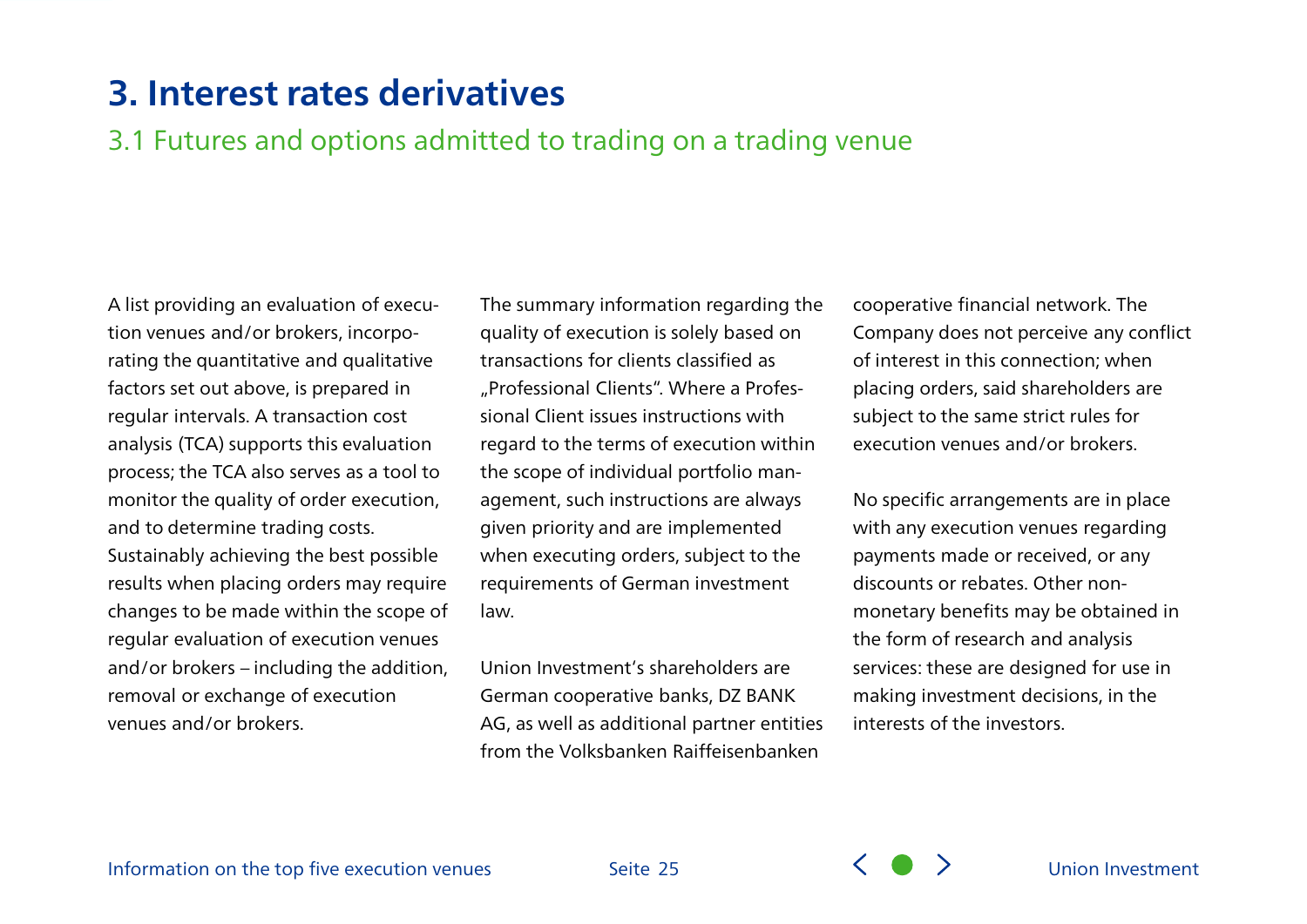### <span id="page-25-0"></span>3.2 Swaps, forwards, and other interest rates derivatives

#### **Information on the top five brokers**

| <b>Class of Instrument</b>                                                             |                                                                             | Interest rates derivatives - Swaps, forwards, and other interest rates derivatives |                                 |                                    |                                  |  |  |  |
|----------------------------------------------------------------------------------------|-----------------------------------------------------------------------------|------------------------------------------------------------------------------------|---------------------------------|------------------------------------|----------------------------------|--|--|--|
| <b>Notification if &lt;1 average</b><br>trade per business day in the<br>previous year | Y                                                                           |                                                                                    |                                 |                                    |                                  |  |  |  |
| Top five execution venues<br>ranked in terms of trading<br>volumes (descending order)  | Proportion of volume<br>traded as a<br>percentage of total in<br>that class | Proportion of orders<br>executed as percentage<br>of total in that class           | Percentage of<br>passive orders | Percentage of<br>aggressive orders | Percentage of<br>directed orders |  |  |  |
| J.P. Morgan SE<br>(549300ZK53CNGEEI6A29)                                               | 29,73 %                                                                     | 33,33 %                                                                            | N.A.                            | N.A.                               | 0,00%                            |  |  |  |
| Goldman Sachs Bank Europe<br>(8IBZUGJ7JPLH368JE346)                                    | 17,34 %                                                                     | 15,56 %                                                                            | N.A.                            | N.A.                               | 0,00%                            |  |  |  |
| <b>BofA Securities Europe SA</b><br>(549300FH0WJAPEHTIQ77)                             | 14,06 %                                                                     | 5,56 %                                                                             | N.A.                            | N.A.                               | 0,00%                            |  |  |  |
| Citigroup Global Markets<br>Europe AG<br>(6TJCK1B7E7UTXP528Y04)                        | 11,83 %                                                                     | 10,00 %                                                                            | N.A.                            | N.A.                               | 0,00%                            |  |  |  |
| <b>BNP PARIBAS</b><br>(ROMUWSFPU8MPRO8K5P83)                                           | 10,51 %                                                                     | 12,22 %                                                                            | N.A.                            | N.A.                               | 0,00%                            |  |  |  |

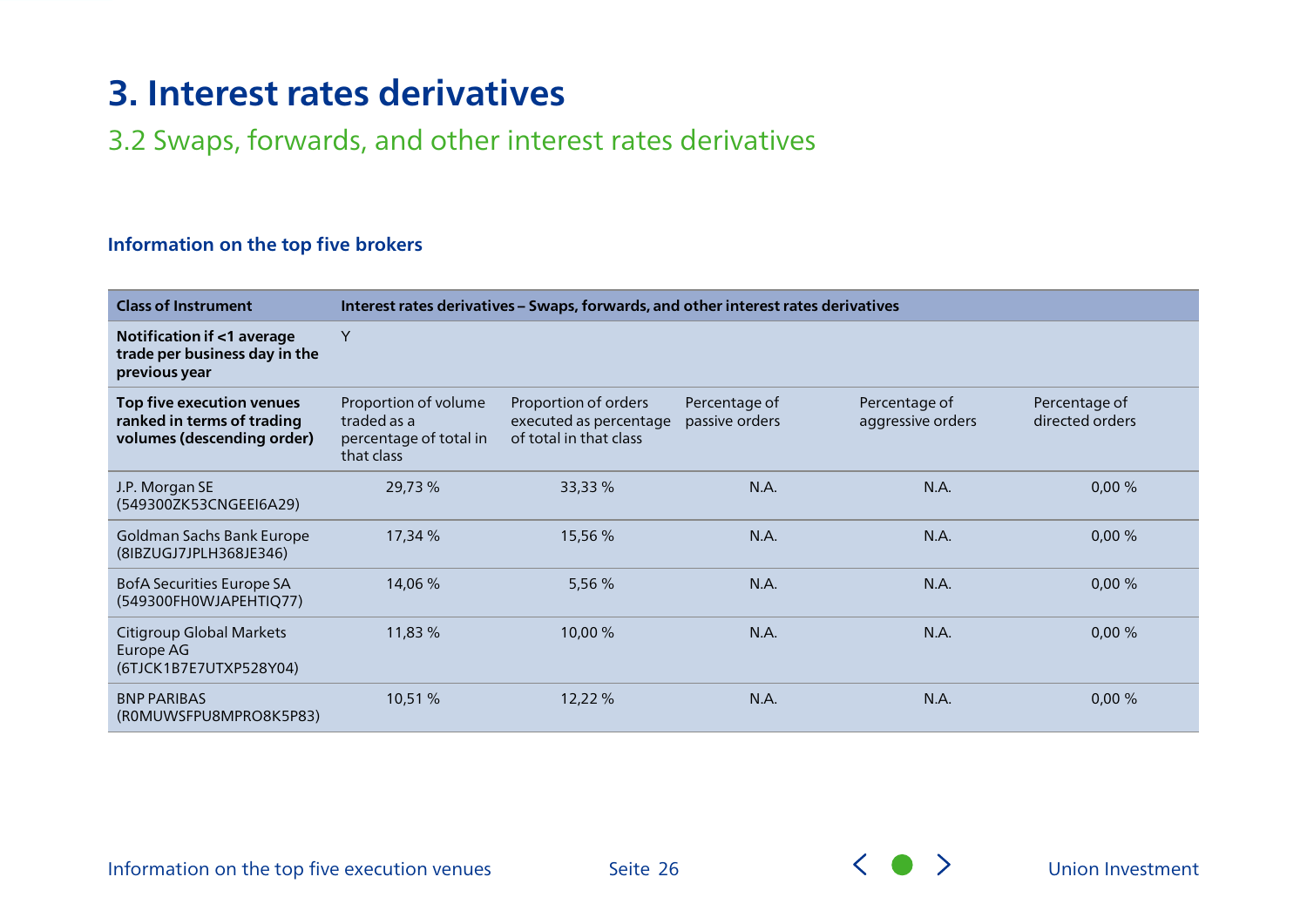### 3.2 Swaps, forwards, and other interest rates derivatives

| <b>Class of Instrument</b>                                                            | Interest rates derivatives - Swaps, forwards, and other interest rates derivatives |                                                                          |                                 |                                    |                                  |  |
|---------------------------------------------------------------------------------------|------------------------------------------------------------------------------------|--------------------------------------------------------------------------|---------------------------------|------------------------------------|----------------------------------|--|
| Notification if <1 average<br>trade per business day in the<br>previous year          |                                                                                    |                                                                          |                                 |                                    |                                  |  |
| Top five execution venues<br>ranked in terms of trading<br>volumes (descending order) | Proportion of volume<br>traded as a percentage<br>of total in that class           | Proportion of orders<br>executed as percentage<br>of total in that class | Percentage of<br>passive orders | Percentage of<br>aggressive orders | Percentage of<br>directed orders |  |
| Tradeweb Europe Ltd.<br>(TWEM)                                                        | 100.00 %                                                                           | 100,00 %                                                                 | N.A.                            | N.A.                               | 0,00%                            |  |

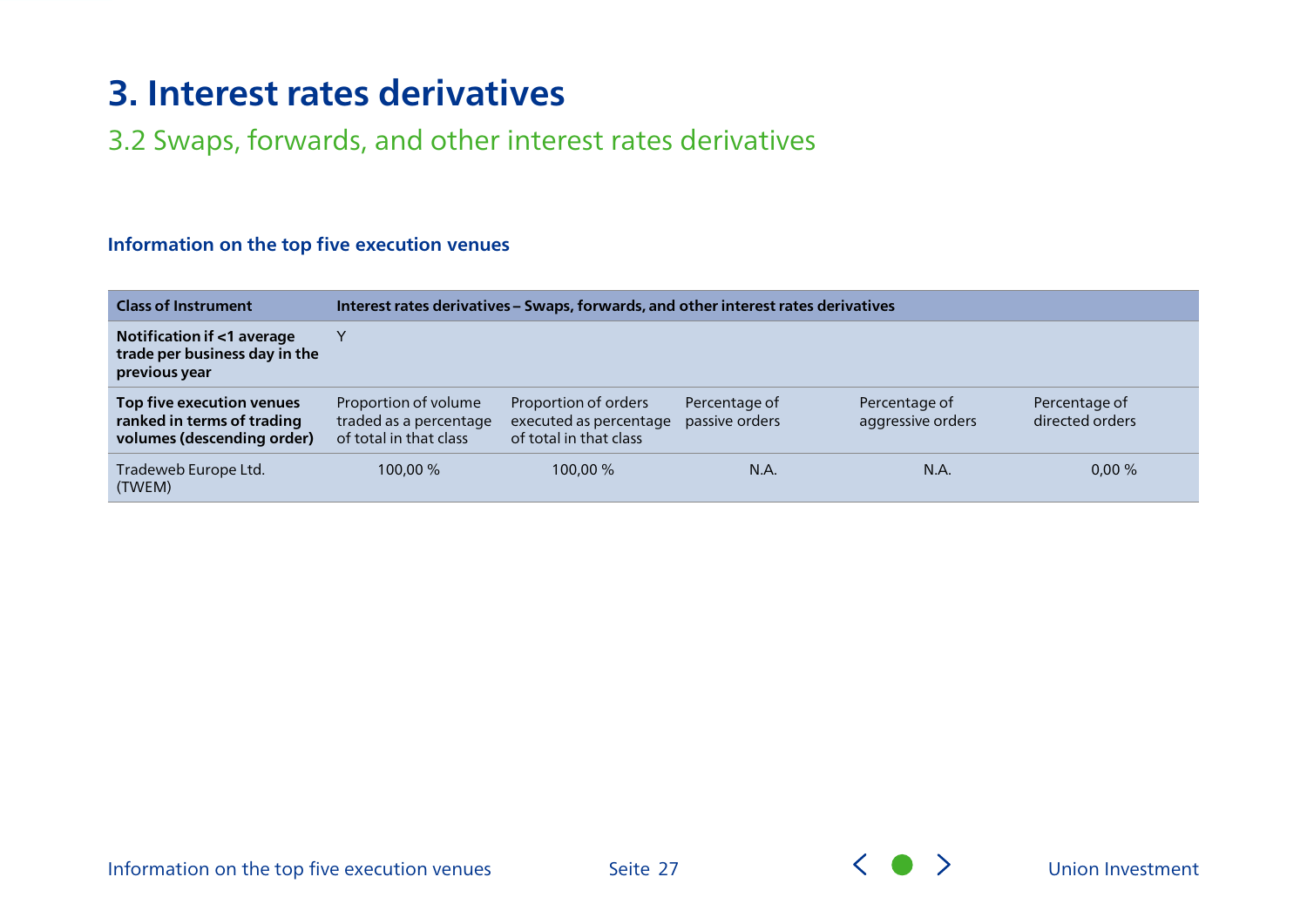3.2 Swaps, forwards, and other interest rates derivatives

#### **Information on the quality of execution obtained**

Within the scope of individual portfolio management, orders are generally placed with execution venues and/or brokers subject to the proviso that such orders are placed at the best available terms and conditions prevailing at the time of placing the order, given all information available at that time. Quantitative and qualitative factors which may be relevant for achieving the best possible results include, in particular:

- the price of the financial instrument;
- the associated costs of order execution;
- the speed of order execution;
- the likelihood of execution and settlement; and
- the volume and type of order.

Further qualitative factors include the financial stability and credit rating of the execution venue and/or broker, the scope and consistency of their offer, as well as their access to sources of liquidity.

The priority of these factors is differentiated according to the respective class of financial instrument. For the "Interest rates derivatives – Swaps, forwards, and other interest rates derivatives" class, due to (in some cases marked) variance

in relation to the availability of liquidity, assigning high priority to the probability of execution is necessary in some situations – whereby this must not be at the expense of the price and the costs associated with execution, which generally have similarly high priority.

Execution venues and/or brokers are selected on the basis of factors relevant for achieving the best possible results, in an independent process, and in accordance with all regulatory requirements, their Best Execution Policy, and in compliance with applicable law and regulations as well as the BVI Rules of Conduct.



Seite 28  $\left\langle \begin{array}{c} \searrow \\ \searrow \end{array} \right\rangle$  [Union Investment](#page-0-0)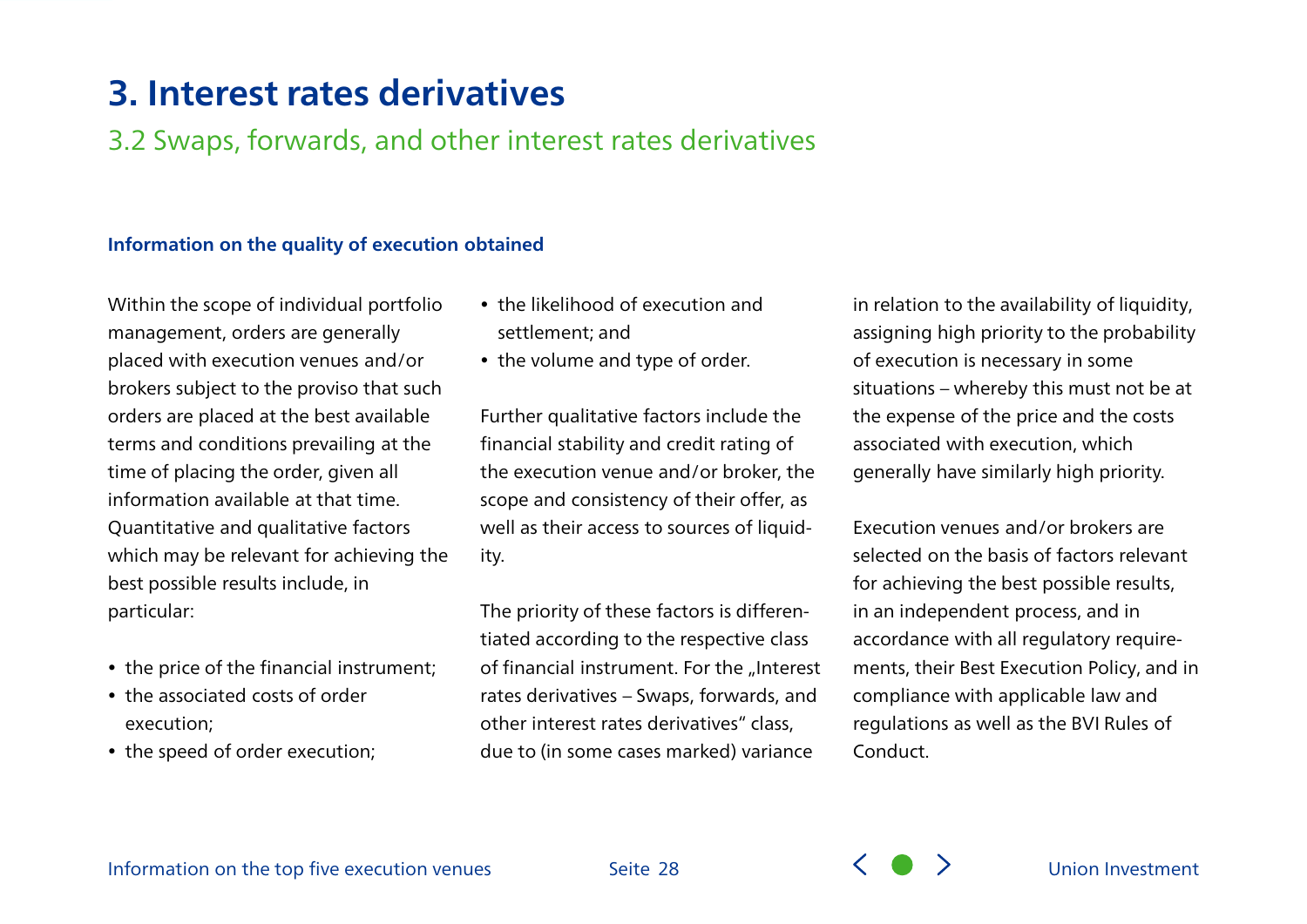3.2 Swaps, forwards, and other interest rates derivatives

A list providing an evaluation of execution venues and/or brokers, incorporating the quantitative and qualitative factors set out above, is prepared in regular intervals. Sustainably achieving the best possible results when placing orders may require changes to be made within the scope of regular evaluation of execution venues and/or brokers – including the addition, removal or exchange of execution venues and/or brokers.

The summary information regarding the quality of execution is solely based on transactions for clients classified as "Professional Clients".

Where a Professional Client issues instructions with regard to the terms of execution within the scope of individual portfolio management, such instructions are always given priority and are implemented when executing orders, subject to the requirements of German investment law.

Union Investment's shareholders are German cooperative banks, DZ BANK AG, as well as additional partner entities from the Volksbanken Raiffeisenbanken cooperative financial network. The Company does not perceive any conflict of interest in this connection; when placing orders, said shareholders are

subject to the same strict rules for execution venues and/or brokers.

No specific arrangements are in place with any execution venues regarding payments made or received, or any discounts or rebates. Other nonmonetary benefits may be obtained in the form of research and analysis services: these are designed for use in making investment decisions, in the interests of the investors.

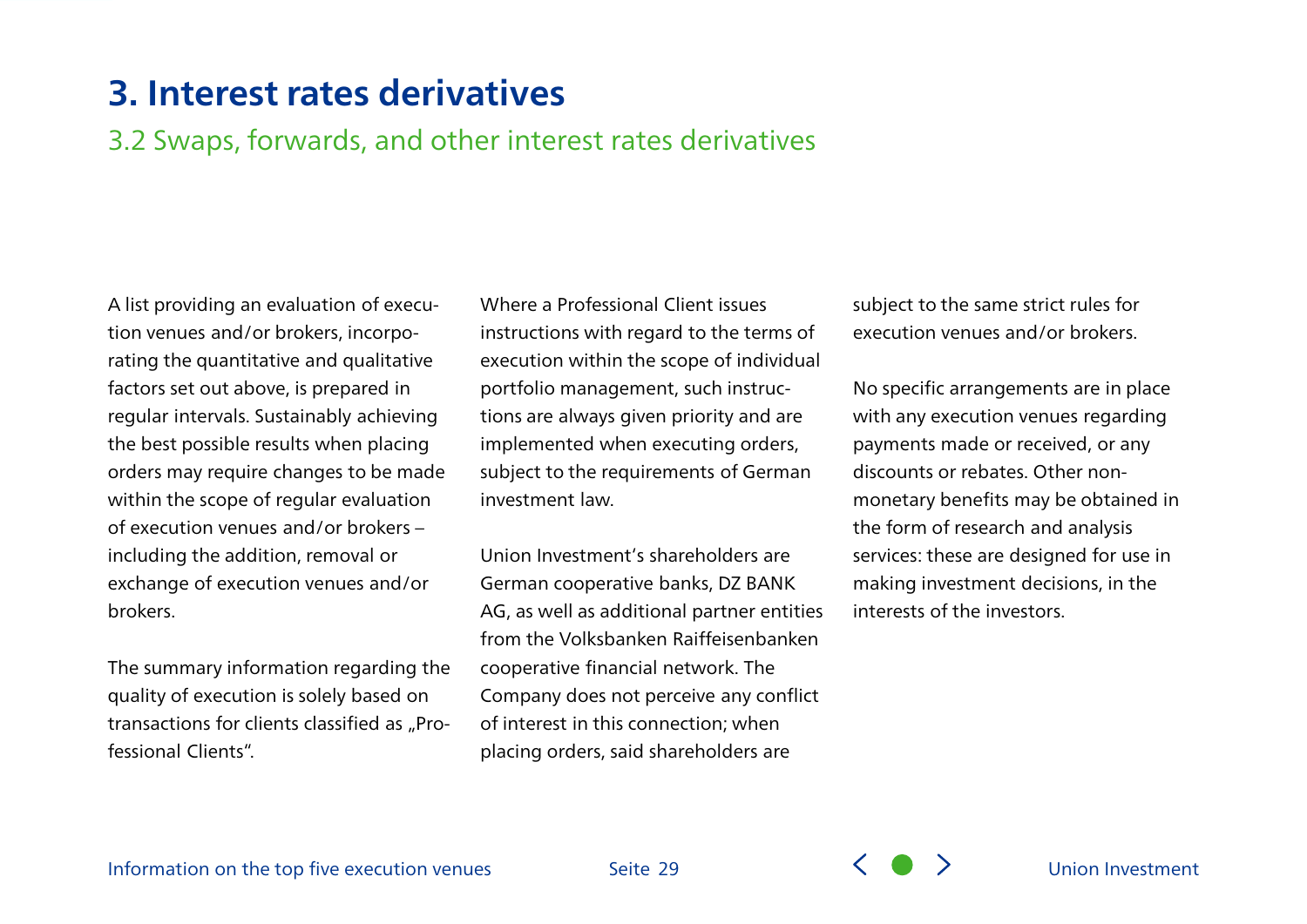### <span id="page-29-0"></span>4.1 Other credit derivatives

### **Information on the top five brokers**

| <b>Class of Instrument</b>                                                            |                                                                          | Credit derivatives – Other credit derivatives                            |                                 |                                    |                                  |  |  |  |
|---------------------------------------------------------------------------------------|--------------------------------------------------------------------------|--------------------------------------------------------------------------|---------------------------------|------------------------------------|----------------------------------|--|--|--|
| Notification if <1 average<br>trade per business day in the<br>previous year          | Y                                                                        |                                                                          |                                 |                                    |                                  |  |  |  |
| Top five execution venues<br>ranked in terms of trading<br>volumes (descending order) | Proportion of volume<br>traded as a percentage<br>of total in that class | Proportion of orders<br>executed as percentage<br>of total in that class | Percentage of<br>passive orders | Percentage of<br>aggressive orders | Percentage of<br>directed orders |  |  |  |
| <b>BARCLAYS BANK PLC</b><br>(G5GSEF7VJP5I7OUK5573)                                    | 49,82 %                                                                  | 19,53 %                                                                  | N.A.                            | N.A.                               | 0,00%                            |  |  |  |
| Deutsche Bank AG<br>(7LTWFZYICNSX8D621K86)                                            | 9,69 %                                                                   | 4,69 %                                                                   | N.A.                            | N.A.                               | 0,00%                            |  |  |  |
| Goldman Sachs Bank Europe<br>SE (8IBZUGJ7JPLH368JE346)                                | 9,04%                                                                    | 11,72%                                                                   | N.A.                            | N.A.                               | 0,00%                            |  |  |  |
| J.P. Morgan SE<br>(549300ZK53CNGEEI6A29)                                              | 8,20 %                                                                   | 25,00 %                                                                  | N.A.                            | N.A.                               | 0,00%                            |  |  |  |
| Morgan Stanley Europe SE<br>(54930056FHWP7GIWYY08)                                    | 7,39 %                                                                   | 7,81 %                                                                   | N.A.                            | N.A.                               | 0,00%                            |  |  |  |

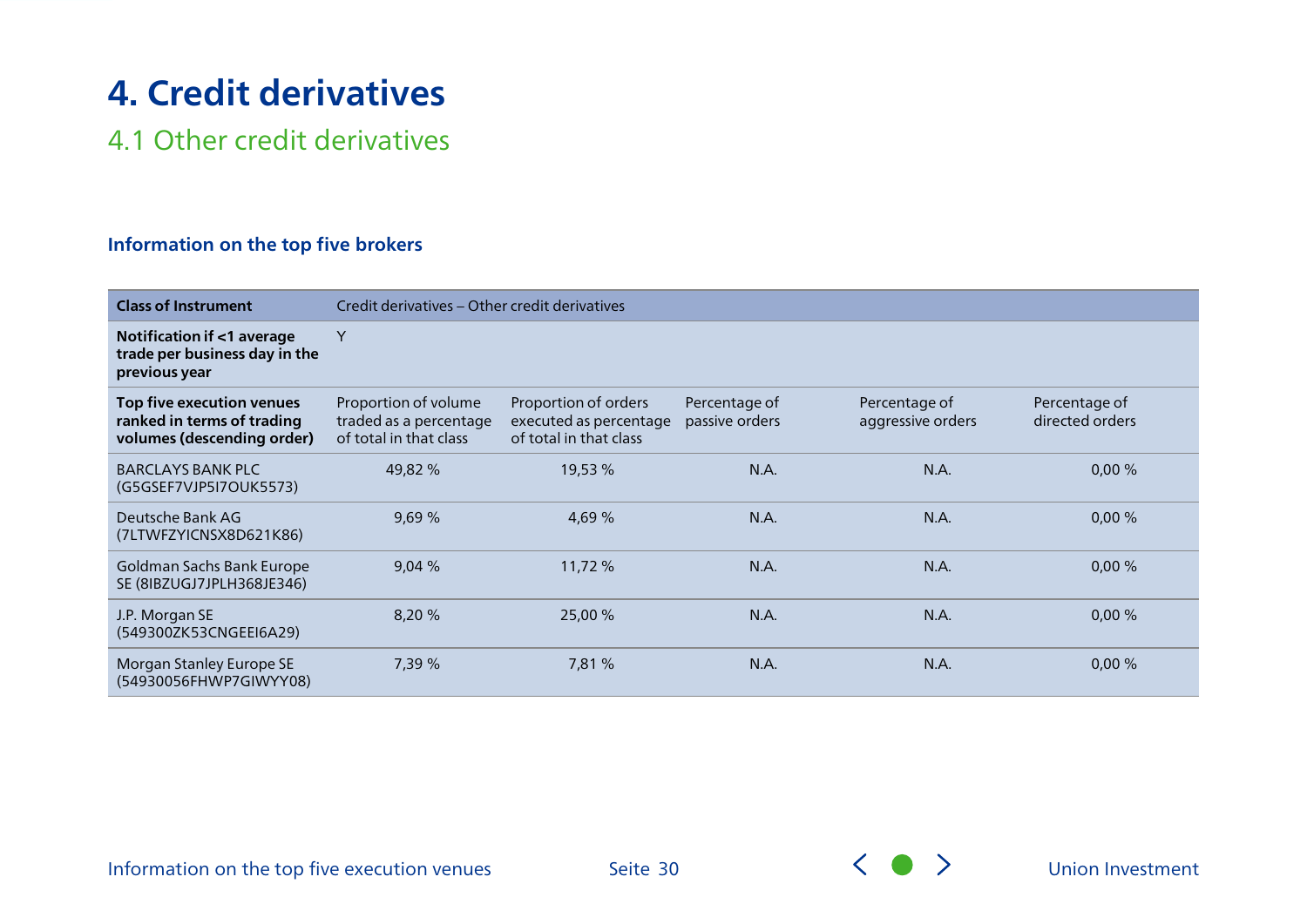### 4.1 Other credit derivatives

| <b>Class of Instrument</b>                                                             | Credit derivatives – Other credit derivatives                            |                                                                          |                                 |                                    |                                  |  |  |
|----------------------------------------------------------------------------------------|--------------------------------------------------------------------------|--------------------------------------------------------------------------|---------------------------------|------------------------------------|----------------------------------|--|--|
| <b>Notification if &lt;1 average</b><br>trade per business day in the<br>previous year | N                                                                        |                                                                          |                                 |                                    |                                  |  |  |
| Top five execution venues<br>ranked in terms of trading<br>volumes (descending order)  | Proportion of volume<br>traded as a percentage<br>of total in that class | Proportion of orders<br>executed as percentage<br>of total in that class | Percentage of<br>passive orders | Percentage of<br>aggressive orders | Percentage of<br>directed orders |  |  |
| Tradeweb Europe Ltd.<br>(TWEM)                                                         | 100,00 %                                                                 | 100,00 %                                                                 | N.A.                            | N.A.                               | 0,00%                            |  |  |

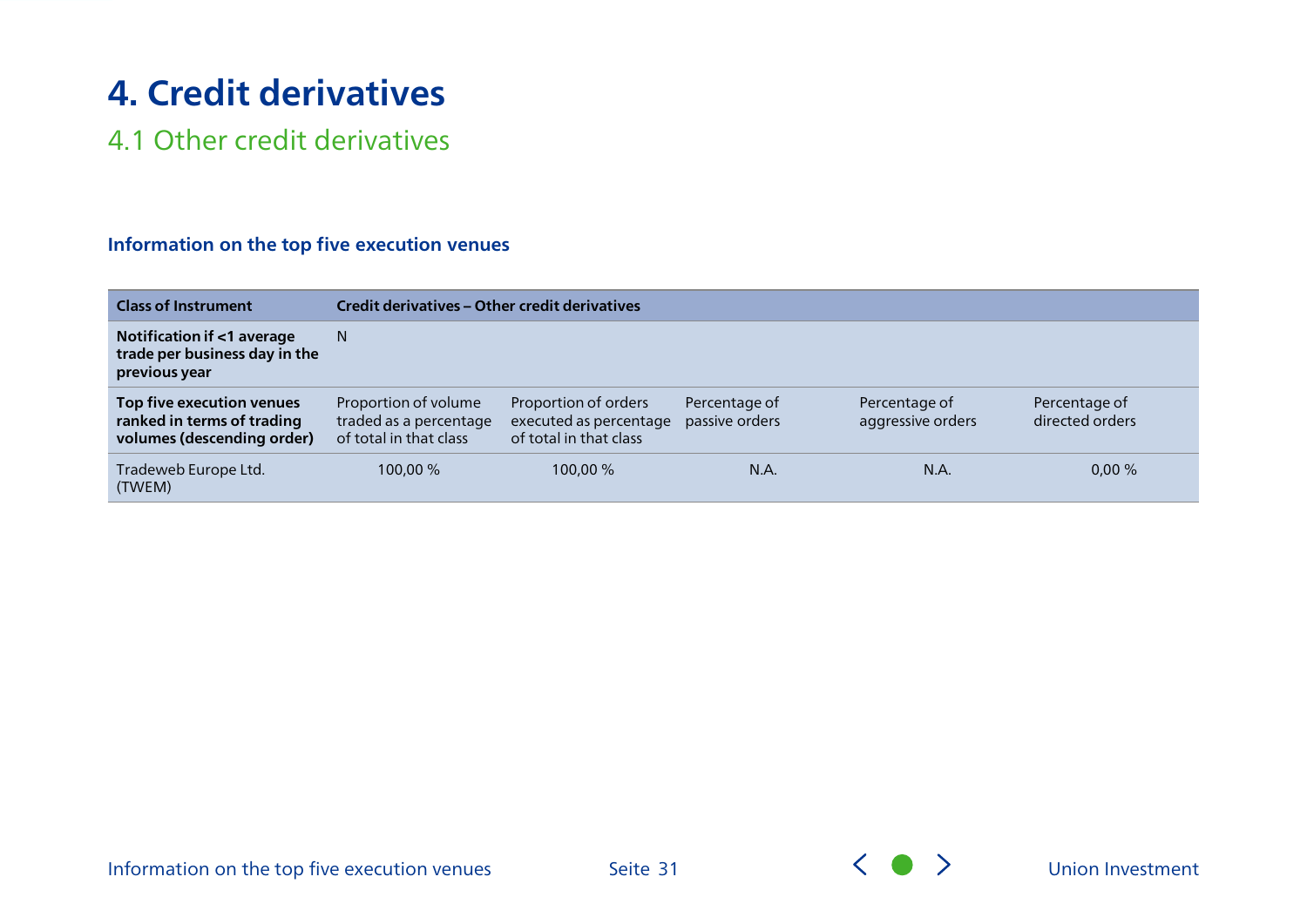### 4.1 Other credit derivatives

#### **Information on the quality of execution obtained**

Within the scope of individual portfolio management, orders are generally placed with execution venues and/or brokers subject to the proviso that such orders are placed at the best available terms and conditions prevailing at the time of placing the order, given all information available at that time. Quantitative and qualitative factors which may be relevant for achieving the best possible results include, in particular:

- the price of the financial instrument;
- the associated costs of order execution;
- the speed of order execution;
- the likelihood of execution and settlement; and
- the volume and type of order.

Further qualitative factors include the financial stability and credit rating of the execution venue and/or broker, the scope and consistency of their offer, as well as their access to sources of liquidity.

The priority of these factors is differentiated according to the respective class of financial instrument. For the "Credit derivatives – Other credit derivatives" class, due to (in some cases marked) variance in relation to the availability of

liquidity, assigning high priority to the probability of execution is necessary in some situations – whereby this must not be at the expense of the price and the costs associated with execution, which generally have similarly high priority.

Execution venues and/or brokers are selected on the basis of factors relevant for achieving the best possible results, in an independent process, and in accordance with all regulatory requirements, their Best Execution Policy, and in compliance with applicable law and regulations as well as the BVI Rules of Conduct.



Seite 32  $\left\langle \begin{array}{c} \searrow \end{array} \right\rangle$  [Union Investment](#page-0-0)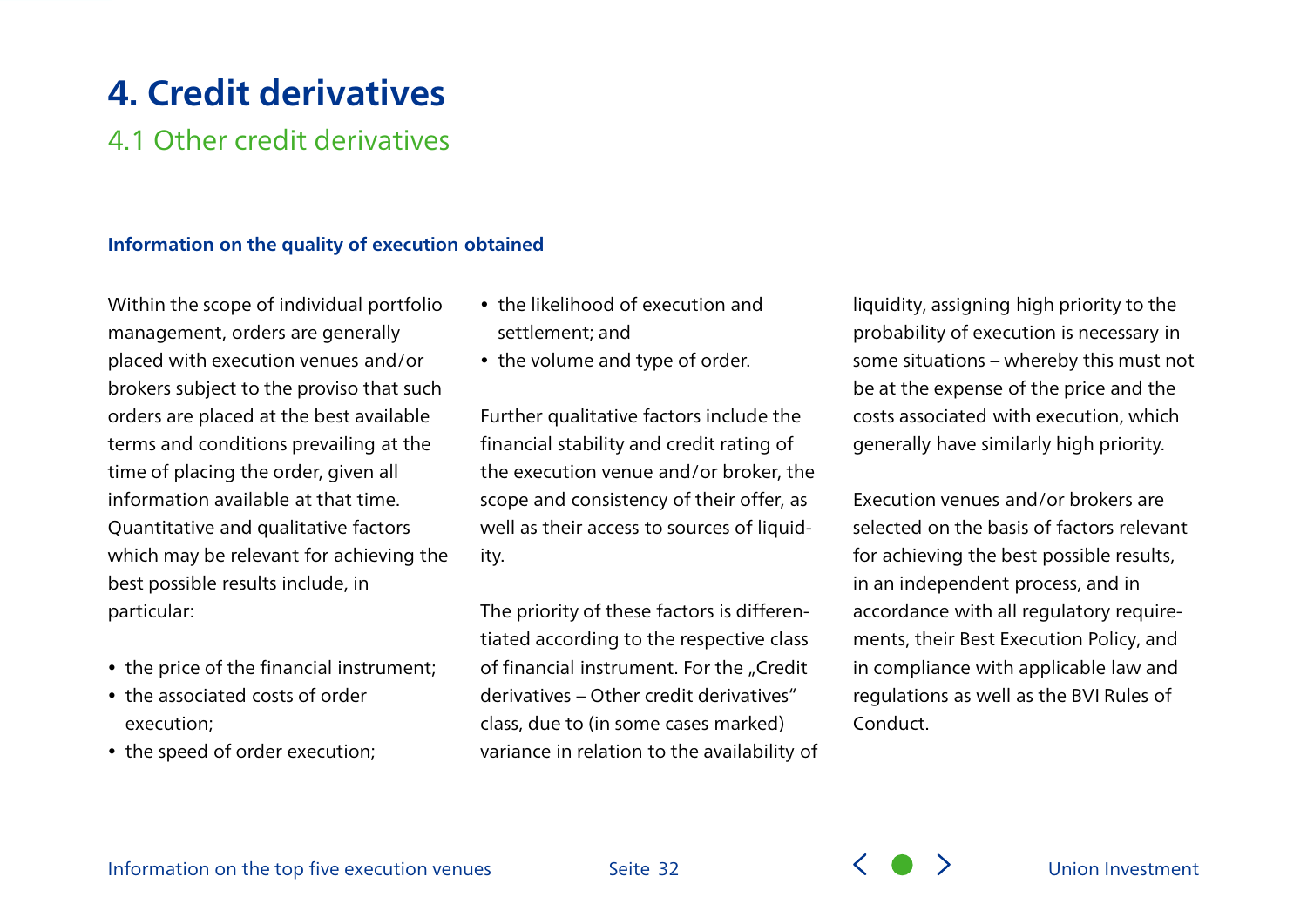### 4.1 Other credit derivatives

A list providing an evaluation of execution venues and/or brokers, incorporating the quantitative and qualitative factors set out above, is prepared in regular intervals. Sustainably achieving the best possible results when placing orders may require changes to be made within the scope of regular evaluation of execution venues and/or brokers – including the addition, removal or exchange of execution venues and/or brokers.

The summary information regarding the quality of execution is solely based on transactions for clients classified as "Professional Clients".

Where a Professional Client issues instructions with regard to the terms of execution within the scope of individual portfolio management, such instructions are always given priority and are implemented when executing orders, subject to the requirements of German investment law.

Union Investment's shareholders are German cooperative banks, DZ BANK AG, as well as additional partner entities from the Volksbanken Raiffeisenbanken cooperative financial network. The Company does not perceive any conflict of interest in this connection; when placing orders, said shareholders are

subject to the same strict rules for execution venues and/or brokers.

No specific arrangements are in place with any execution venues regarding payments made or received, or any discounts or rebates. Other nonmonetary benefits may be obtained in the form of research and analysis services: these are designed for use in making investment decisions, in the interests of the investors.

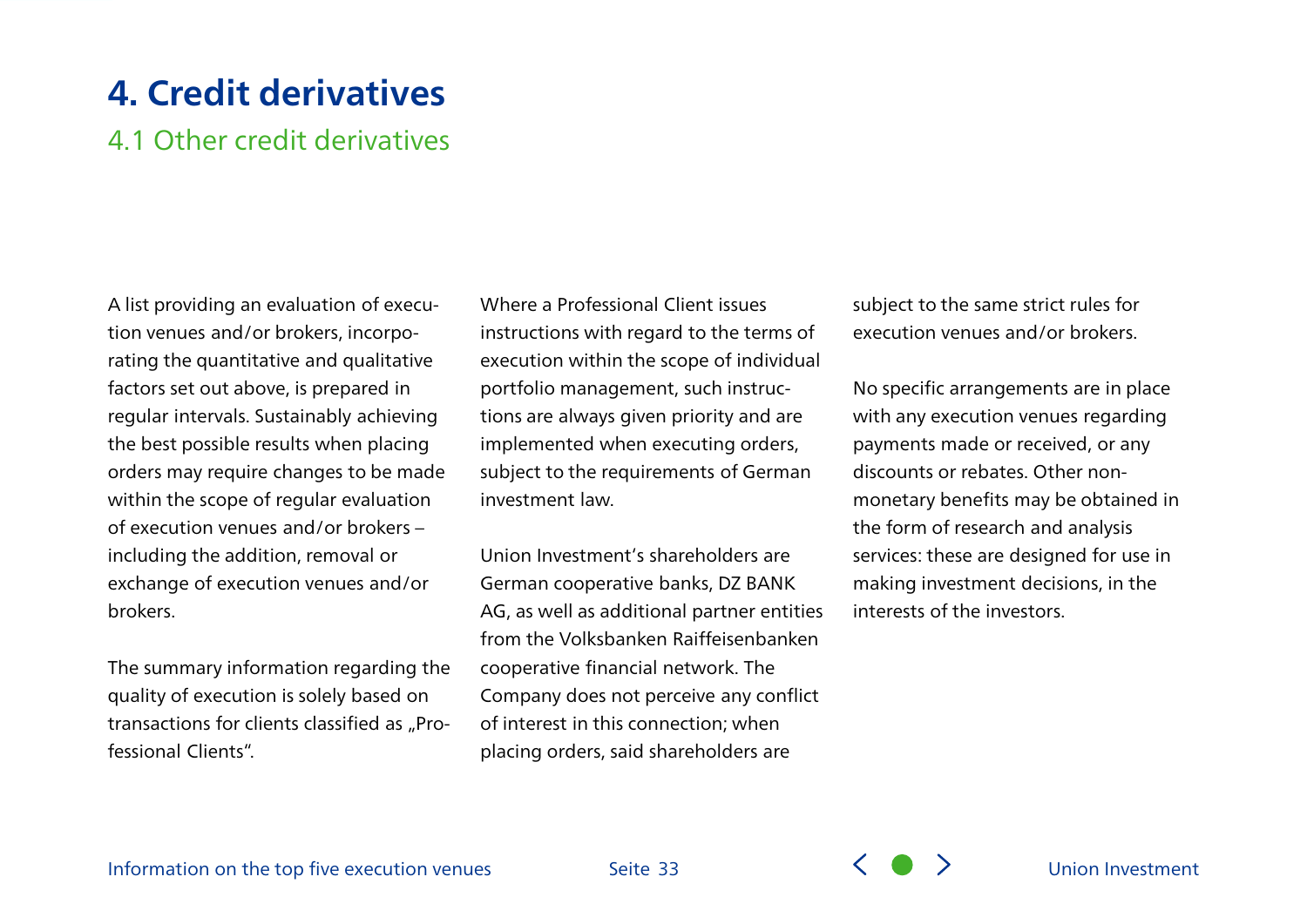### <span id="page-33-0"></span>5.1 Futures and options admitted to trading on a trading venue

#### **Information on the top five brokers**

| <b>Class of Instrument</b>                                                            |                                                                          | Credit derivatives - Futures and options admitted to trading on a trading venue |                                 |                                    |                                  |  |  |
|---------------------------------------------------------------------------------------|--------------------------------------------------------------------------|---------------------------------------------------------------------------------|---------------------------------|------------------------------------|----------------------------------|--|--|
| Notification if <1 average<br>trade per business day in the<br>previous year          | Y                                                                        |                                                                                 |                                 |                                    |                                  |  |  |
| Top five execution venues<br>ranked in terms of trading<br>volumes (descending order) | Proportion of volume<br>traded as a percentage<br>of total in that class | Proportion of orders<br>executed as percentage<br>of total in that class        | Percentage of<br>passive orders | Percentage of<br>aggressive orders | Percentage of<br>directed orders |  |  |
| DZ PRIVATBANK S.A.<br>(SVY0KHTJZBP60K295346)                                          | 38,17 %                                                                  | 57,52 %                                                                         | N.A.                            | N.A.                               | 0,00%                            |  |  |
| DZ BANK AG (Frankfurt am<br>Main)<br>(529900HNOAA1KXQJUQ27)                           | 26,54 %                                                                  | 11,00 %                                                                         | N.A.                            | N.A.                               | 0,00%                            |  |  |
| Deutsche Bank AG<br>(7LTWFZYICNSX8D621K86)                                            | 24,33 %                                                                  | 15,04 %                                                                         | N.A.                            | N.A.                               | 0,00%                            |  |  |
| BofA Securities Europe SA<br>(549300FH0WJAPEHTIQ77)                                   | 6,09%                                                                    | 3,03%                                                                           | N.A.                            | N.A.                               | 0,00%                            |  |  |
| Morgan Stanley Bank AG<br>(7CPI4ZQUQVBDH8SA1F44)                                      | 4,06 %                                                                   | 6,95%                                                                           | N.A.                            | N.A.                               | 0,00%                            |  |  |

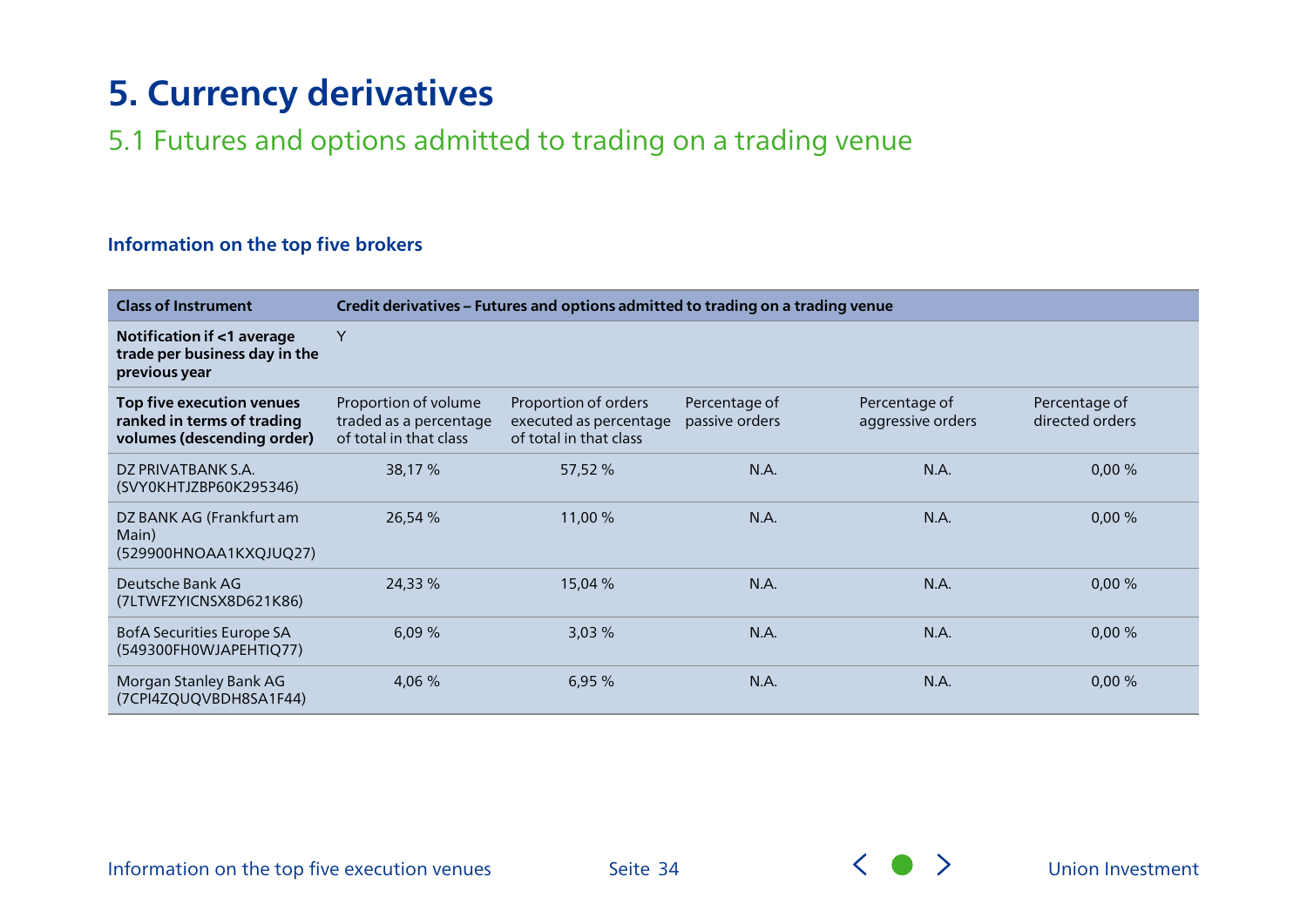### 5.1 Futures and options admitted to trading on a trading venue

#### **Information on the quality of execution obtained**

Within the scope of individual portfolio management, orders are generally placed with execution venues and/or brokers subject to the proviso that such orders are placed at the best available terms and conditions prevailing at the time of placing the order, given all information available at that time. Quantitative and qualitative factors which may be relevant for achieving the best possible results include, in particular:

- the price of the financial instrument;
- the associated costs of order execution;
- the speed of order execution;
- the likelihood of execution and settlement; and
- the volume and type of order.

Further qualitative factors include the financial stability and credit rating of the execution venue and/or broker, the scope and consistency of their offer, as well as their access to sources of liquidity.

The priority of these factors is differentiated according to the respective class of financial instrument. For the "Currency derivatives – Futures and options admitted to trading on a trading venue" class, due to (in some cases marked)

variance in relation to the availability of liquidity, assigning high priority to the probability of execution is necessary in some situations – whereby this must not be at the expense of the price and the costs associated with execution, which generally have similarly high priority.

Execution venues and/or brokers are selected on the basis of factors relevant for achieving the best possible results, in an independent process, and in accordance with all regulatory requirements, their Best Execution Policy, and in compliance with applicable law and regulations as well as the BVI Rules of Conduct.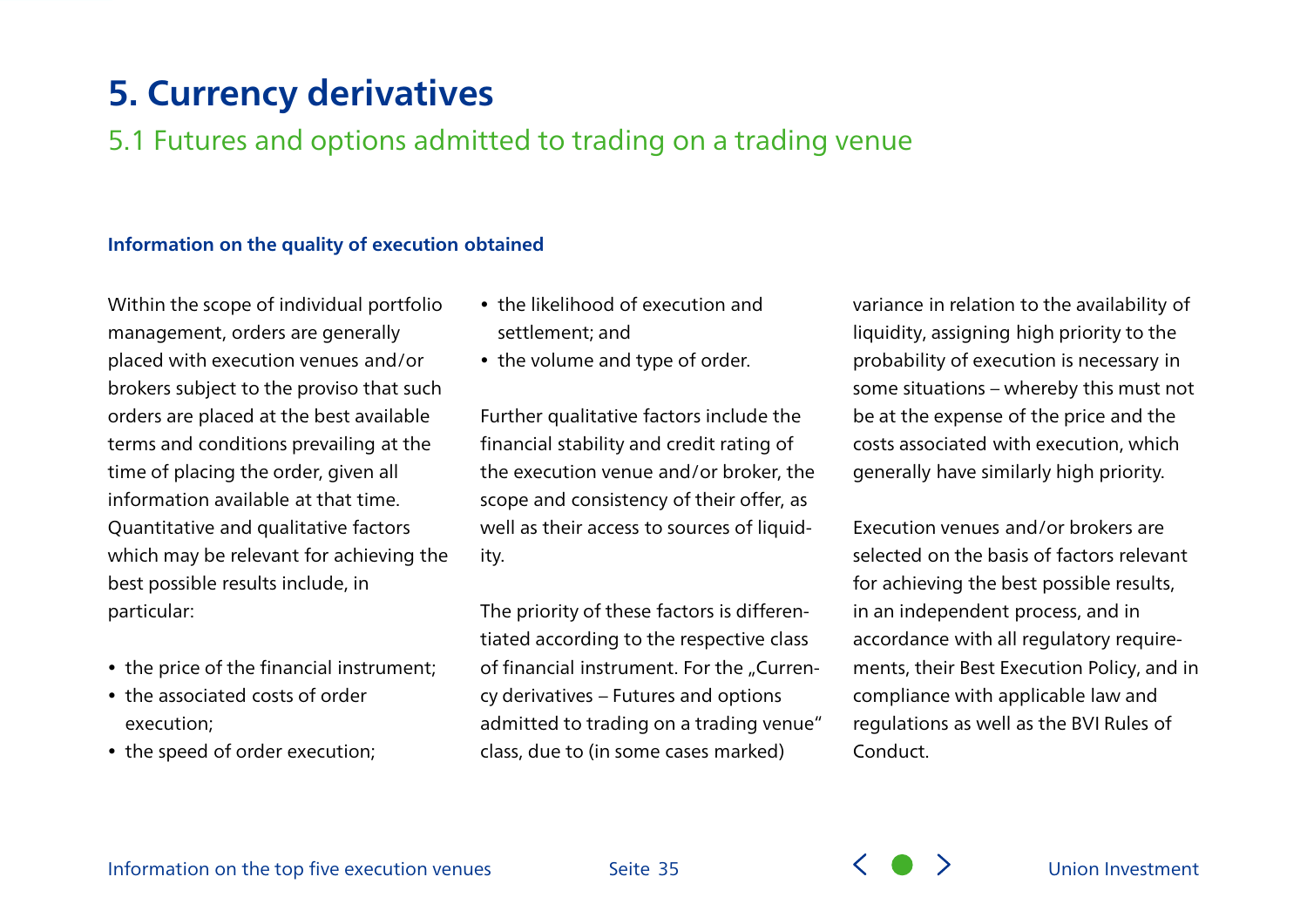### 5.1 Futures and options admitted to trading on a trading venue

A list providing an evaluation of execution venues and/or brokers, incorporating the quantitative and qualitative factors set out above, is prepared in regular intervals. Sustainably achieving the best possible results when placing orders may require changes to be made within the scope of regular evaluation of execution venues and/or brokers – including the addition, removal or exchange of execution venues and/or brokers.

The summary information regarding the quality of execution is solely based on transactions for clients classified as "Professional Clients".

Where a Professional Client issues instructions with regard to the terms of execution within the scope of individual portfolio management, such instructions are always given priority and are implemented when executing orders, subject to the requirements of German investment law.

Union Investment's shareholders are German cooperative banks, DZ BANK AG, as well as additional partner entities from the Volksbanken Raiffeisenbanken cooperative financial network. The Company does not perceive any conflict of interest in this connection; when placing orders, said shareholders are

subject to the same strict rules for execution venues and/or brokers.

No specific arrangements are in place with any execution venues regarding payments made or received, or any discounts or rebates. Other nonmonetary benefits may be obtained in the form of research and analysis services: these are designed for use in making investment decisions, in the interests of the investors.

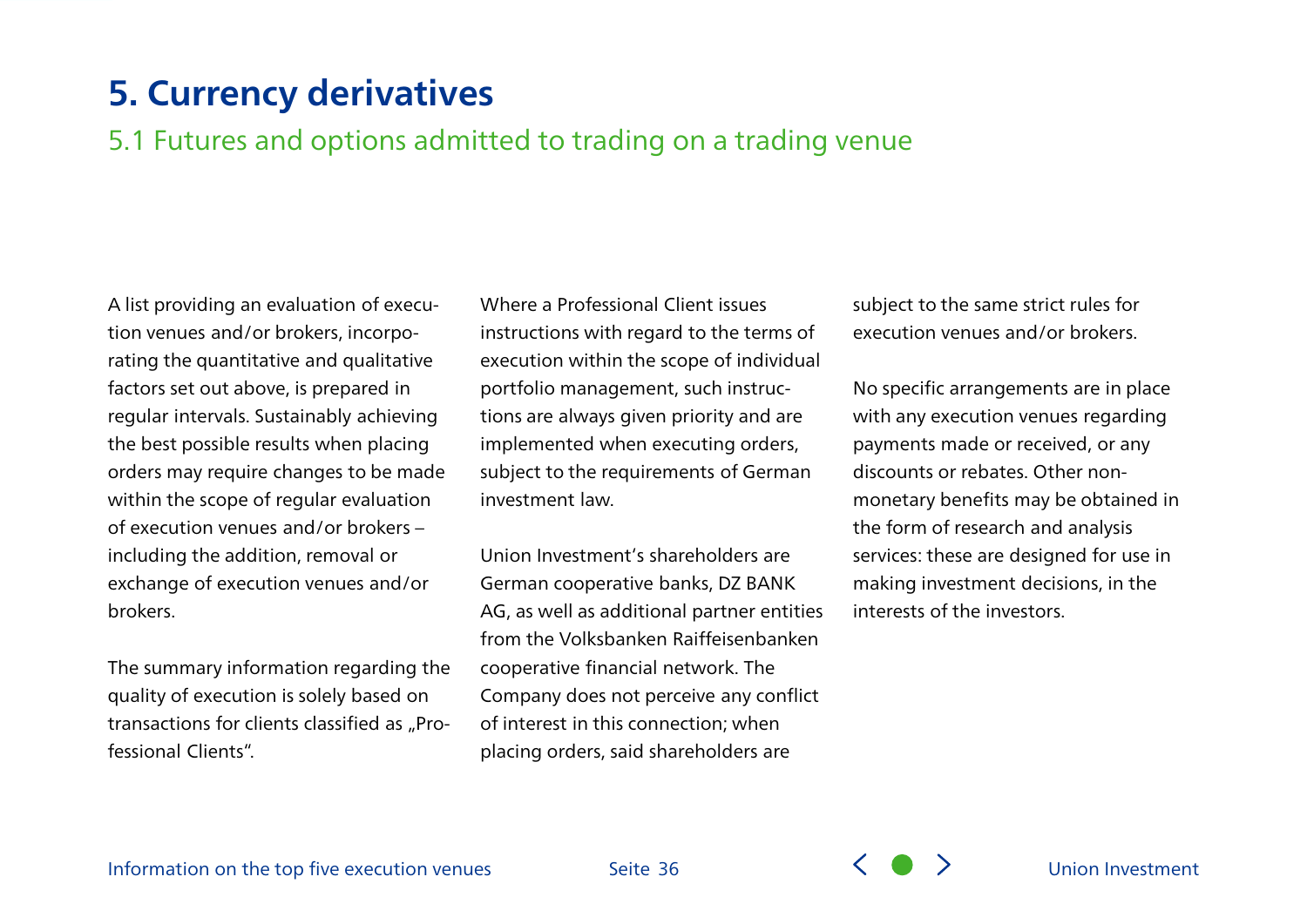### <span id="page-36-0"></span>5.2 Swaps, forwards, and other currency derivatives

#### **Information on the top five brokers**

| <b>Class of Instrument</b>                                                            |                                                                             | Currency derivatives - Swaps, forwards, and other currency derivatives   |                                 |                                    |                                  |  |  |
|---------------------------------------------------------------------------------------|-----------------------------------------------------------------------------|--------------------------------------------------------------------------|---------------------------------|------------------------------------|----------------------------------|--|--|
| Notification if <1 average<br>trade per business day in the<br>previous year          | Y                                                                           |                                                                          |                                 |                                    |                                  |  |  |
| Top five execution venues<br>ranked in terms of trading<br>volumes (descending order) | Proportion of<br>volume traded as a<br>percentage of total<br>in that class | Proportion of orders<br>executed as percentage<br>of total in that class | Percentage of<br>passive orders | Percentage of<br>aggressive orders | Percentage of<br>directed orders |  |  |
| J.P. Morgan SE<br>(549300ZK53CNGEEI6A29)                                              | 81,44 %                                                                     | 18,18 %                                                                  | N.A.                            | N.A.                               | 0,00%                            |  |  |
| <b>BNP PARIBAS</b><br>(ROMUWSFPU8MPRO8K5P83)                                          | 3,49 %                                                                      | 18,18 %                                                                  | N.A.                            | N.A.                               | 0,00%                            |  |  |
| Royal Bank of Canada<br>(ES7IP3U3RHIGC71XBU11)                                        | 3,45 %                                                                      | 6,82 %                                                                   | N.A.                            | N.A.                               | 0,00%                            |  |  |
| Morgan Stanley Europe SE<br>(54930056FHWP7GIWYY08)                                    | 2,88 %                                                                      | 13,64 %                                                                  | N.A.                            | N.A.                               | 0,00%                            |  |  |
| <b>Standard Chartered Bank AG</b><br>(549300WDT1HWUMTUW770)                           | 2,64 %                                                                      | 9,09%                                                                    | N.A.                            | N.A.                               | 0,00%                            |  |  |

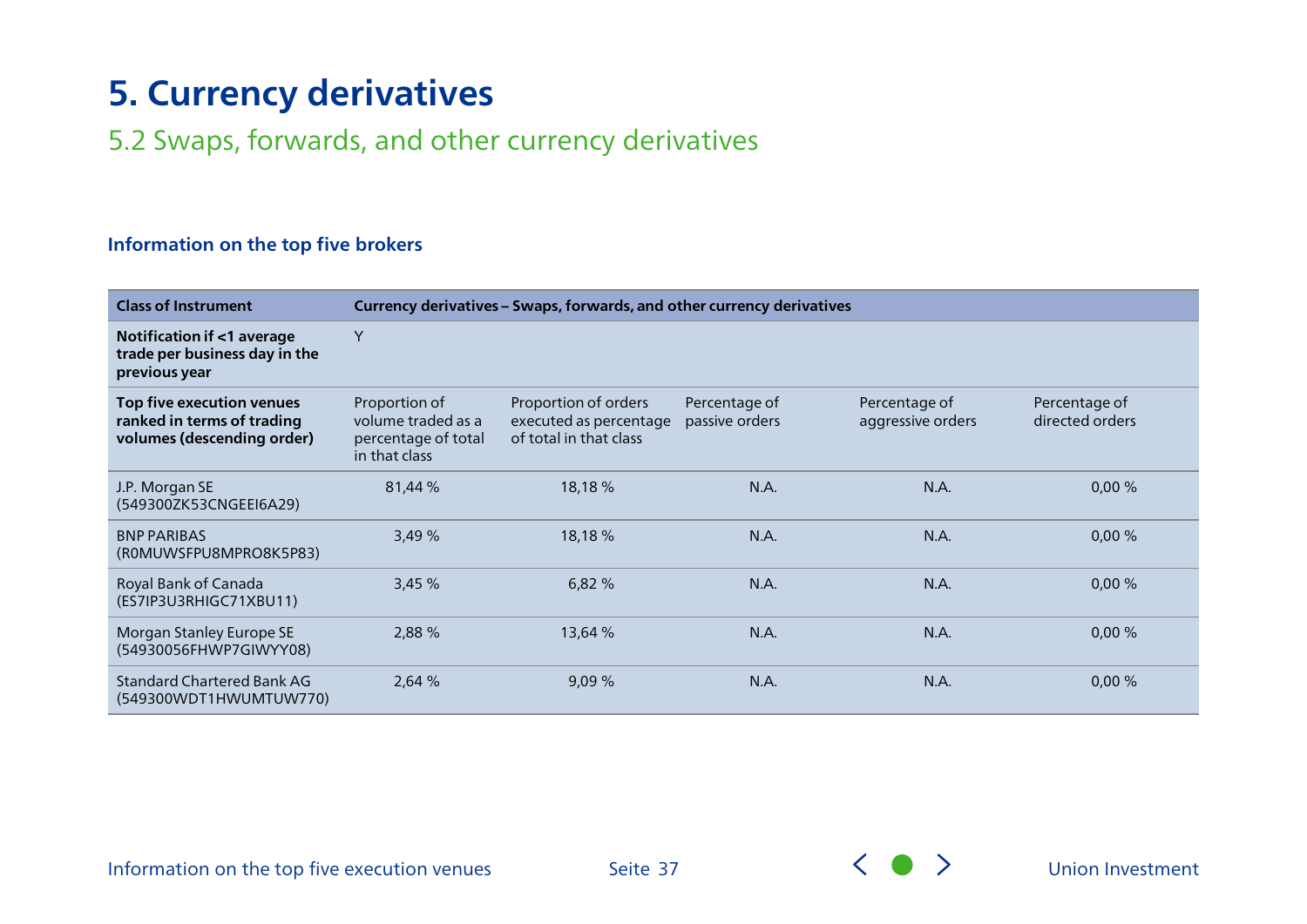### 5.2 Swaps, forwards, and other currency derivatives

| <b>Class of Instrument</b>                                                            |                                                                          | Currency derivatives - Swaps, forwards, and other currency derivatives   |                                 |                                    |                                  |  |  |  |
|---------------------------------------------------------------------------------------|--------------------------------------------------------------------------|--------------------------------------------------------------------------|---------------------------------|------------------------------------|----------------------------------|--|--|--|
| Notification if <1 average<br>trade per business day in the<br>previous year          | N.                                                                       |                                                                          |                                 |                                    |                                  |  |  |  |
| Top five execution venues<br>ranked in terms of trading<br>volumes (descending order) | Proportion of volume<br>traded as a percentage<br>of total in that class | Proportion of orders<br>executed as percentage<br>of total in that class | Percentage of<br>passive orders | Percentage of<br>aggressive orders | Percentage of<br>directed orders |  |  |  |
| <b>FXALL (TRAL)</b>                                                                   | 92,85 %                                                                  | 83.12 %                                                                  | N.A.                            | N.A.                               | $0.00 \%$                        |  |  |  |
| <b>Bloomberg Trading Facility</b><br>Ltd. (BMTF)                                      | 7,42 %                                                                   | 16,88%                                                                   | N.A.                            | N.A.                               | 0,00%                            |  |  |  |

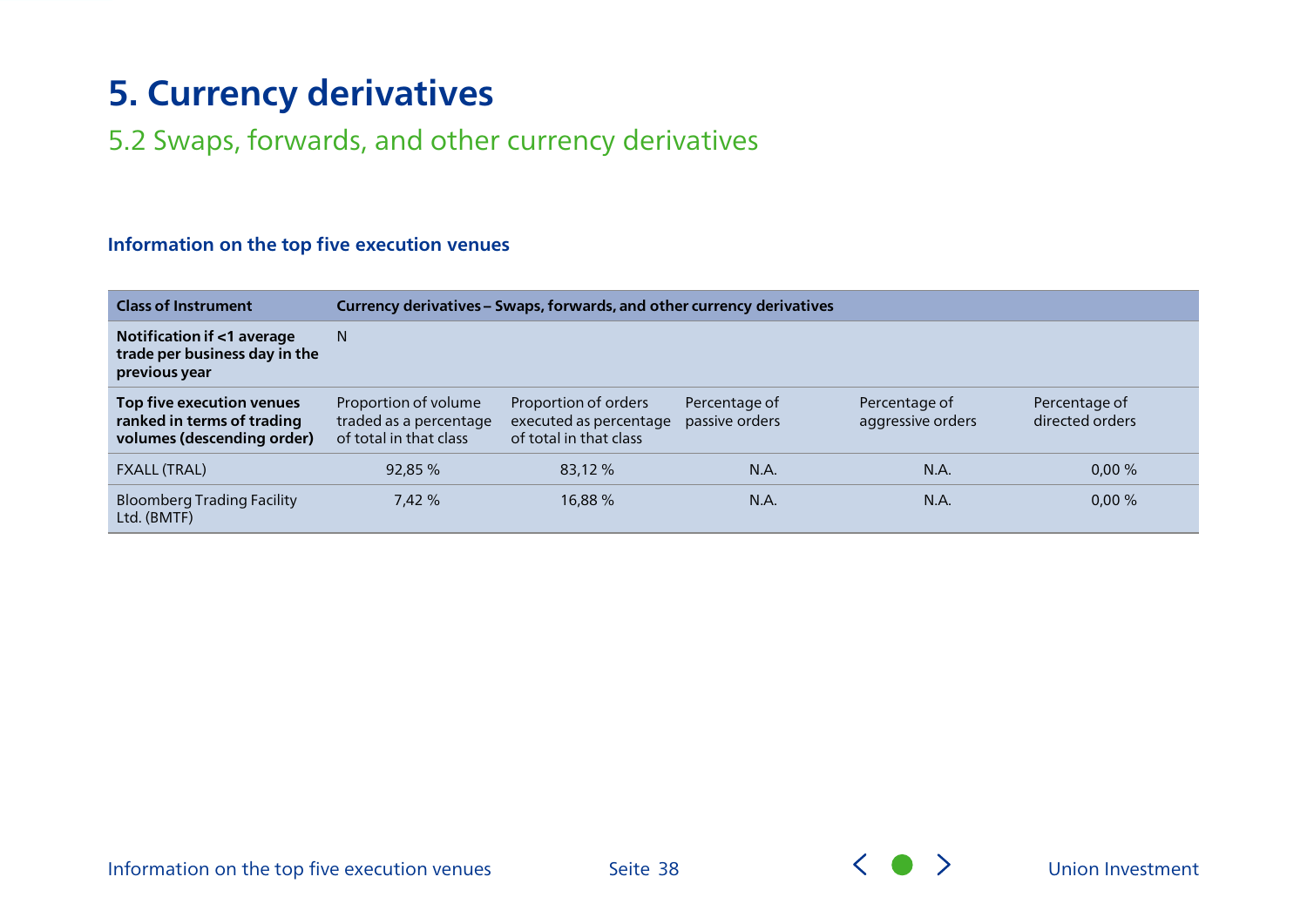### 5.2 Swaps, forwards, and other currency derivatives

#### **Information on the quality of execution obtained**

Within the scope of individual portfolio management, orders are generally placed with execution venues and/or brokers subject to the proviso that such orders are placed at the best available terms and conditions prevailing at the time of placing the order, given all information available at that time. Quantitative and qualitative factors which may be relevant for achieving the best possible results include, in particular:

- the price of the financial instrument;
- the associated costs of order execution;
- the speed of order execution;
- the likelihood of execution and settlement; and
- the volume and type of order.

Further qualitative factors include the financial stability and credit rating of the execution venue and/or broker, the scope and consistency of their offer, as well as their access to sources of liquidity.

The priority of these factors is differentiated according to the respective class of financial instrument. For the "Currency derivatives – Swaps, forwards, and other currency derivatives" class, due to (in some cases marked) variance in

relation to the availability of liquidity, assigning high priority to the probability of execution is necessary in some situations – whereby this must not be at the expense of the price and the costs associated with execution, which generally have similarly high priority.

Execution venues and/or brokers are selected on the basis of factors relevant for achieving the best possible results, in an independent process, and in accordance with all regulatory requirements, their Best Execution Policy, and in compliance with applicable law and regulations as well as the BVI Rules of Conduct.

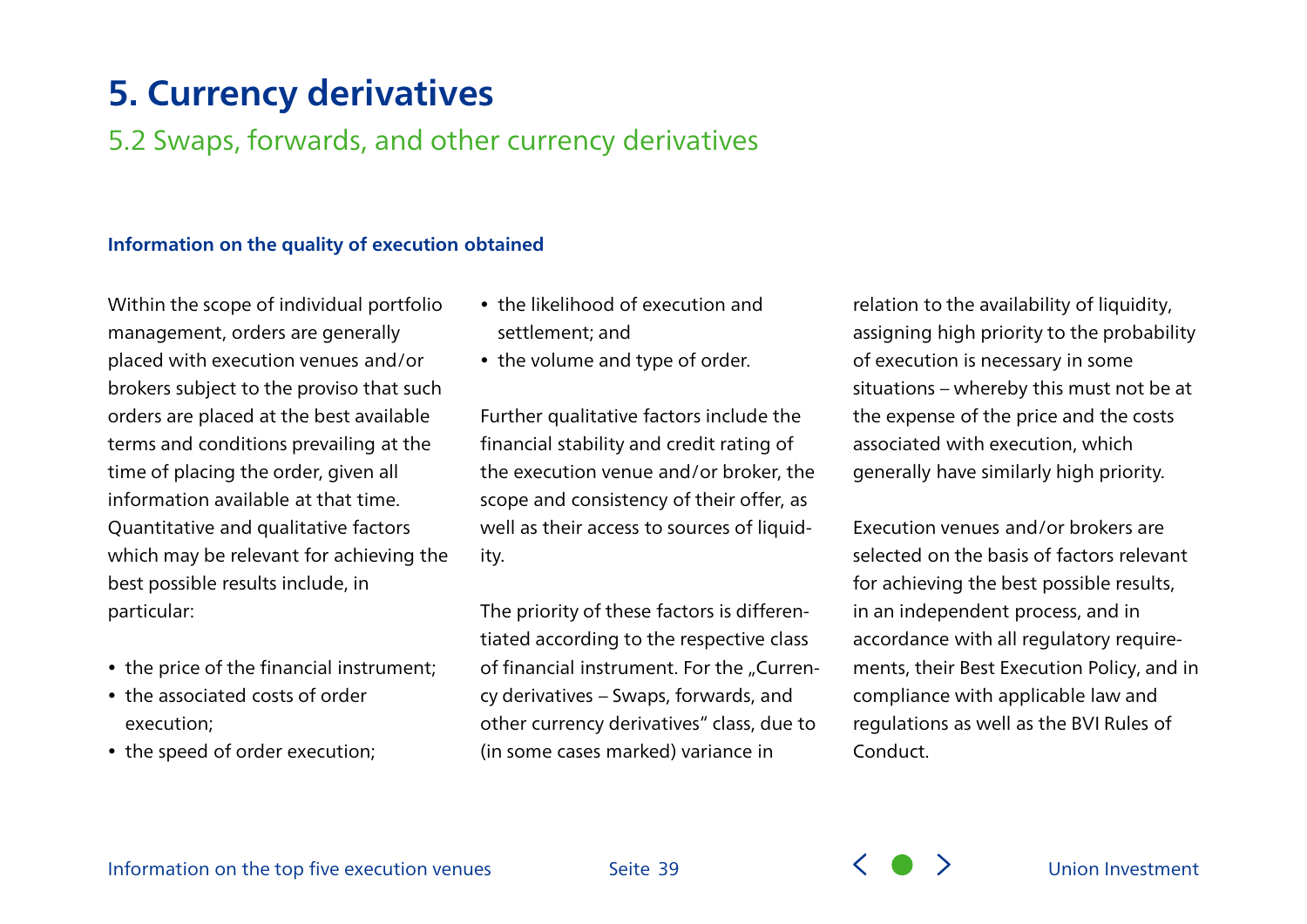### 5.2 Swaps, forwards, and other currency derivatives

A list providing an evaluation of execution venues and/or brokers, incorporating the quantitative and qualitative factors set out above, is prepared in regular intervals. Sustainably achieving the best possible results when placing orders may require changes to be made within the scope of regular evaluation of execution venues and/or brokers – including the addition, removal or exchange of execution venues and/or brokers.

The summary information regarding the quality of execution is solely based on transactions for clients classified as "Professional Clients".

Where a Professional Client issues instructions with regard to the terms of execution within the scope of individual portfolio management, such instructions are always given priority and are implemented when executing orders, subject to the requirements of German investment law.

Union Investment's shareholders are German cooperative banks, DZ BANK AG, as well as additional partner entities from the Volksbanken Raiffeisenbanken cooperative financial network. The Company does not perceive any conflict of interest in this connection; when placing orders, said shareholders are

subject to the same strict rules for execution venues and/or brokers.

No specific arrangements are in place with any execution venues regarding payments made or received, or any discounts or rebates. Other nonmonetary benefits may be obtained in the form of research and analysis services: these are designed for use in making investment decisions, in the interests of the investors.



Seite 40 Seite [Union Investment](#page-0-0)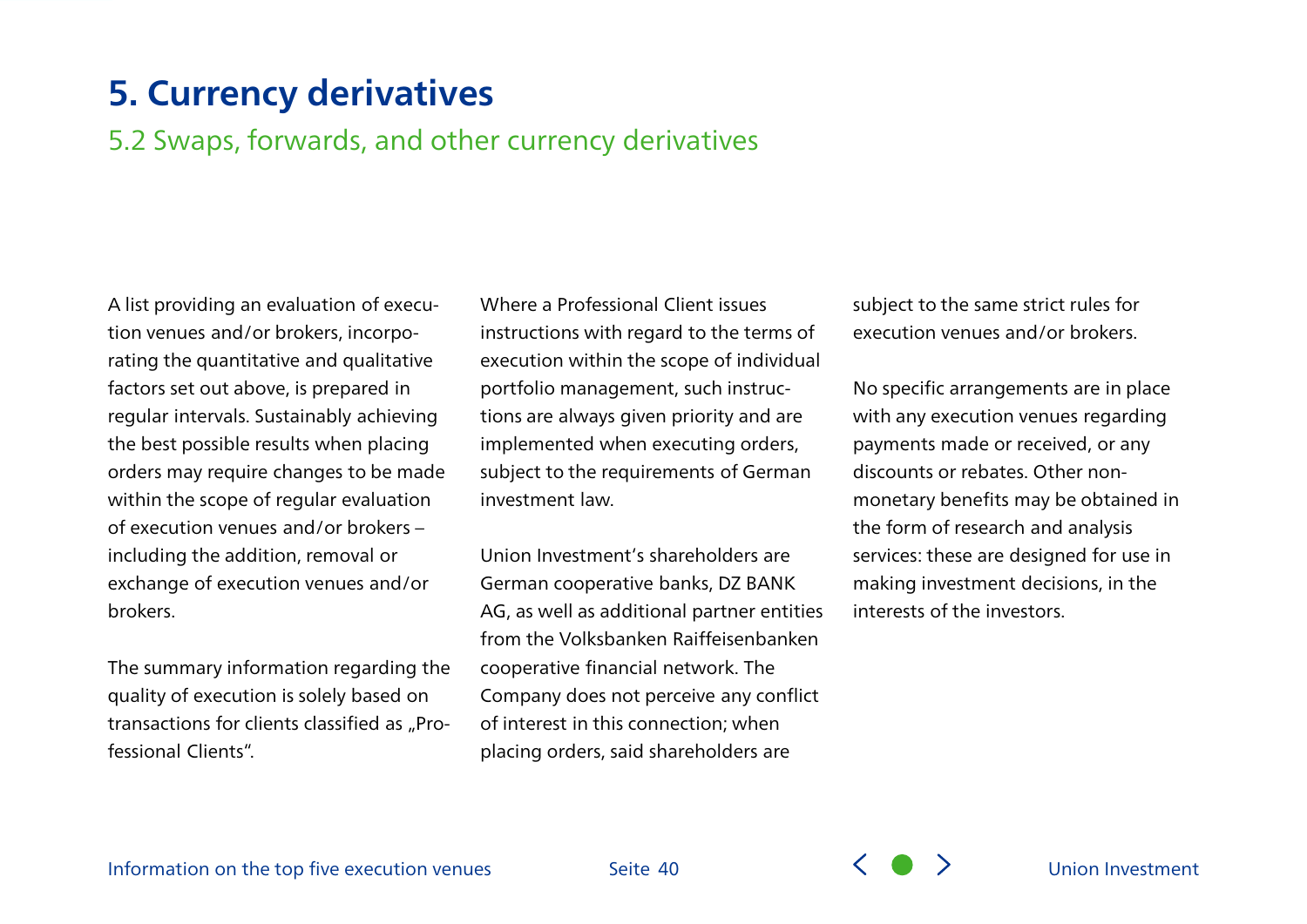#### <span id="page-40-0"></span>**Information on the top five brokers**

| <b>Class of Instrument</b>                                                            |                                                                             | <b>Structured finance instruments</b>                                    |                                 |                                    |                                  |  |  |  |
|---------------------------------------------------------------------------------------|-----------------------------------------------------------------------------|--------------------------------------------------------------------------|---------------------------------|------------------------------------|----------------------------------|--|--|--|
| Notification if <1 average<br>trade per business day in the<br>previous year          | Y                                                                           |                                                                          |                                 |                                    |                                  |  |  |  |
| Top five execution venues<br>ranked in terms of trading<br>volumes (descending order) | Proportion of volume<br>traded as a<br>percentage of total in<br>that class | Proportion of orders<br>executed as percentage<br>of total in that class | Percentage of<br>passive orders | Percentage of<br>aggressive orders | Percentage of<br>directed orders |  |  |  |
| Citigroup Global Markets<br>Europe AG<br>(6TJCK1B7E7UTXP528Y04)                       | 20,03 %                                                                     | 15,82 %                                                                  | N.A.                            | N.A.                               | 0,00%                            |  |  |  |
| <b>Natixis SA</b><br>(KX1WK48MPD4Y2NCUIZ63)                                           | 13,13 %                                                                     | 14,80 %                                                                  | N.A.                            | N.A.                               | 0,00%                            |  |  |  |
| Morgan Stanley Europe SE<br>(54930056FHWP7GIWYY08)                                    | 9,20 %                                                                      | 19,18 %                                                                  | N.A.                            | N.A.                               | 0,00%                            |  |  |  |
| <b>BNP PARIBAS</b><br>(ROMUWSFPU8MPRO8K5P83)                                          | 8,28 %                                                                      | 6,63%                                                                    | N.A.                            | N.A.                               | 0,00%                            |  |  |  |
| DZ BANK AG (Frankfurt)<br>(529900HNOAA1KXQJUQ27)                                      | 6,10 %                                                                      | 5,61 %                                                                   | N.A.                            | N.A.                               | 0,00%                            |  |  |  |

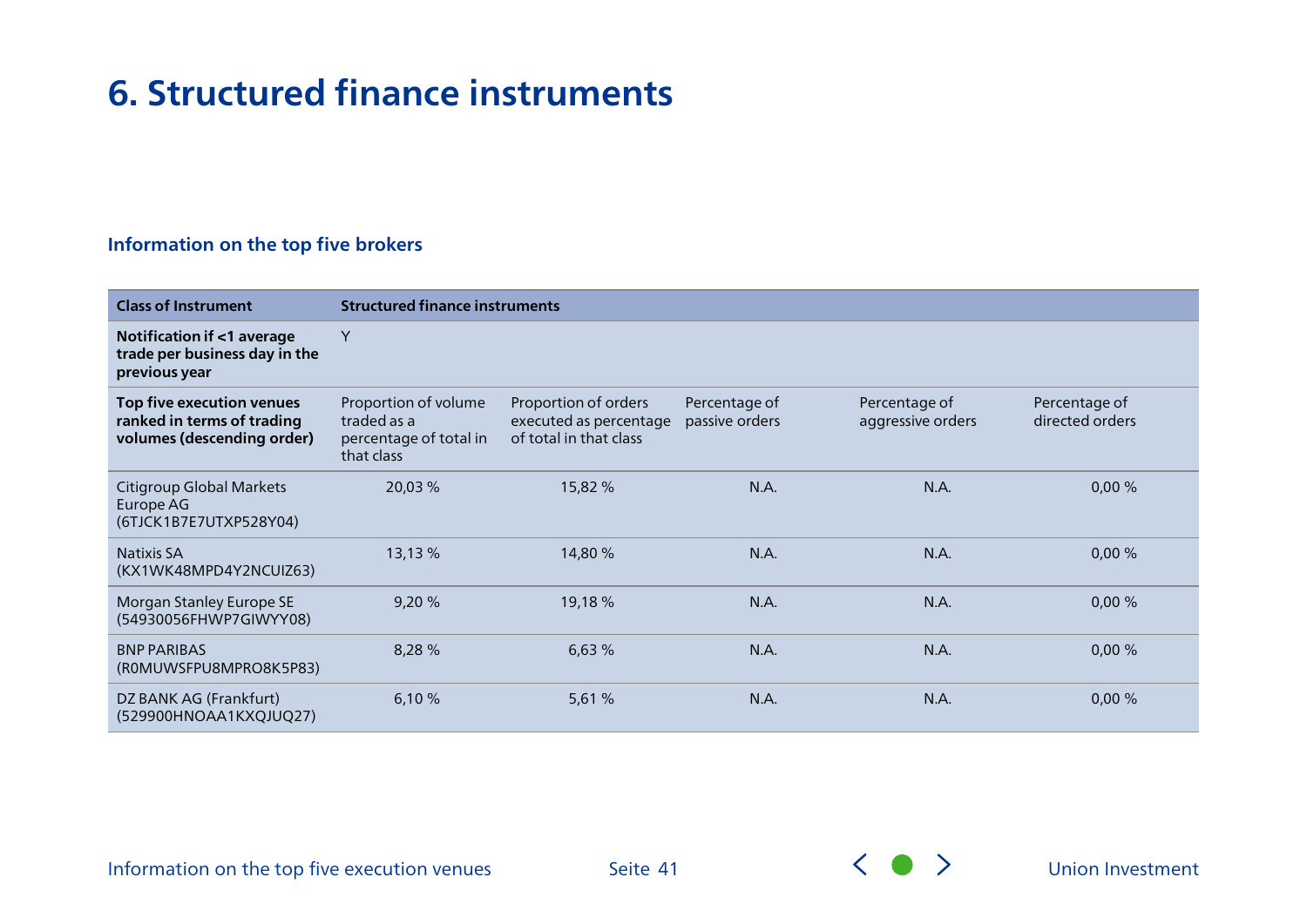| <b>Class of Instrument</b>                                                            |                                                                          | <b>Structured finance instruments</b>                                    |                                 |                                    |                                  |  |  |  |  |
|---------------------------------------------------------------------------------------|--------------------------------------------------------------------------|--------------------------------------------------------------------------|---------------------------------|------------------------------------|----------------------------------|--|--|--|--|
| Notification if <1 average<br>trade per business day in the<br>previous year          | N.                                                                       |                                                                          |                                 |                                    |                                  |  |  |  |  |
| Top five execution venues<br>ranked in terms of trading<br>volumes (descending order) | Proportion of volume<br>traded as a percentage<br>of total in that class | Proportion of orders<br>executed as percentage<br>of total in that class | Percentage of<br>passive orders | Percentage of<br>aggressive orders | Percentage of<br>directed orders |  |  |  |  |
| <b>Bloomberg Trading Facility</b><br>Ltd. (BMTF)                                      | 98,42 %                                                                  | 94,24 %                                                                  | N.A.                            | N.A.                               | 0,00%                            |  |  |  |  |
| <b>MARKETAXESS (MAEL)</b>                                                             | 1,58 %                                                                   | 5,76 %                                                                   | N.A                             | N.A.                               | 0,00%                            |  |  |  |  |

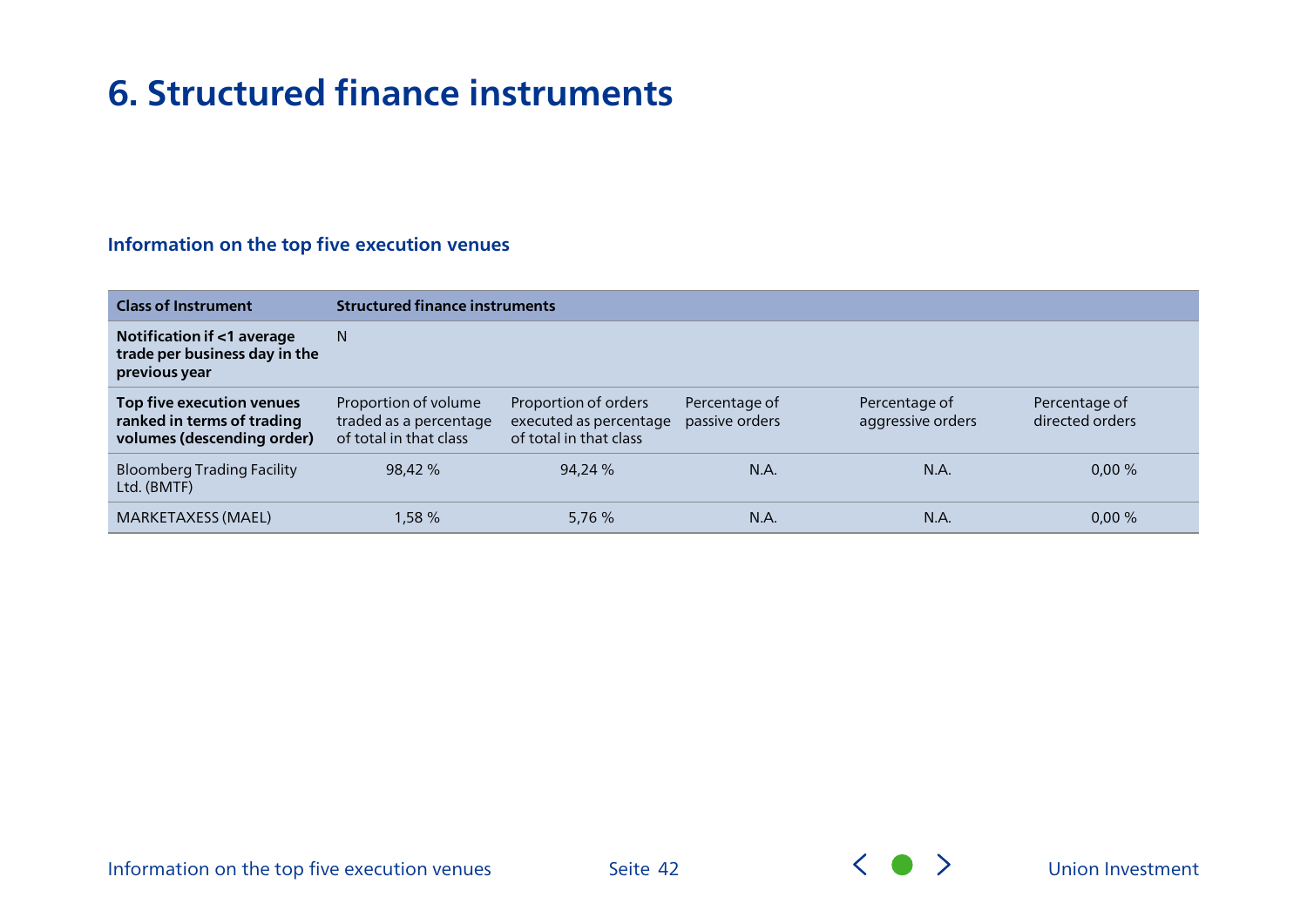#### **Information on the top five brokers (Securities financing transactions)**

| <b>Class of Instrument</b>                                                   | <b>Structured finance instruments</b>                                                               |                                                |  |  |  |
|------------------------------------------------------------------------------|-----------------------------------------------------------------------------------------------------|------------------------------------------------|--|--|--|
| Notification if <1 average<br>trade per business day in the<br>previous year | Y                                                                                                   |                                                |  |  |  |
| Top five venues ranked<br>in terms of volume<br>(descending order)           | Proportion of volume<br>executed as a percent-<br>age of total in that class of total in that class | Proportion of orders<br>executed as percentage |  |  |  |
| <b>Goldman Sachs International</b><br>(W22LROWP2IHZNBB6K528)                 | 49,88 %                                                                                             | 31,25 %                                        |  |  |  |
| <b>Credit Suisse Securities</b><br>(Europe) Ltd.<br>(DL6FFRRLF74S01HE2M14)   | 28,02 %                                                                                             | 28,13 %                                        |  |  |  |
| <b>BARCLAYS BANK PLC</b><br>(G5GSEF7VJP5I7OUK5573)                           | 10,41 %                                                                                             | 12,50 %                                        |  |  |  |
| Nomura International PLC<br>(DGQCSV2PHVF7I2743539)                           | 7,61 %                                                                                              | 21,88%                                         |  |  |  |
| J.P. Morgan Securities PLC<br>(K6Q0W1PS1L1O4IQL9C32)                         | 2,74 %                                                                                              | 3,13%                                          |  |  |  |

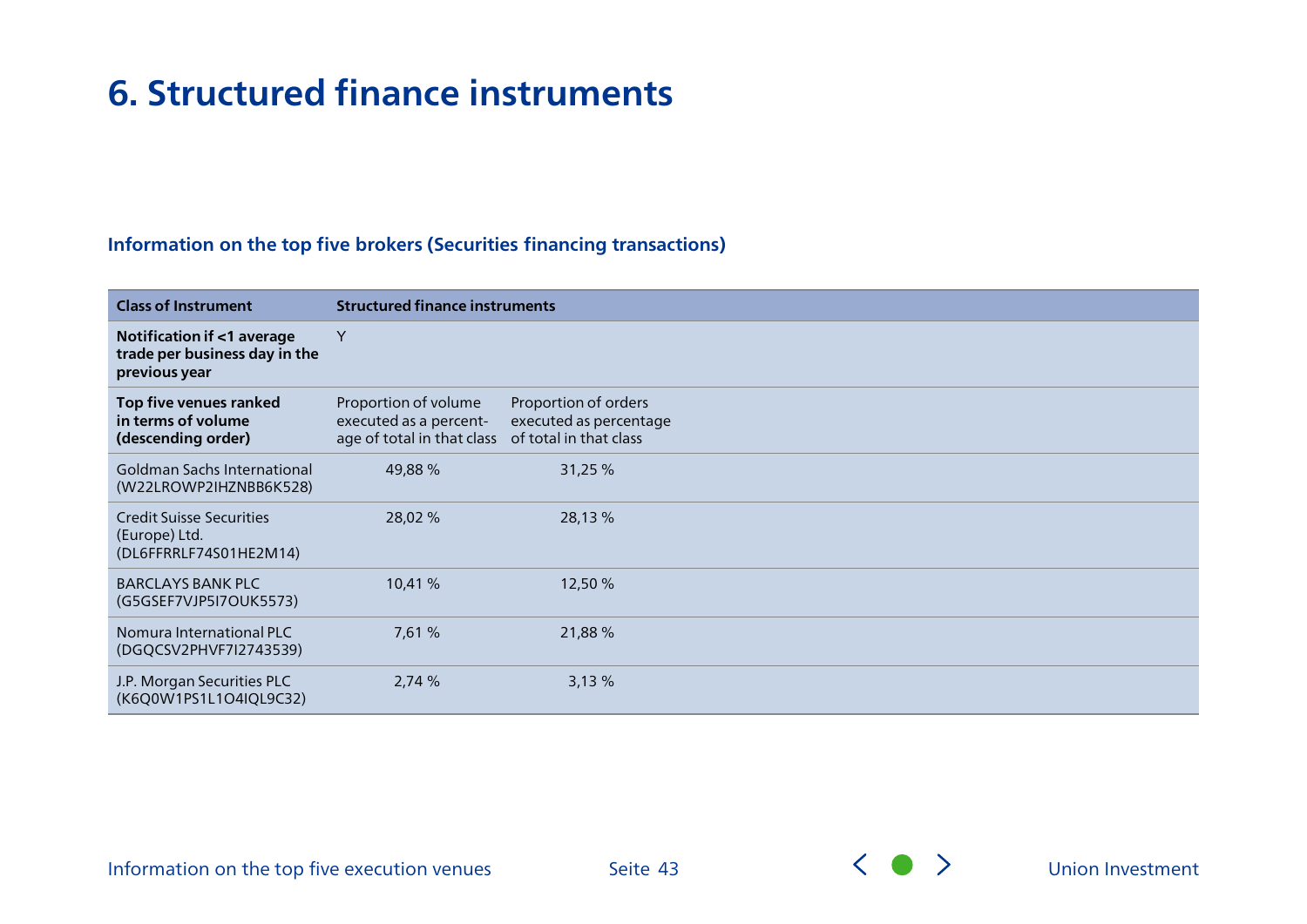#### **Information on the quality of execution obtained**

Within the scope of individual portfolio management, orders are generally placed with execution venues and/or brokers subject to the proviso that such orders are placed at the best available terms and conditions prevailing at the time of placing the order, given all information available at that time. Quantitative and qualitative factors which may be relevant for achieving the best possible results include, in particular:

- the price of the financial instrument;
- the associated costs of order execution;
- the speed of order execution;
- the likelihood of execution and settlement; and
- the volume and type of order.

Further qualitative factors include the financial stability and credit rating of the execution venue and/or broker, the scope and consistency of their offer, as well as their access to sources of liquidity.

The priority of these factors is differentiated according to the respective class of financial instrument. For the "Structured finance instruments" class, due to (in some cases marked) variance in relation to the availability of liquidity,

assigning high priority to the probability of execution is necessary in some situations – whereby this must not be at the expense of the price and the costs associated with execution, which generally have similarly high priority.

Execution venues and/or brokers are selected on the basis of factors relevant for achieving the best possible results, in an independent process, and in accordance with all regulatory requirements, their Best Execution Policy, and in compliance with applicable law and regulations as well as the BVI Rules of Conduct.

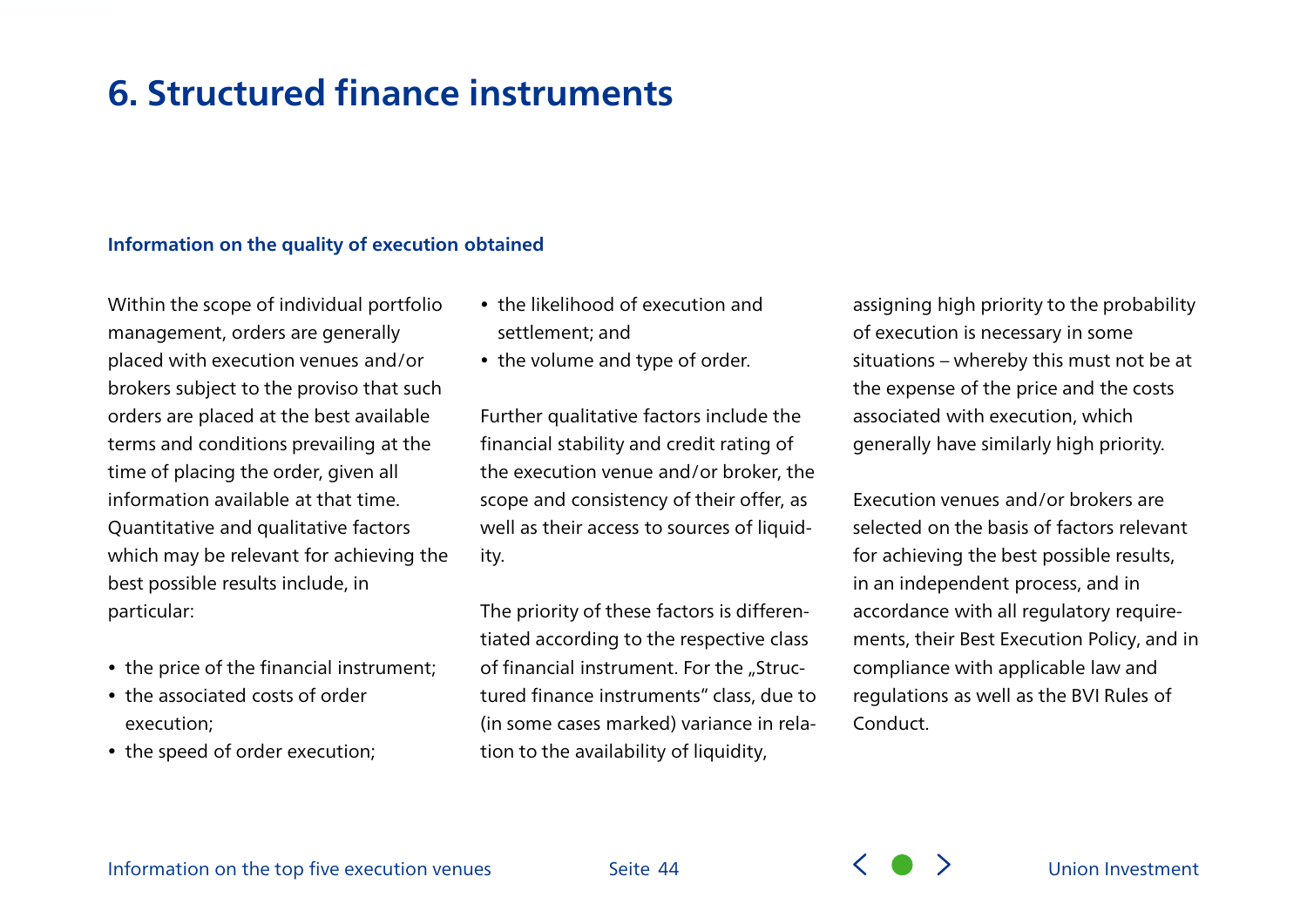A list providing an evaluation of execution venues and/or brokers, incorporating the quantitative and qualitative factors set out above, is prepared in regular intervals. Sustainably achieving the best possible results when placing orders may require changes to be made within the scope of regular evaluation of execution venues and/or brokers – including the addition, removal or exchange of execution venues and/or brokers.

The summary information regarding the quality of execution is solely based on transactions for clients classified as "Professional Clients".

Where a Professional Client issues instructions with regard to the terms of execution within the scope of individual portfolio management, such instructions are always given priority and are implemented when executing orders, subject to the requirements of German investment law.

Union Investment's shareholders are German cooperative banks, DZ BANK AG, as well as additional partner entities from the Volksbanken Raiffeisenbanken cooperative financial network. The Company does not perceive any conflict of interest in this connection; when placing orders, said shareholders are

subject to the same strict rules for execution venues and/or brokers.

No specific arrangements are in place with any execution venues regarding payments made or received, or any discounts or rebates. Other nonmonetary benefits may be obtained in the form of research and analysis services: these are designed for use in making investment decisions, in the interests of the investors.



Seite 45  $\left\langle \begin{array}{c} \searrow \\ \searrow \end{array} \right\rangle$  [Union Investment](#page-0-0)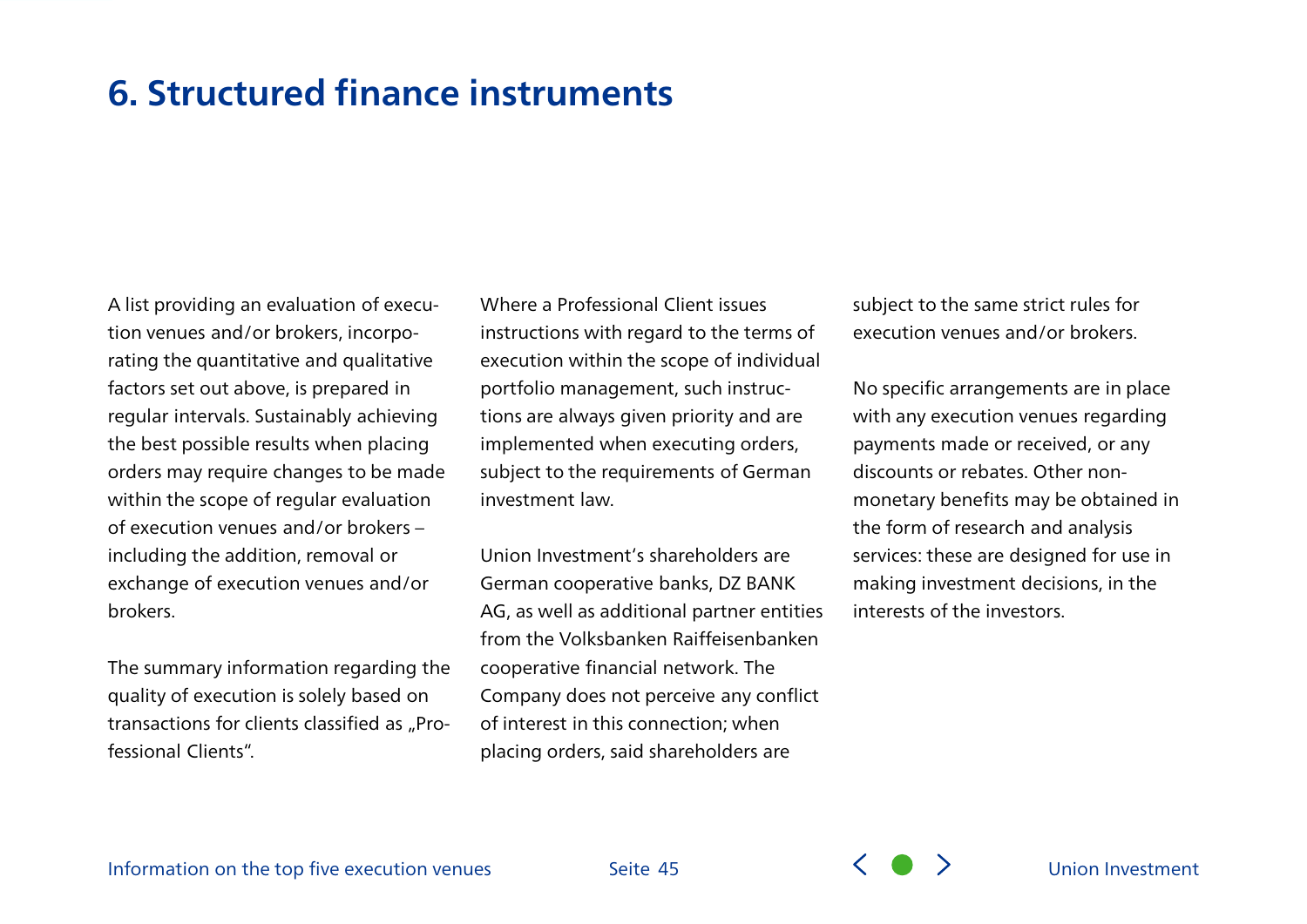## <span id="page-45-0"></span>**7. Equity Derivatives**

### 7.1 Options and Futures admitted to trading on a trading venue

#### **Information on the top five brokers**

| <b>Class of Instrument</b>                                                            | Equity Derivatives - Options and Futures admitted to trading on a trading venue |                                                                          |                                 |                                    |                                  |  |
|---------------------------------------------------------------------------------------|---------------------------------------------------------------------------------|--------------------------------------------------------------------------|---------------------------------|------------------------------------|----------------------------------|--|
| Notification if <1 average<br>trade per business day in the<br>previous year          | N                                                                               |                                                                          |                                 |                                    |                                  |  |
| Top five execution venues<br>ranked in terms of trading<br>volumes (descending order) | Proportion of<br>volume traded as a<br>percentage of total<br>in that class     | Proportion of orders<br>executed as percentage<br>of total in that class | Percentage of<br>passive orders | Percentage of<br>aggressive orders | Percentage of<br>directed orders |  |
| DZ Bank AG (Frankfurt)<br>(529900HNOAA1KXQJUQ27)                                      | 39,30 %                                                                         | 13,23 %                                                                  | N.A.                            | N.A.                               | 0,00%                            |  |
| J.P. Morgan SE<br>(549300ZK53CNGEEI6A29)                                              | 19,61 %                                                                         | 20,37 %                                                                  | N.A.                            | N.A.                               | 0,00%                            |  |
| <b>BARCLAYS BANK PLC</b><br>(G5GSEF7VJP5I7OUK5573)                                    | 14,58 %                                                                         | 0,56%                                                                    | N.A.                            | N.A.                               | 0,00%                            |  |
| DZ PRIVATBANK S.A.<br>(SVY0KHTJZBP60K295346)                                          | 9,43%                                                                           | 30,99 %                                                                  | N.A.                            | N.A.                               | 0,00%                            |  |
| Goldman Sachs Bank Europe SE<br>(8IBZUGJ7JPLH368JE346)                                | 8,10 %                                                                          | 16,56 %                                                                  | N.A.                            | N.A.                               | 0,00%                            |  |

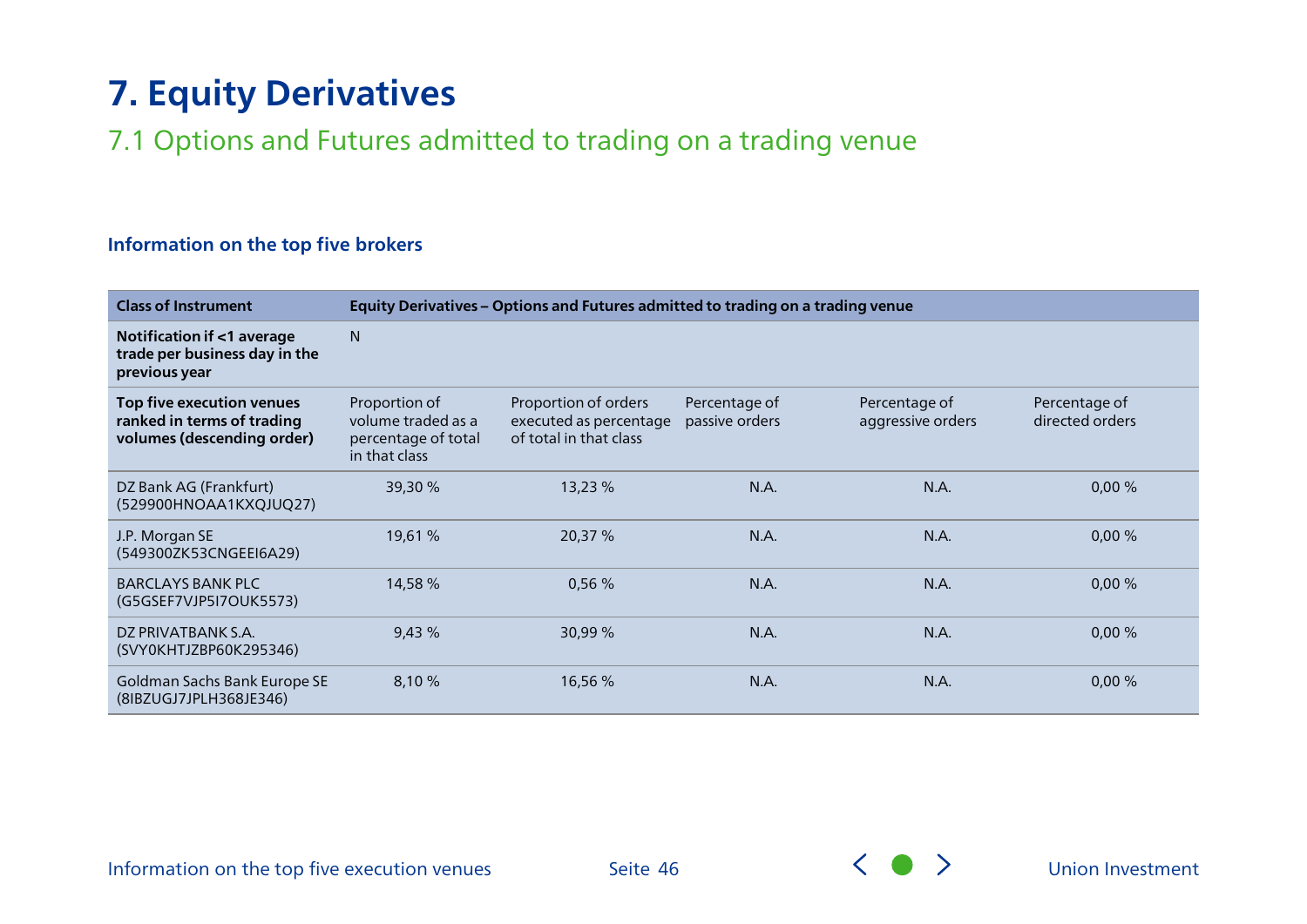## **7. Equity Derivatives**

### 7.1 Options and Futures admitted to trading on a trading venue

#### **Information on the quality of execution obtained**

Within the scope of individual portfolio management, orders are generally placed with execution venues and/or brokers subject to the proviso that such orders are placed at the best available terms and conditions prevailing at the time of placing the order, given all information available at that time. Quantitative and qualitative factors which may be relevant for achieving the best possible results include, in particular:

- the price of the financial instrument;
- the associated costs of order execution;
- the speed of order execution;
- the likelihood of execution and settlement; and
- the volume and type of order.

Further qualitative factors include the financial stability and credit rating of the execution venue and/or broker, the scope and consistency of their offer, as well as their access to sources of liquidity.

The priority of these factors is differentiated according to the respective class of financial instrument. For the "Equity Derivatives – Options and Futures admitted to trading on a trading venue" class, due to (in some cases marked)

variance in relation to the availability of liquidity, assigning high priority to the probability of execution is necessary in some situations – whereby this must not be at the expense of the price and the costs associated with execution, which generally have similarly high priority.

Execution venues and/or brokers are selected on the basis of factors relevant for achieving the best possible results, in an independent process, and in accordance with all regulatory requirements, their Best Execution Policy, and in compliance with applicable law and regulations as well as the BVI Rules of Conduct.

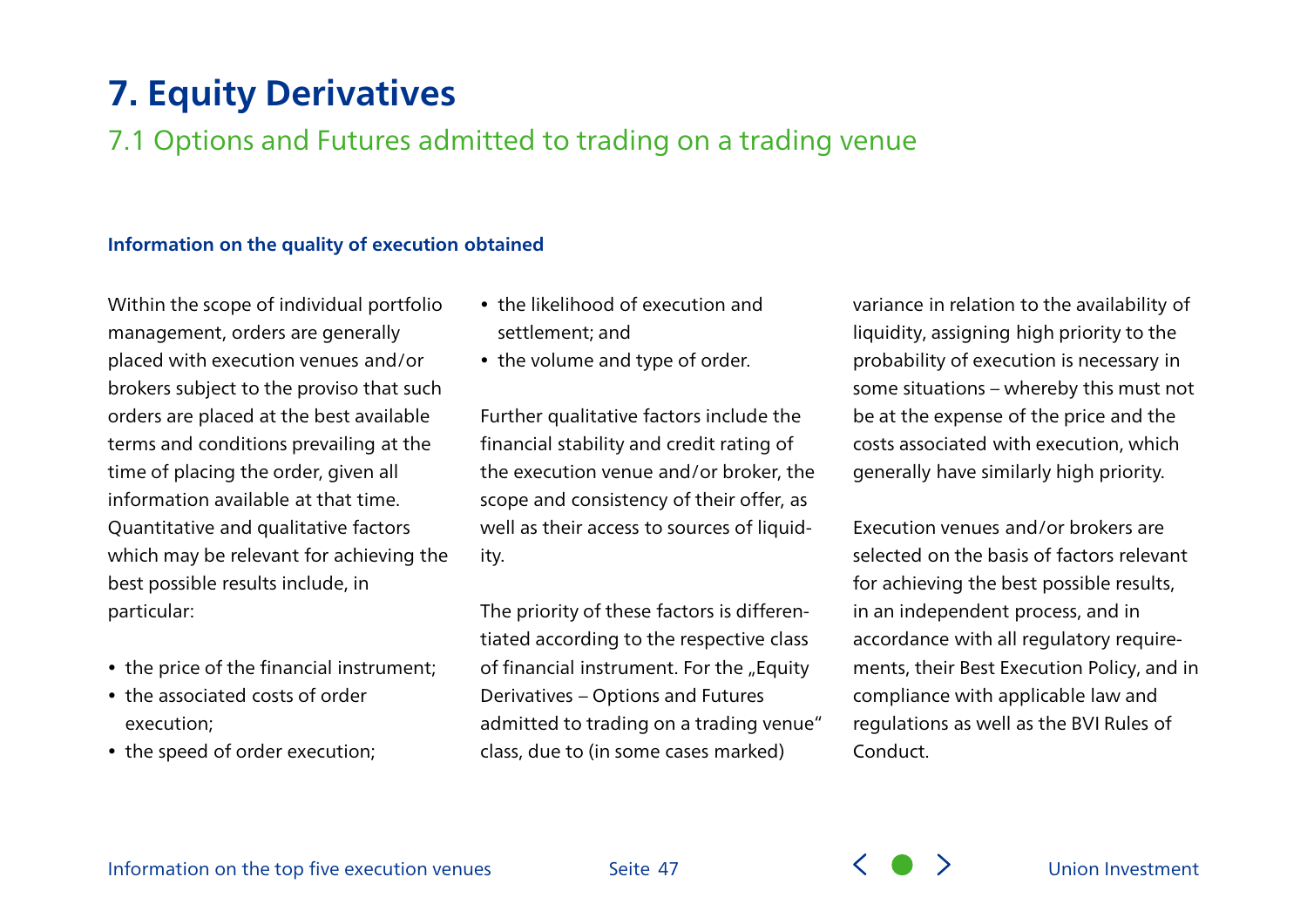### **7. Equity Derivatives**

### 7.1 Options and Futures admitted to trading on a trading venue

A list providing an evaluation of execution venues and/or brokers, incorporating the quantitative and qualitative factors set out above, is prepared in regular intervals. A transaction cost analysis (TCA) supports this evaluation process; the TCA also serves as a tool to monitor the quality of order execution, and to determine trading costs.

Sustainably achieving the best possible results when placing orders may require changes to be made within the scope of regular evaluation of execution venues and/or brokers – including the addition, removal or exchange of execution venues and/or brokers

The summary information regarding the quality of execution is solely based on transactions for clients classified as "Professional Clients". Where a Professional Client issues instructions with regard to the terms of execution within the scope of individual portfolio management, such instructions are always given priority and are implemented when executing orders, subject to the requirements of German investment law.

Union Investment's shareholders are German cooperative banks, DZ BANK AG, as well as additional partner entities from the Volksbanken Raiffeisenbanken cooperative financial network.

The Company does not perceive any conflict of interest in this connection; when placing orders, said shareholders are subject to the same strict rules for execution venues and/or brokers.

No specific arrangements are in place with any execution venues regarding payments made or received, or any discounts or rebates. Other nonmonetary benefits may be obtained in the form of research and analysis services: these are designed for use in making investment decisions, in the interests of the investors.

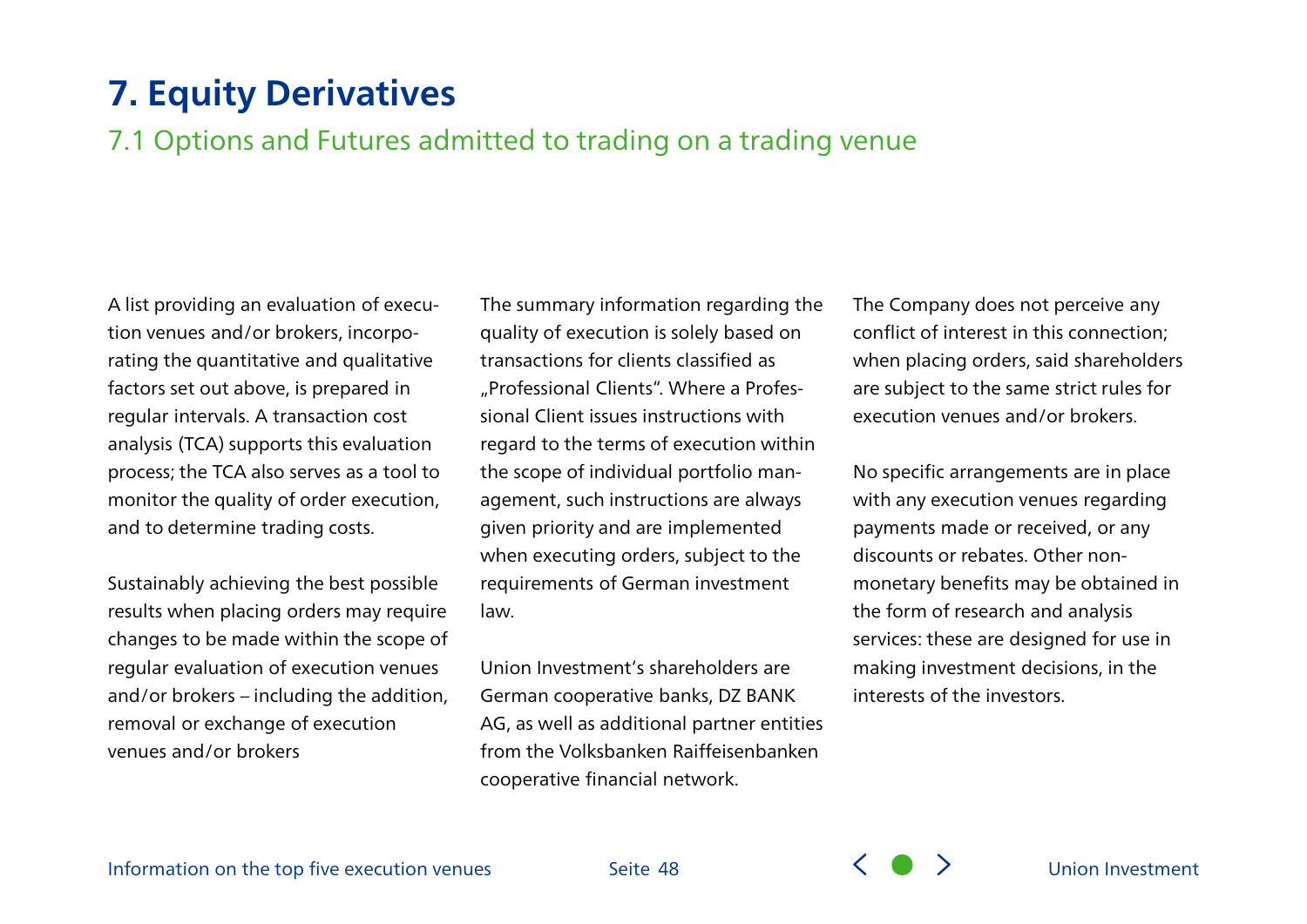## <span id="page-48-0"></span>**8. Securitized Derivatives**

### 8.1 Warrants and Certificate Derivatives

### **Information on the top five brokers**

| <b>Class of Instrument</b>                                                            | Securitized Derivatives - Warrants and Certificate Derivatives           |                                                                          |                                 |                                    |                                  |  |
|---------------------------------------------------------------------------------------|--------------------------------------------------------------------------|--------------------------------------------------------------------------|---------------------------------|------------------------------------|----------------------------------|--|
| Notification if <1 average<br>trade per business day in the<br>previous year          | Y                                                                        |                                                                          |                                 |                                    |                                  |  |
| Top five execution venues<br>ranked in terms of trading<br>volumes (descending order) | Proportion of volume<br>traded as a percentage<br>of total in that class | Proportion of orders<br>executed as percentage<br>of total in that class | Percentage of<br>passive orders | Percentage of<br>aggressive orders | Percentage of<br>directed orders |  |
| DZ Bank AG (Frankfurt)<br>(529900HNOAA1KXQJUQ27)                                      | 95,43 %                                                                  | 70,97 %                                                                  | N.A.                            | N.A.                               | 0,00%                            |  |
| BofA Securities Europe SA<br>(549300FH0WJAPEHTIQ77)                                   | 4,49 %                                                                   | 12,90 %                                                                  | N.A.                            | N.A.                               | 0,00%                            |  |
| DZ PRIVATBANK S.A.<br>(SVY0KHTJZBP60K295346)                                          | 0,04%                                                                    | 6,45%                                                                    | N.A.                            | N.A.                               | 0,00%                            |  |
| <b>UBS Europe SE</b><br>(5299007QVIQ7IO64NX37)                                        | 0,02%                                                                    | 6,45%                                                                    | N.A.                            | N.A.                               | 0,00%                            |  |
| <b>EXANE</b><br>(969500UP76J52A9OXU27)                                                | 0,01%                                                                    | 3,23%                                                                    | N.A.                            | N.A.                               | 0,00%                            |  |

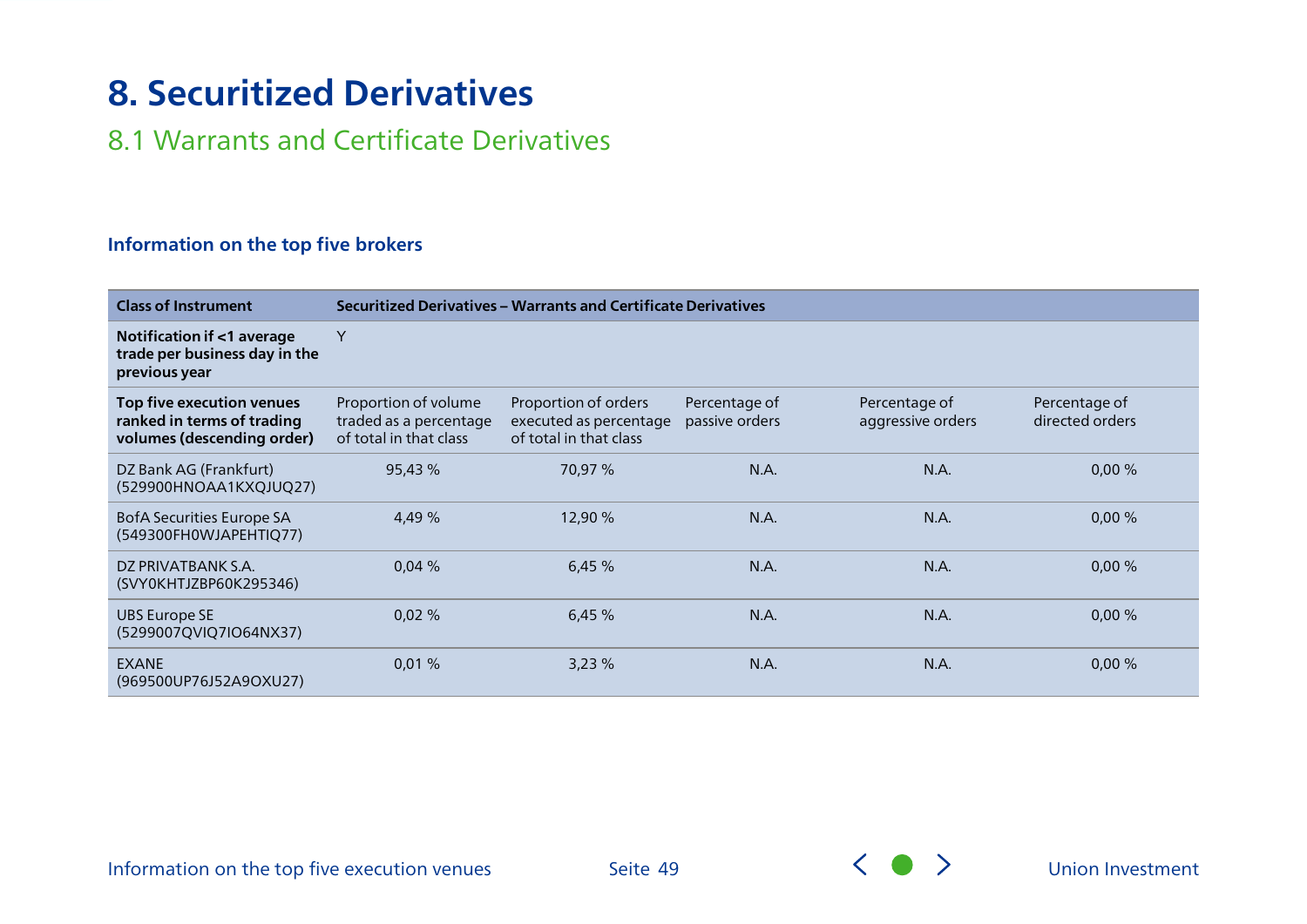## **8. Securitized Derivatives**

### 8.1 Warrants and Certificate Derivatives

#### **Information on the quality of execution obtained**

Within the scope of individual portfolio management, orders are generally placed with execution venues and/or brokers subject to the proviso that such orders are placed at the best available terms and conditions prevailing at the time of placing the order, given all information available at that time. Quantitative and qualitative factors which may be relevant for achieving the best possible results include, in particular:

- the price of the financial instrument;
- the associated costs of order execution;
- the speed of order execution;
- the likelihood of execution and settlement; and
- the volume and type of order.

Further qualitative factors include the financial stability and credit rating of the execution venue and/or broker, the scope and consistency of their offer, as well as their access to sources of liquidity.

The priority of these factors is differentiated according to the respective class of financial instrument. For the "Securitized Derivatives – Warrants and Certificate Derivatives" class, due to (in some cases marked) variance in relation to the

availability of liquidity, assigning high priority to the probability of execution is necessary in some situations – whereby this must not be at the expense of the price and the costs associated with execution, which generally have similarly high priority.

Execution venues and/or brokers are selected on the basis of factors relevant for achieving the best possible results, in an independent process, and in accordance with all regulatory requirements, their Best Execution Policy, and in compliance with applicable law and regulations as well as the BVI Rules of Conduct.



Seite 50  $\left\langle \begin{array}{c} \searrow \\ \searrow \end{array} \right\rangle$  [Union Investment](#page-0-0)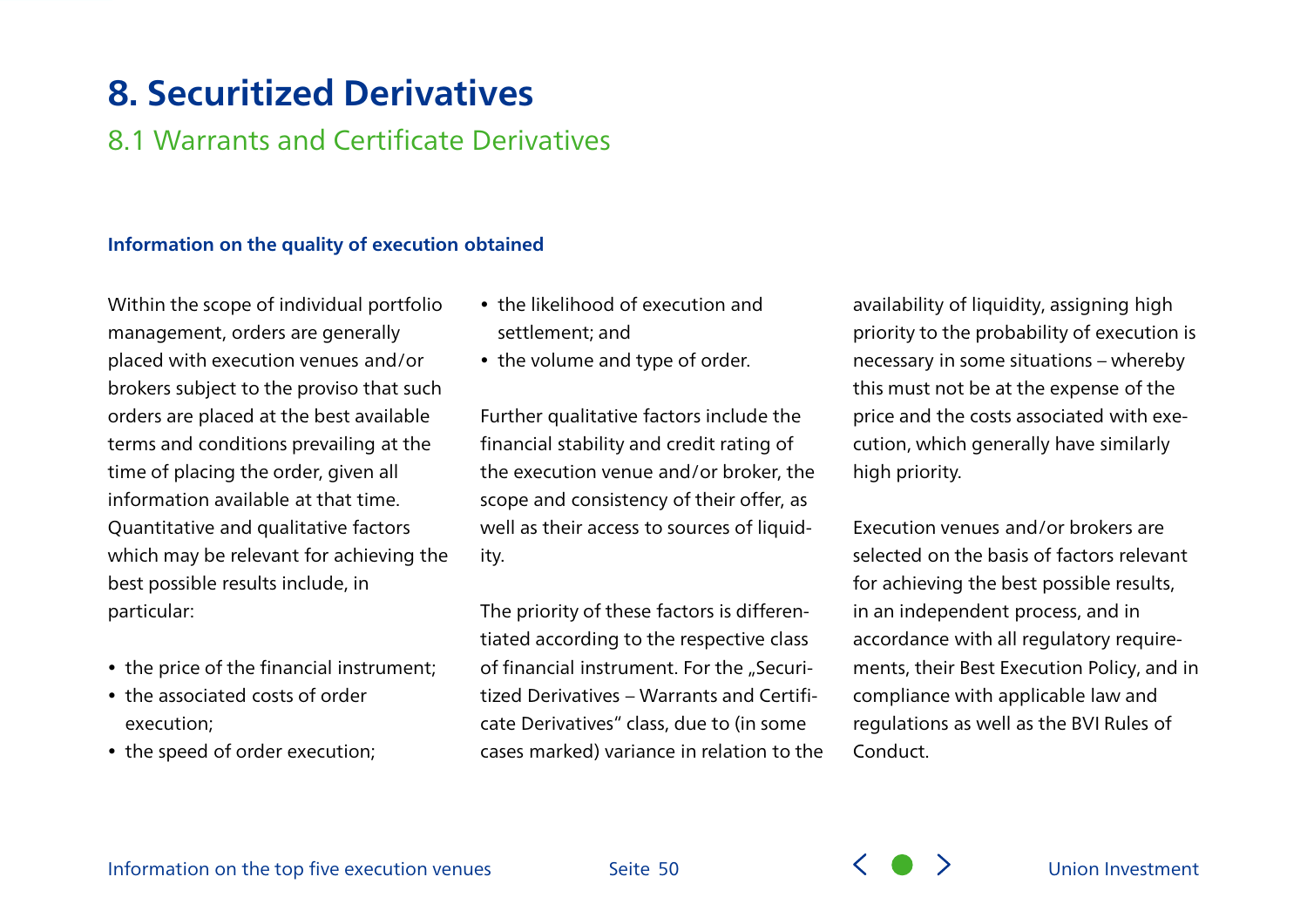## **8. Securitized Derivatives**

### 8.1 Warrants and Certificate Derivatives

A list providing an evaluation of execution venues and/or brokers, incorporating the quantitative and qualitative factors set out above, is prepared in regular intervals. Sustainably achieving the best possible results when placing orders may require changes to be made within the scope of regular evaluation of execution venues and/or brokers – including the addition, removal or exchange of execution venues and/or brokers.

The summary information regarding the quality of execution is solely based on transactions for clients classified as "Professional Clients".

Where a Professional Client issues instructions with regard to the terms of execution within the scope of individual portfolio management, such instructions are always given priority and are implemented when executing orders, subject to the requirements of German investment law.

Union Investment's shareholders are German cooperative banks, DZ BANK AG, as well as additional partner entities from the Volksbanken Raiffeisenbanken cooperative financial network. The Company does not perceive any conflict of interest in this connection; when placing orders, said shareholders are

subject to the same strict rules for execution venues and/or brokers.

No specific arrangements are in place with any execution venues regarding payments made or received, or any discounts or rebates. Other nonmonetary benefits may be obtained in the form of research and analysis services: these are designed for use in making investment decisions, in the interests of the investors.

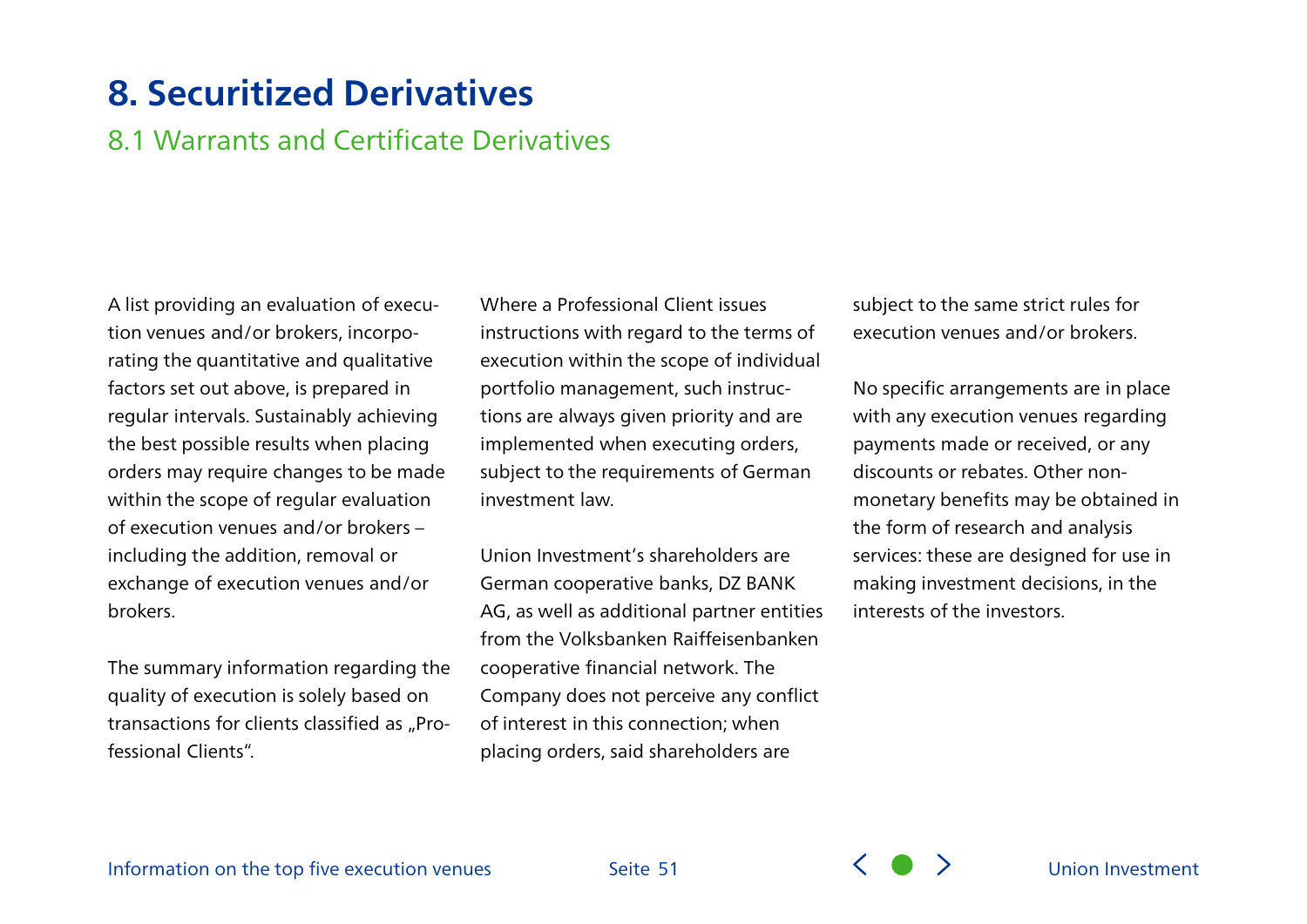<span id="page-51-0"></span>(Exchange traded funds, exchange traded notes and exchange traded commodities)

### **Information on the top five brokers**

| <b>Class of Instrument</b>                                                            | <b>Exchange traded products</b><br>(Exchange traded funds, exchange traded notes and exchange traded commodities) |                                                                          |                                 |                                    |                                  |  |
|---------------------------------------------------------------------------------------|-------------------------------------------------------------------------------------------------------------------|--------------------------------------------------------------------------|---------------------------------|------------------------------------|----------------------------------|--|
| Notification if <1 average<br>trade per business day in the<br>previous year          | Y                                                                                                                 |                                                                          |                                 |                                    |                                  |  |
| Top five execution venues<br>ranked in terms of trading<br>volumes (descending order) | Proportion of volume<br>traded as a percentage<br>of total in that class                                          | Proportion of orders<br>executed as percentage<br>of total in that class | Percentage of<br>passive orders | Percentage of<br>aggressive orders | Percentage of<br>directed orders |  |
| Flow Traders B.V.<br>(549300CLJI9XDH12XV51)                                           | 59,71 %                                                                                                           | 50,00 %                                                                  | N.A.                            | N.A.                               | 0,00%                            |  |
| Jane Street Financial Ltd.<br>(549300ZHEHX8M31RP142)                                  | 33,83 %                                                                                                           | 16,67 %                                                                  |                                 |                                    |                                  |  |
| HSBC Continental Europe S.A.<br>(F0HUI1NY1AZMJMD8LP67)                                | 3,34%                                                                                                             | 16,67 %                                                                  | N.A.                            | N.A.                               | 0,00%                            |  |
| SUSQUEHANNA FINANCIAL<br><b>GROUP, LLLP</b><br>(549300E8QX0ZMRDC2M81)                 | 3,12%                                                                                                             | 16,67 %                                                                  | N.A.                            | N.A.                               | 0,00%                            |  |

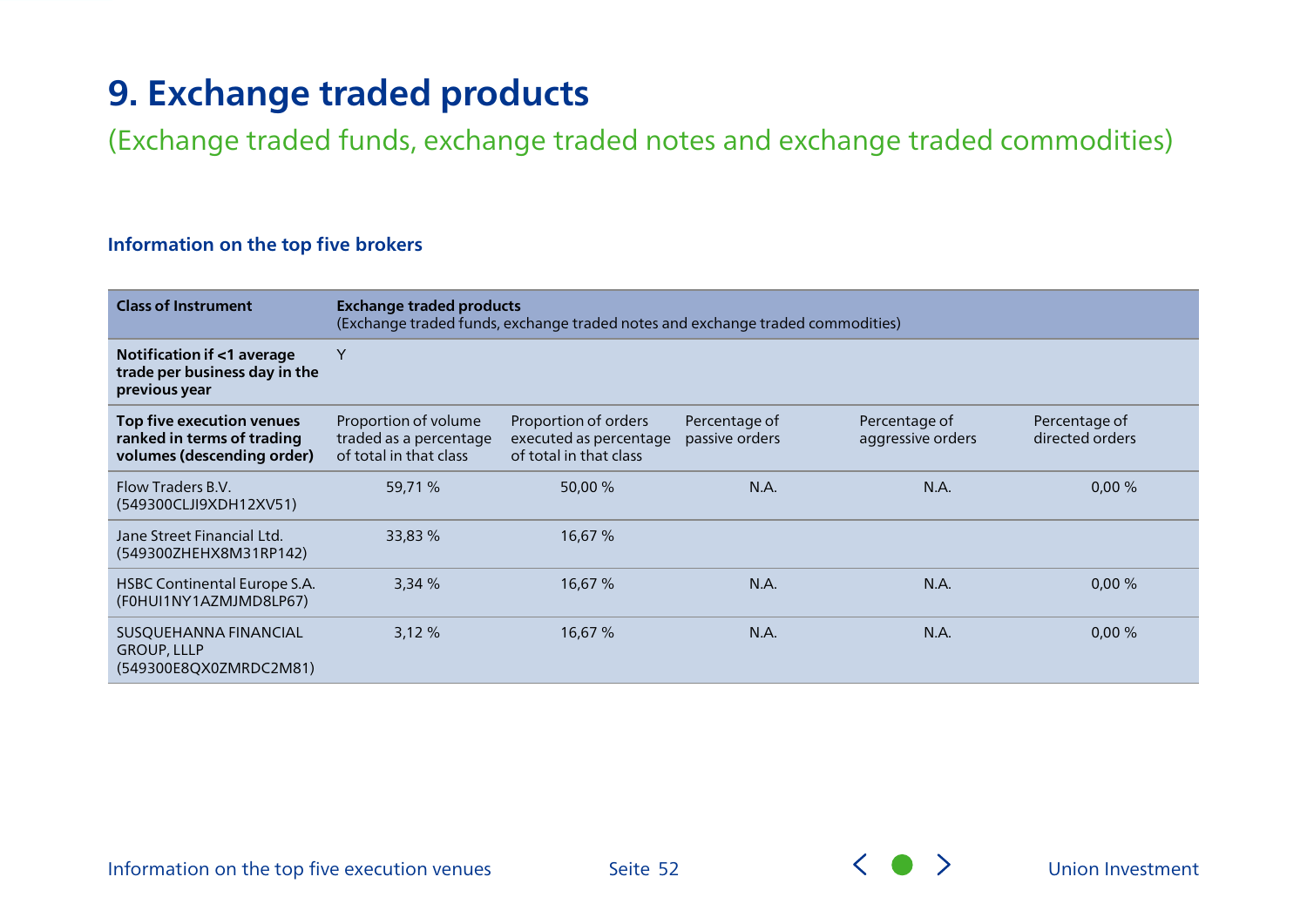(Exchange traded funds, exchange traded notes and exchange traded commodities)

| <b>Class of Instrument</b>                                                            | <b>Exchange traded products</b><br>(Exchange traded funds, exchange traded notes and exchange traded commodities) |                                                                          |                                 |                                    |                                  |
|---------------------------------------------------------------------------------------|-------------------------------------------------------------------------------------------------------------------|--------------------------------------------------------------------------|---------------------------------|------------------------------------|----------------------------------|
| Notification if <1 average<br>trade per business day in the<br>previous year          |                                                                                                                   |                                                                          |                                 |                                    |                                  |
| Top five execution venues<br>ranked in terms of trading<br>volumes (descending order) | Proportion of volume<br>traded as a percentage<br>of total in that class                                          | Proportion of orders<br>executed as percentage<br>of total in that class | Percentage of<br>passive orders | Percentage of<br>aggressive orders | Percentage of<br>directed orders |
| Tradeweb Europe Ltd. (TWEM)                                                           | 100.00 %                                                                                                          | 100,00 %                                                                 | N.A.                            | N.A.                               | 0,00%                            |

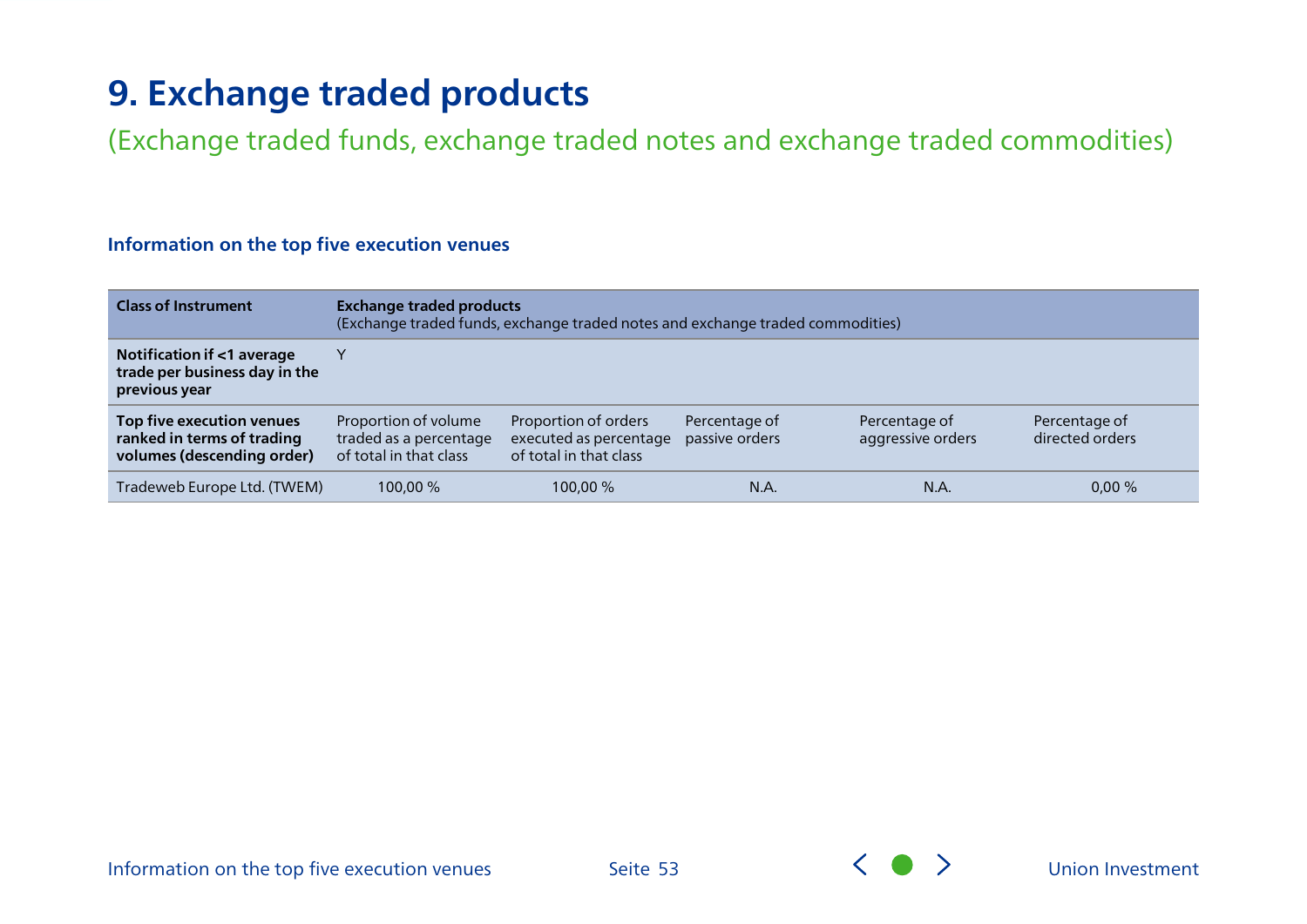(Exchange traded funds, exchange traded notes and exchange traded commodities)

### **Information on the quality of execution obtained**

Within the scope of individual portfolio management, orders are generally placed with execution venues and/or brokers subject to the proviso that such orders are placed at the best available terms and conditions prevailing at the time of placing the order, given all information available at that time. Quantitative and qualitative factors which may be relevant for achieving the best possible results include, in particular:

- the price of the financial instrument;
- the associated costs of order execution;
- the speed of order execution;
- the likelihood of execution and settlement; and
- the volume and type of order.

Further qualitative factors include the financial stability and credit rating of the execution venue and/or broker, the scope and consistency of their offer, as well as their access to sources of liquidity.

The priority of these factors is differentiated according to the respective class of financial instrument. For the "Exchange traded products (Exchange traded funds, exchange traded notes and exchange traded commodities)" class, due to (in some cases marked)

variance in relation to the availability of liquidity, assigning high priority to the probability of execution is necessary in some situations – whereby this must not be at the expense of the price and the costs associated with execution, which generally have similarly high priority.

Execution venues and/or brokers are selected on the basis of factors relevant for achieving the best possible results, in an independent process, and in accordance with all regulatory requirements, their Best Execution Policy, and in compliance with applicable law and regulations as well as the BVI Rules of Conduct.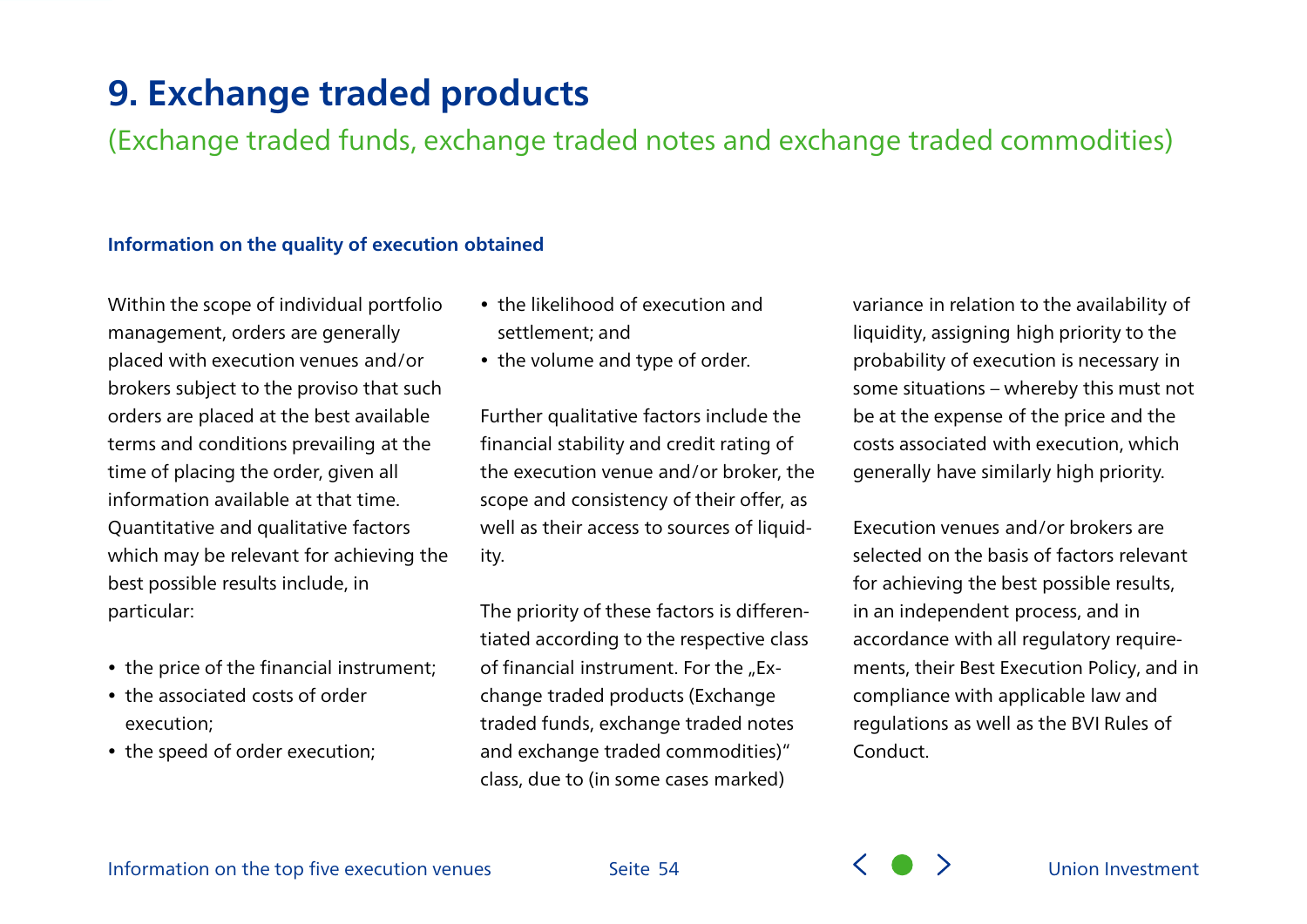(Exchange traded funds, exchange traded notes and exchange traded commodities)

A list providing an evaluation of execution venues and/or brokers, incorporating the quantitative and qualitative factors set out above, is prepared in regular intervals. Sustainably achieving the best possible results when placing orders may require changes to be made within the scope of regular evaluation of execution venues and/or brokers – including the addition, removal or exchange of execution venues and/or brokers.

The summary information regarding the quality of execution is solely based on transactions for clients classified as "Professional Clients".

Where a Professional Client issues instructions with regard to the terms of execution within the scope of individual portfolio management, such instructions are always given priority and are implemented when executing orders, subject to the requirements of German investment law.

Union Investment's shareholders are German cooperative banks, DZ BANK AG, as well as additional partner entities from the Volksbanken Raiffeisenbanken cooperative financial network. The Company does not perceive any conflict of interest in this connection; when placing orders, said shareholders are

subject to the same strict rules for execution venues and/or brokers.

No specific arrangements are in place with any execution venues regarding payments made or received, or any discounts or rebates. Other nonmonetary benefits may be obtained in the form of research and analysis services: these are designed for use in making investment decisions, in the interests of the investors.

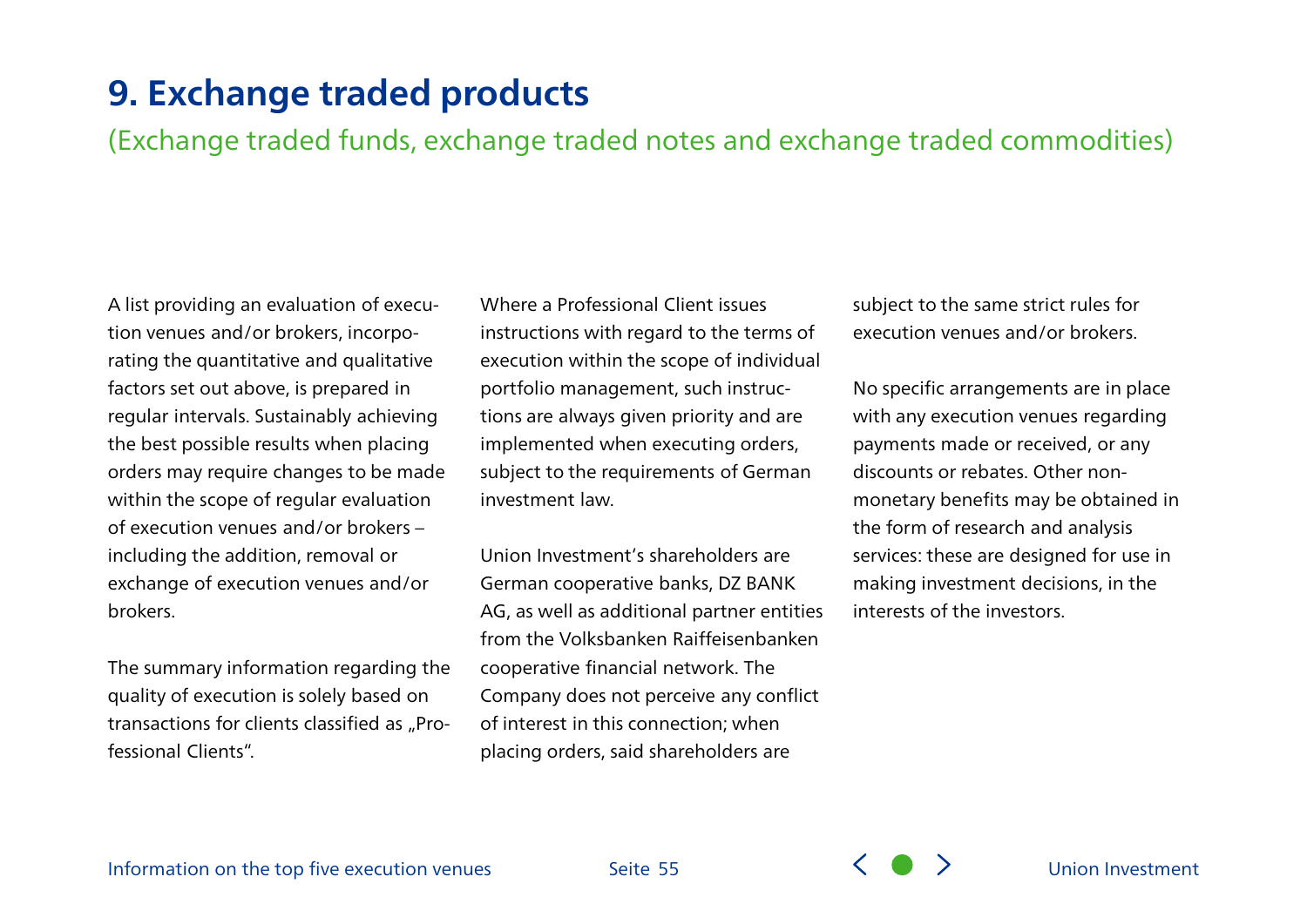## <span id="page-55-0"></span>**10. Other instruments**

### **Information on the top five brokers**

| <b>Class of Instrument</b>                                                            | <b>Other instruments</b>                                                 |                                                                          |                                 |                                    |                                  |
|---------------------------------------------------------------------------------------|--------------------------------------------------------------------------|--------------------------------------------------------------------------|---------------------------------|------------------------------------|----------------------------------|
| Notification if <1 average<br>trade per business day in the<br>previous year          |                                                                          |                                                                          |                                 |                                    |                                  |
| Top five execution venues<br>ranked in terms of trading<br>volumes (descending order) | Proportion of volume<br>traded as a percentage<br>of total in that class | Proportion of orders<br>executed as percentage<br>of total in that class | Percentage of<br>passive orders | Percentage of<br>aggressive orders | Percentage of<br>directed orders |
| <b>UBS Europe SE</b><br>(5299007QVIQ7IO64NX37)                                        | 74,48 %                                                                  | 50,00 %                                                                  | N.A.                            | N.A.                               | 0,00%                            |
| DZ PRIVATBANK S.A.<br>(SVY0KHTJZBP60K295346)                                          | 25,52 %                                                                  | 50,00 %                                                                  | N.A.                            | N.A.                               | 0,00%                            |



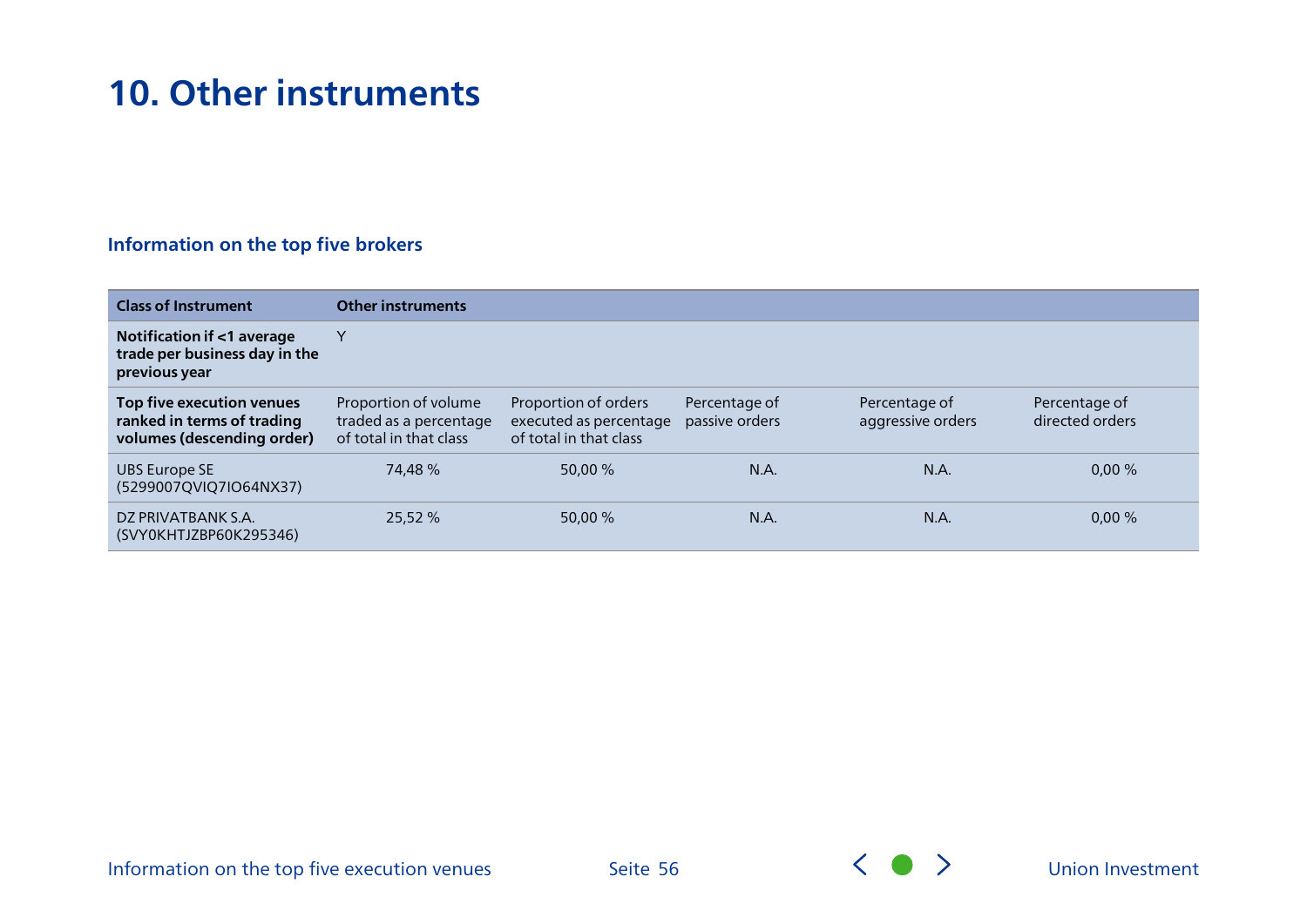### **10. Other instruments**

#### **Information on the quality of execution obtained**

Within the scope of individual portfolio management, orders are generally placed with execution venues and/or brokers subject to the proviso that such orders are placed at the best available terms and conditions prevailing at the time of placing the order, given all information available at that time. Quantitative and qualitative factors which may be relevant for achieving the best possible results include, in particular:

- the price of the financial instrument;
- the associated costs of order execution;
- the speed of order execution;
- the likelihood of execution and settlement; and
- the volume and type of order.

Further qualitative factors include the financial stability and credit rating of the execution venue and/or broker, the scope and consistency of their offer, as well as their access to sources of liquidity.

The priority of these factors is differentiated according to the respective class of financial instrument. For the "Other Instruments" class, due to (in some cases marked) variance in relation to the availability of liquidity, assigning high

priority to the probability of execution is necessary in some situations – whereby this must not be at the expense of the price and the costs associated with execution, which generally have similarly high priority.

Execution venues and/or brokers are selected on the basis of factors relevant for achieving the best possible results, in an independent process, and in accordance with all regulatory requirements, their Best Execution Policy, and in compliance with applicable law and regulations as well as the BVI Rules of Conduct.



Seite 57  $\left\{ \quad \right\}$  Dhion Investment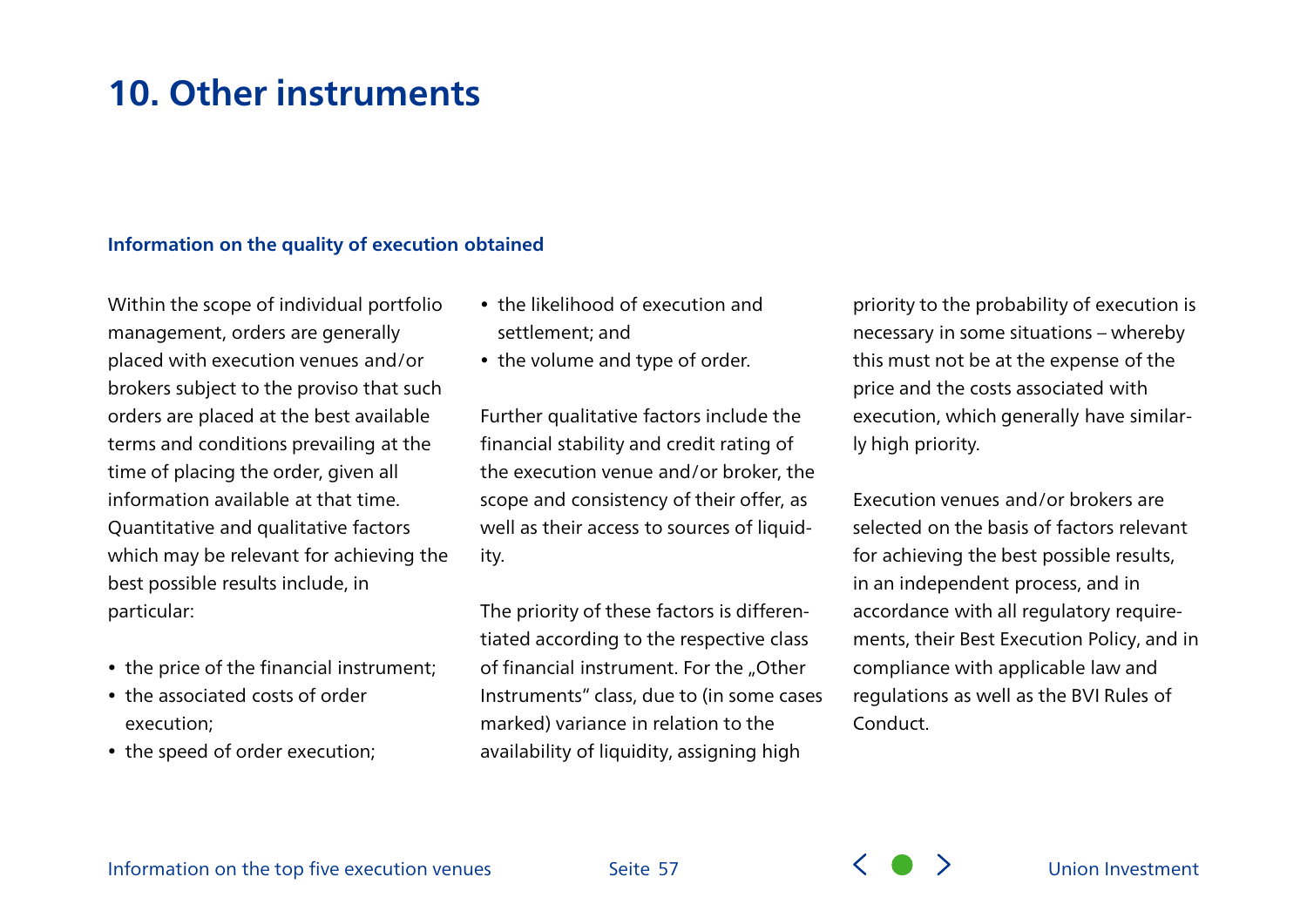### **10. Other instruments**

A list providing an evaluation of execution venues and/or brokers, incorporating the quantitative and qualitative factors set out above, is prepared in regular intervals. Sustainably achieving the best possible results when placing orders may require changes to be made within the scope of regular evaluation of execution venues and/or brokers – including the addition, removal or exchange of execution venues and/or brokers.

The summary information regarding the quality of execution is solely based on transactions for clients classified as "Professional Clients"

Where a Professional Client issues instructions with regard to the terms of execution within the scope of individual portfolio management, such instructions are always given priority and are implemented when executing orders, subject to the requirements of German investment law.

Union Investment's shareholders are German cooperative banks, DZ BANK AG, as well as additional partner entities from the Volksbanken Raiffeisenbanken cooperative financial network. The Company does not perceive any conflict of interest in this connection; when placing orders, said shareholders are

subject to the same strict rules for execution venues and/or brokers.

No specific arrangements are in place with any execution venues regarding payments made or received, or any discounts or rebates. Other nonmonetary benefits may be obtained in the form of research and analysis services: these are designed for use in making investment decisions, in the interests of the investors.